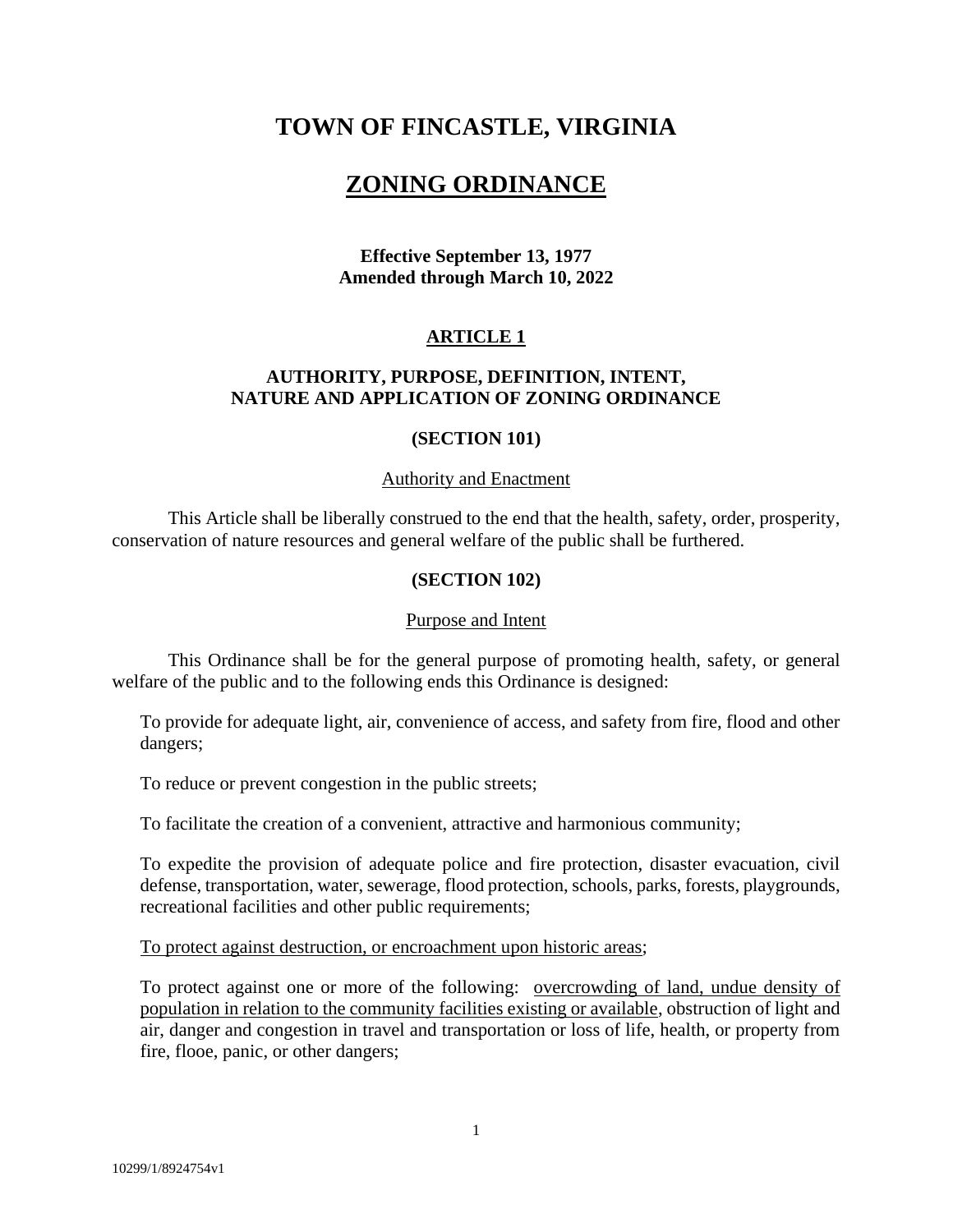To encourage economic development activities that provide desirable employment and enlarge the tax base; and

To promote the public necessity, health, safety, convenience and general welfare by equitably apportioning the cost of providing the additional public facilities necessitated or required by development.

# **(SECTION 103)**

#### Nature and Application

This Ordinance classifies and regulates the use of land, buildings, and structures within the limits of the Town of Fincastle, Commonwealth of Virginia as hereinafter set forth. The regulations contained herein are necessary to promote the health, safety, convenience, and welfare of the inhabitants by dividing the Town into districts and regulating therein the use of the land and the use and size of buildings as to height and number of stories, the coverage of the land by buildings, the size of yards and open spaces, density of population and location of buildings.

#### **(SECTION 104)**

#### Establishment of Districts

The incorporated areas of the Town of Fincastle are hereby divided into zoning districts, as named and described in this Ordinance. The boundaries of said zoning districts are hereby established as shown on the Official Zoning Map.

### **(SECTION 105)**

#### Official Zoning Map

The incorporated areas of the Town of Fincastle are hereby divided into districts, as indicated on a map entitled "Zoning Map of Fincastle, Virginia" which, together with all explanatory matter thereon, is hereby adopted by reference and declared to be a part of this Ordinance.

The Official Zoning Map shall be identified by the signature of the Town Council of Fincastle, signed by the Mayor and attested by its Clerk, together with the date of adoption of this Ordinance.

The Official Zoning Map shall be located in the office of the Clerk of the Town Council and shall be the final authority as to the current zoning status of land and water areas, buildings and other structures in the Town.

#### Amendment of Zoning Map

At such times as amendments are made to the zoning map by action of the Town Council such amendments shall be incorporated onto the Official Zoning Map at such time and insuch manner as the Town Council may prescribe. Such changes shall be validated with reference to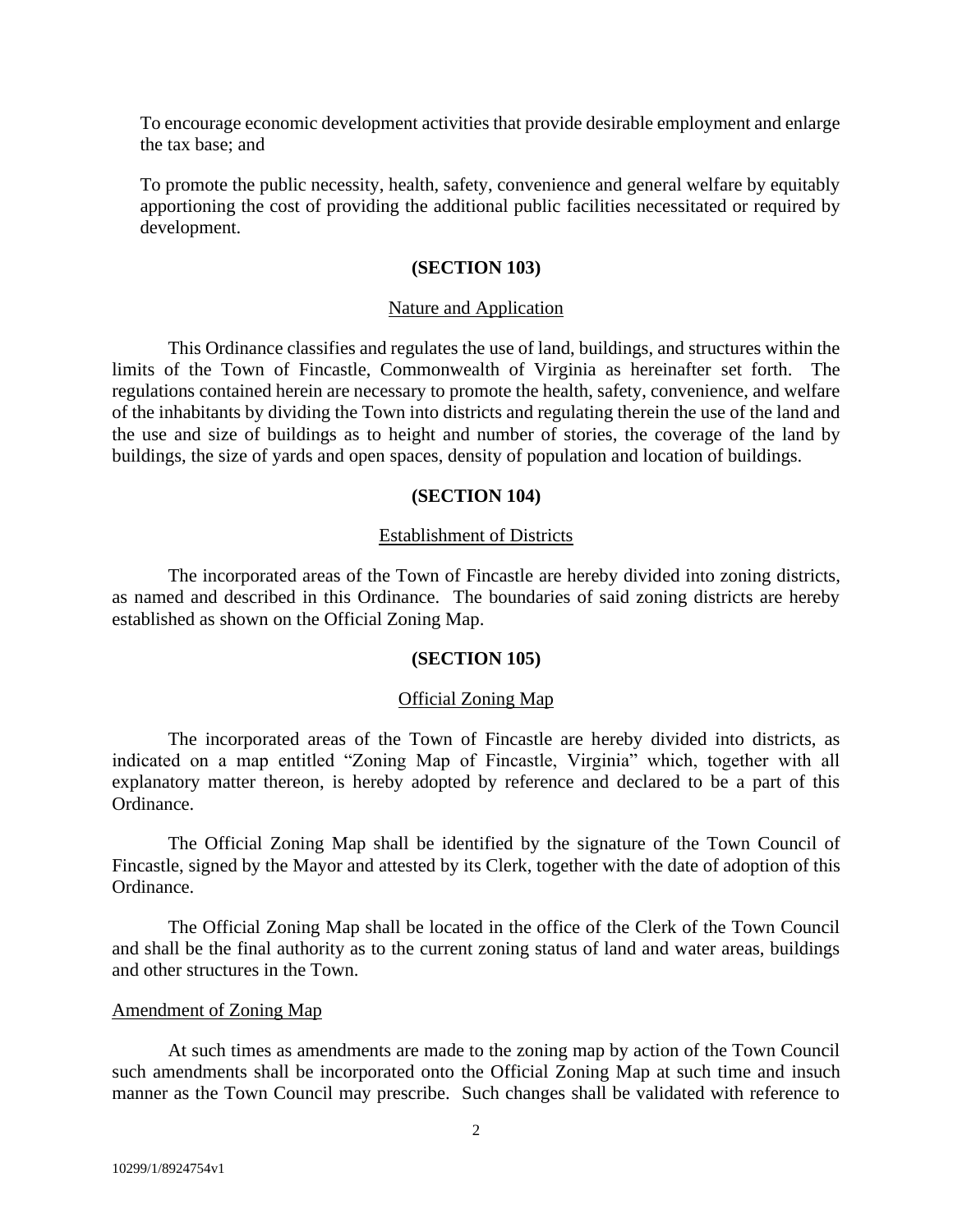correct notation by the Town Clerk, who shall affix his signature thereto, thereby certifying that approved amendments to the zoning map have been correctly incorporated. The date of official action and nature of the change shall be entered on the map. Any such change shall have the effect of law at 12:01 a.m., on the day following its legal adoption, or on its effective date, if officially established as other than on the day following its legal adoption, whether or not it has been shown on said zoning map.

#### Unauthorized Changes

No changes of any nature shall be made on said zoning map or any matter shown thereon except in conformity with the procedures and requirements of this Ordinance. It shall be unlawful for any person to make unauthorized changes on the zoning map. Violations of this provision shall be punishable as provided in Article 5.

### **(SECTION 106)**

#### Interpretation of District Boundaries

In interpreting and construing the Official Zoning Map, the following rules shall apply:

#### Center Lines as Boundaries

Where district boundaries appear to follow mapped center lines of streets, alleys, easements, waterways and the like, they shall be construed as following such center lines as exist on the ground except where the variation of actual location would change the zoning status of a lot or parcel or portion thereof, in which case the boundary shall be interpreted in such a manner as to avoid changing the zoning of any lot or parcel or portion thereof. In case of closure of a street or alley, or vacation of an easement, the boundary shall be construed as remaining at its location unless ownership of the closure or vacation area is divided other than at the center, in which case the boundary shall be construed as moving to correspond with the ownership, but not beyond any previous right-of-way or easement line. In the case of movement of any waterway, the boundary shall be construed as remaining at its location.

#### Property or Other Edge Lines as Boundaries

Where district boundaries appear to follow street, lot, property or other edge lines, they shall be construed as following such lines.

#### Boundaries Other Than as Above

District boundaries which appear parall or perpendicular to, or as extensions of or connecting, center lines, edge lines, or other features shown on the map shall be so construed and at such scaled distance thereform as indicated on the Zoning Map.

#### Dimensions

Where dimensions are not otherwise indicated on the Zoning Map, the scale of the map shall govern.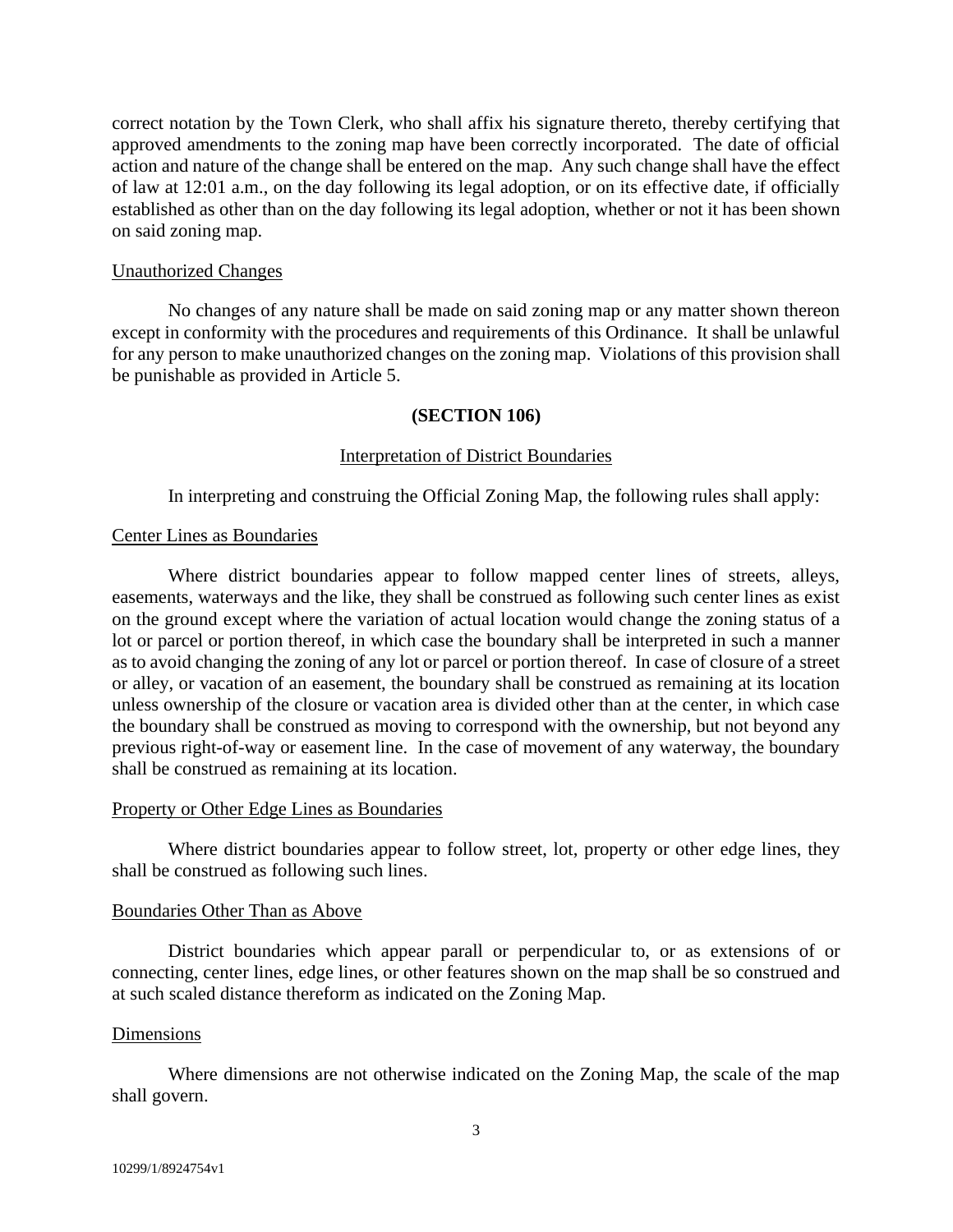# Unclassified Areas

Where areas appear to be unclassified on the Zoning Map, and classification cannot be established by rules set forth herein, such areas shall be considered to be classified RL.

# Interpretation in Cases of Uncertainty

Where application of the rules set forth above fails to establish the location of boundaries with sufficient accuracy for the purposes of this regulation, or in the instance of any question of zoning classification or boundary, the Board of Zoning Appeals shall make such determination in accordance with Section 503 of this ordinance and §15.2-2309 of State Code.

# Boundary Changes with Changes in Jurisdictional Area

- a. In the event that the Town expands its jurisdictional boundaries in compliance with all sections of §15.2-3200 of State Code, the zoning classification for all parcels taken into the Town boundaries shall remain the same zoning classification as was designated by Botetourt County. This classification shall remain at least until after the next general election in which citizens of this area will have representation on the Fincastle Town Council.
- b. The Town shall not amend the zoning classification of any new parcels taken into the Town Limits without first holding public hearings with the Planning Commission and Town Council in compliance with Article 6 of the Zoning Ordinance and §15.2-2204 of State Code.

(Amended 8/10/17).

# **(SECTION 107)**

# Application of Regulations

The regulations set forth by this Ordinance within each district shall be minimum or maximum limitations as appropriate to the case and shall apply uniformly to each class or kind of structure or land, and particularly, except as hereinafter provided:

### Use, Occupancy and Construction

No building, structure, or land shall hereafter be used or occupied, and no building or structure or part thereof shall be constructed except in conformity with all of the regulations herein specified by the district in which it is located. The owner, lessee, and occupant are all legally responsible for insuring compliance with the provisions of this Ordinance and are all subject to the penalties prescribed.

### Height, Bulk, Density, Lot Coverage, Yards and Open Spaces

No building or other structure shall hereafter be erected or altered: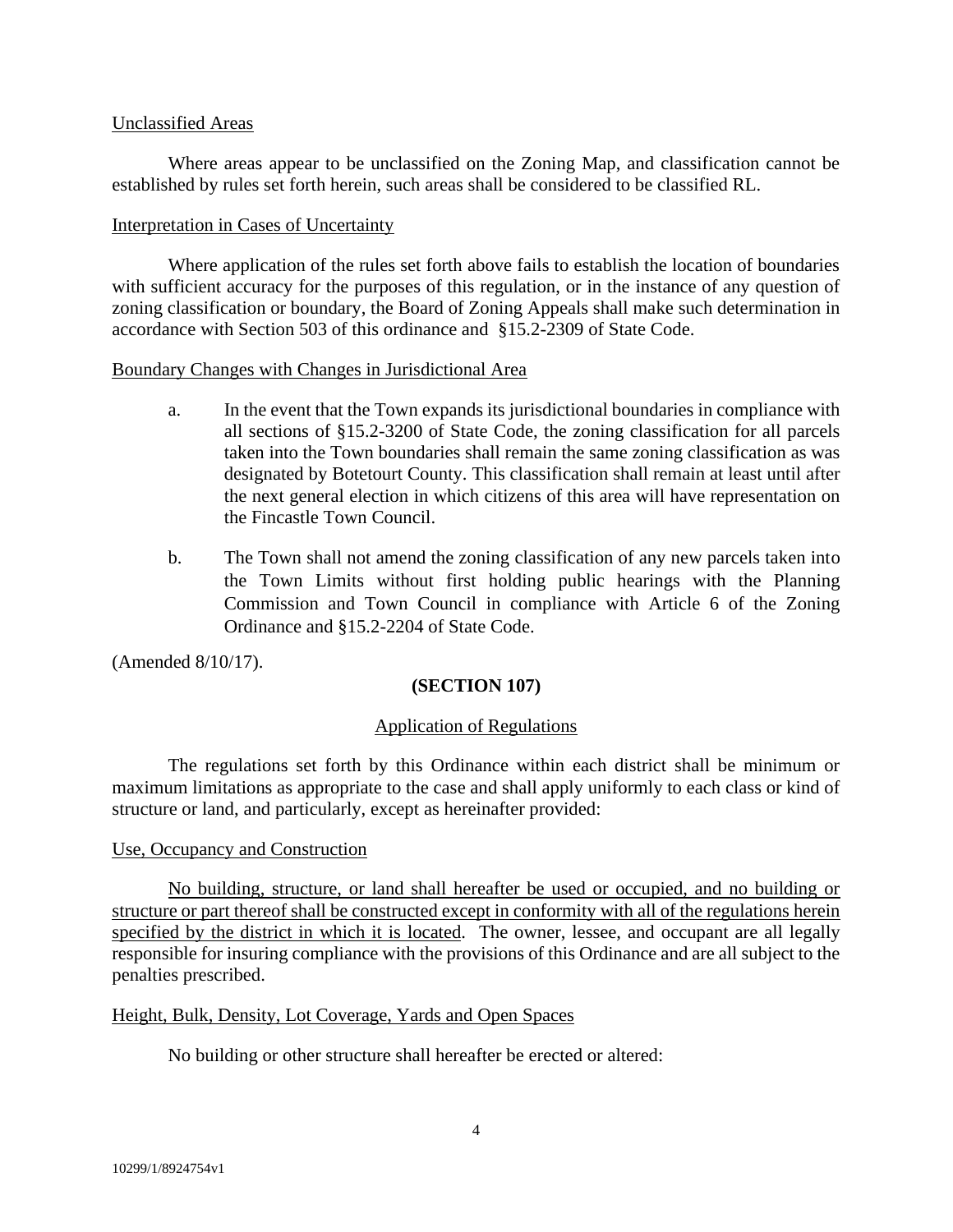- a. To exceed the height of three (3) stories from any point above grade level; or thirty (30) feet to ceiling of top story;
- b. To accommodate or house a greater number of families or to have greater floor area;
- c. To occupy a greater percentage of lot area;
- d. To have narrower or smaller rear yards, front yards, side yards, or other open spaces;

than herein required; or in any other manner contrary to the provisions of this Ordinance.

# Required Yard, Open Space, Area, Parking or Loading Space for One Structure, or Use, Not to be Used to Meet Requirements for Another

No part of a yard, or other open space, area, or off-street parking or loading space required about or in connection with any building for the purpose of complying with this Ordinance, shall be included as part of a yard, open space, area, or off-street parking or loading space similarly required for any other building.

# Reduction of Lots or Areas Below Minimum Prohibited

No lot or area existing at the time of passage of this Ordinance shall be reduced in dimension or area below the minimum requirements set forth herein except for the purpose of meeting or exceeding standards set forth herein. Lots or areas created after the effective date of this Ordinance shall meet the minimum requirements established by this Ordinance.

### Reduction of Yards Below Minimum

No yard existing at the time of passage of this Ordinance shall be reduced in dimension below the minimum requirements set forth herein, unless such yard restrictions reduce the buildable area to unreasonable dimensions. In such cases, the Board of Zoning Appeals shall determine the minimum requirements consistent with provision of adequate light and air, prevention of loss of life, health, or property from fire or other dangers, and prevention of danger in travel. Yards created after the effective date of this Ordinance shall meet the minimum requirements established by this Ordinance.

### Reduction of Required Off-Street Parking or Loading Space

No existing off-street parking or loading space, and no off-street parking or loading space hereafter provided, which meets all or part of the requirements for off-street parking or loading space set forth in these regulations, shall be reduced or eliminated so that its reduction results in area not meeting requirements or standards contained herein. Reductions may be permitted where spaces are no longer required by these regulations or alternative spaces meeting the requirement of these regulations are provided.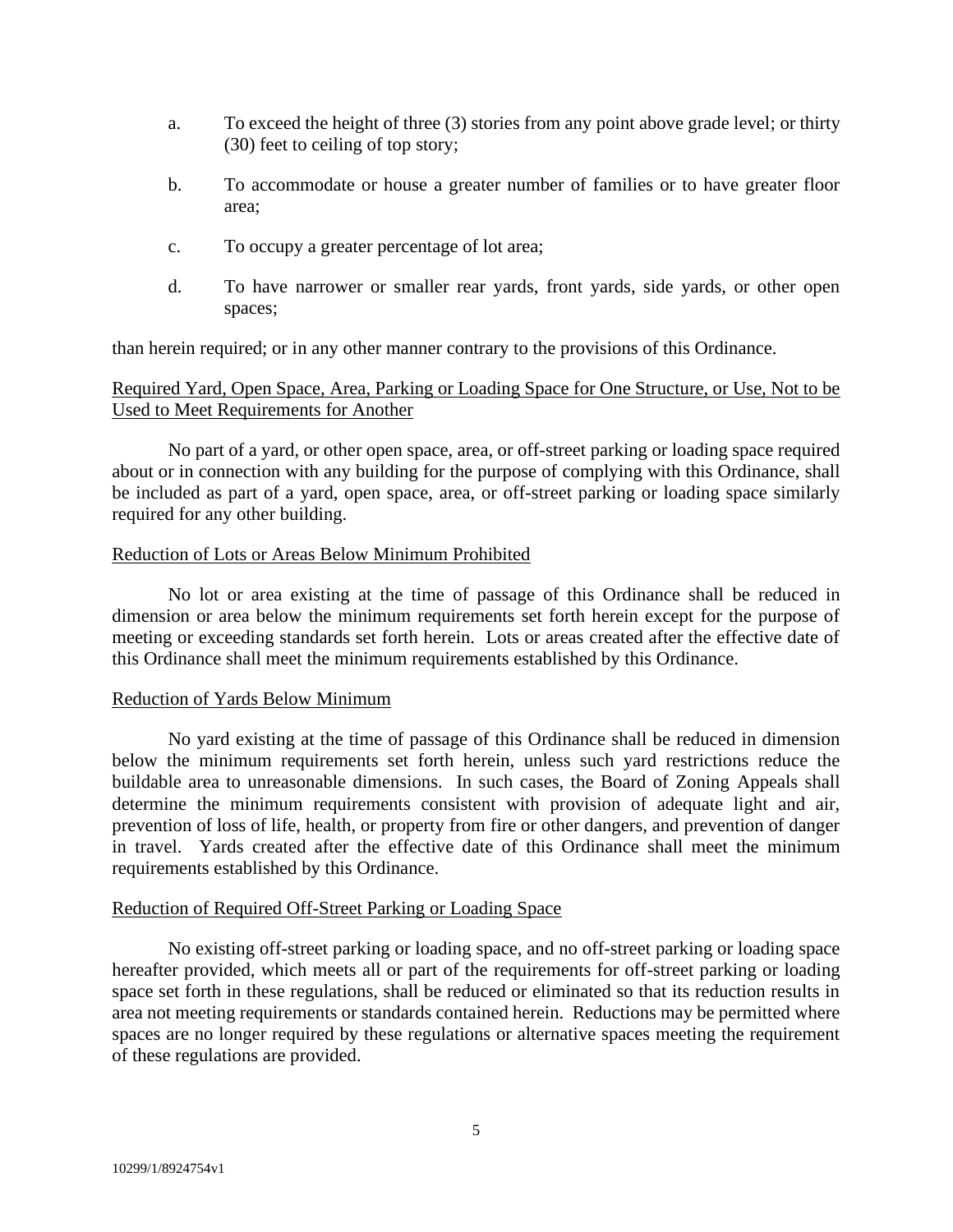### **(SECTION 108)**

# Definitions

#### General Usage

For the purpose of this Ordinance, certain words and terms are herein defined as follows:

Words used in the present tense include the future tense; words in the singular number include the plural number and words in the plural number include the singular number; unless the obvious construction of the wording indicates otherwise.

The word "shall" is mandatory.

Unless other wise specified, all distances shall be measured horizontally and at right angles to the line in relation to which the distance is specified.

The word "building" includes the word "structure"; the word "lot" includes the words "plot" and "parcel."

The word "used" shall be deemed also to include "erected," "reconstructed," "altered," "placed," or "moved."

The terms "land use" and "use of land" shall be deemed also to include "building use" and "use of building."

The word "State" means the Commonwealth of Virginia.

The word "Town" means the Town of Fincastle, Commonwealth of Virginia, and the term "town boundary" means any exterior boundary of the Town.

The word "person" includes a firm, association, organization, partnership, Trust, company, or corporation as well as an individual.

The term "Code of Virginia" shall include "as amended."

#### Interpretation by Zoning Administrator

In case of any dispute over the meaning of a word, phrase, or sentence, whether defined herein or not, the Zoning Administrator is hereby authorized to make a definitive determination thereof, being guided in such determination by the purposes of and intent of this Ordinance as set forth in this and subsequent Articles, provided, however, that an appeal of that determination to the Board of Zoning Appeals may be taken from any such determination as provided in Section 503 of this Ordinance and §15.2-2308 through 15.2-2314 of State Code.

(Amended 8/10/2017).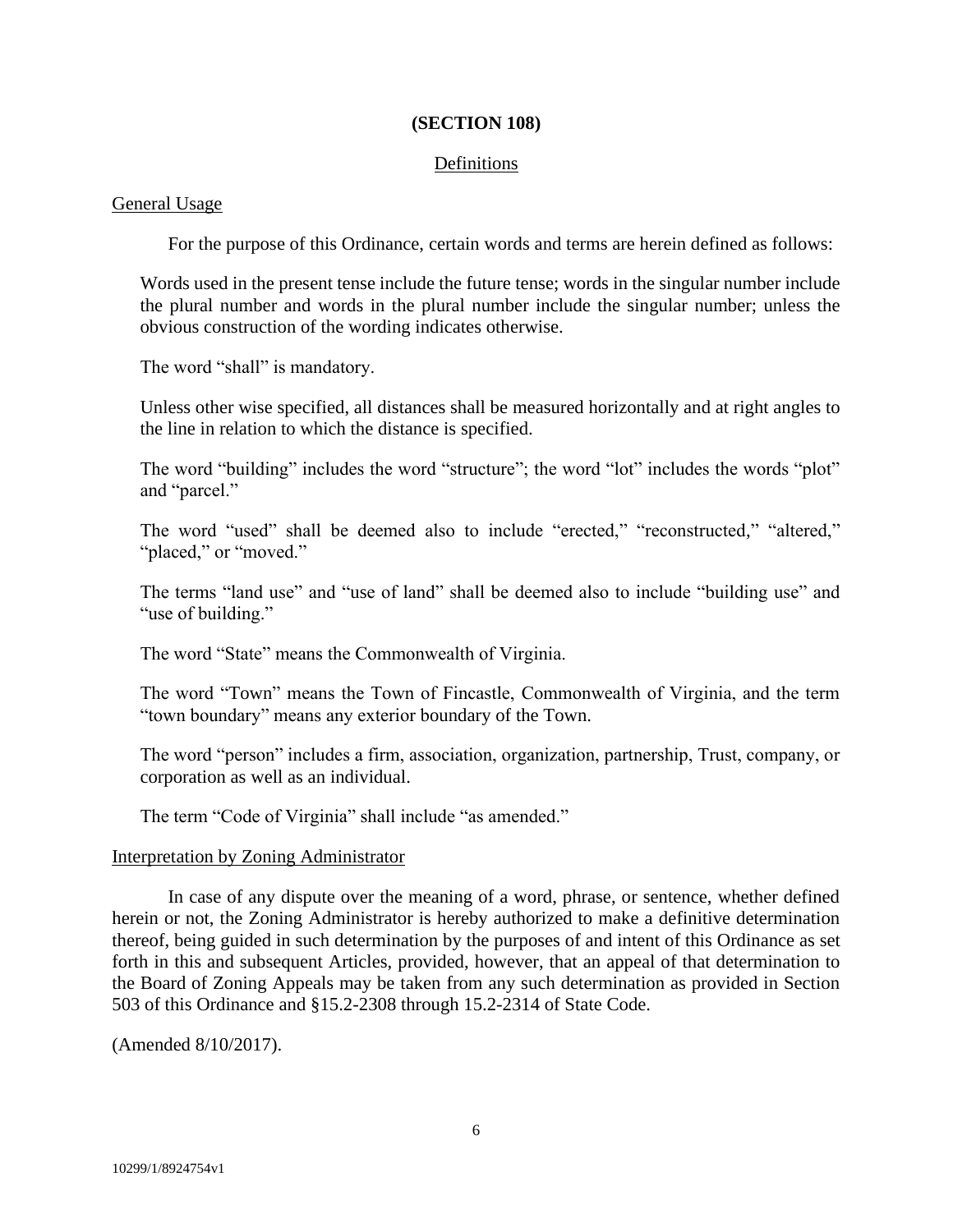# Definitions

For the purpose of these regulations, certain terms and words are to be used and interpreted as defined hereinafter. Where definitions are not set forth herein, it is intended that the definitions contained in the BOCA Basic Building Code, 1970 (fifth edition) pertain.

# ACCESSORY BUILDING OR STRUCTURE:

A building customarily incidental and appropriate and subordinate to the main building or use and located on the same lot with the main building.

# AGRICULTURE:

The use of land for agricultural purposes, including farming, dairying, pasturage, apiculture, horticulture, floriculture, viticulture and animal and poultry husbandry and the necessary accessory uses for packing, treating, or storing the produce; provided, however, that the operation of any such accessory uses shall be secondary to that of the normal agricultural activities. The operation of commercial feed pens, slaughter houses, sales yards and auction yards for cattle or hogs shall be deemed an industrial and not an agricultural use.

# ALTERATION:

Any material change in the total floor area, use, adaptability, or external appearance of an existing structure.

# AMEND OR AMENDMENT:

Any repeal, modification, or addition to a regulation; any change in the number, shape, boundary, or area of a district, or any repeal or abolition of any map, part thereof, or addition thereto.

# BED AND BREAKFAST

An owner-occupied single-family dwelling, or portion thereof, where short-term lodging is provided to transient guests only, licensed and subject to Health Department regulations. Breakfast may be provided to guests only. Up to five (5) rooms may be provided. Such establishments are also subject to applicable Town regulations for business licenses and meals and lodging taxes.

### (Added 3/10/2016).

### BOARDING HOUSE:

A building where, for compensation and by pre-arrangement for definite periods, meals or lodging and meals are provided for not less than three (3) nor more than twelve (12) persons.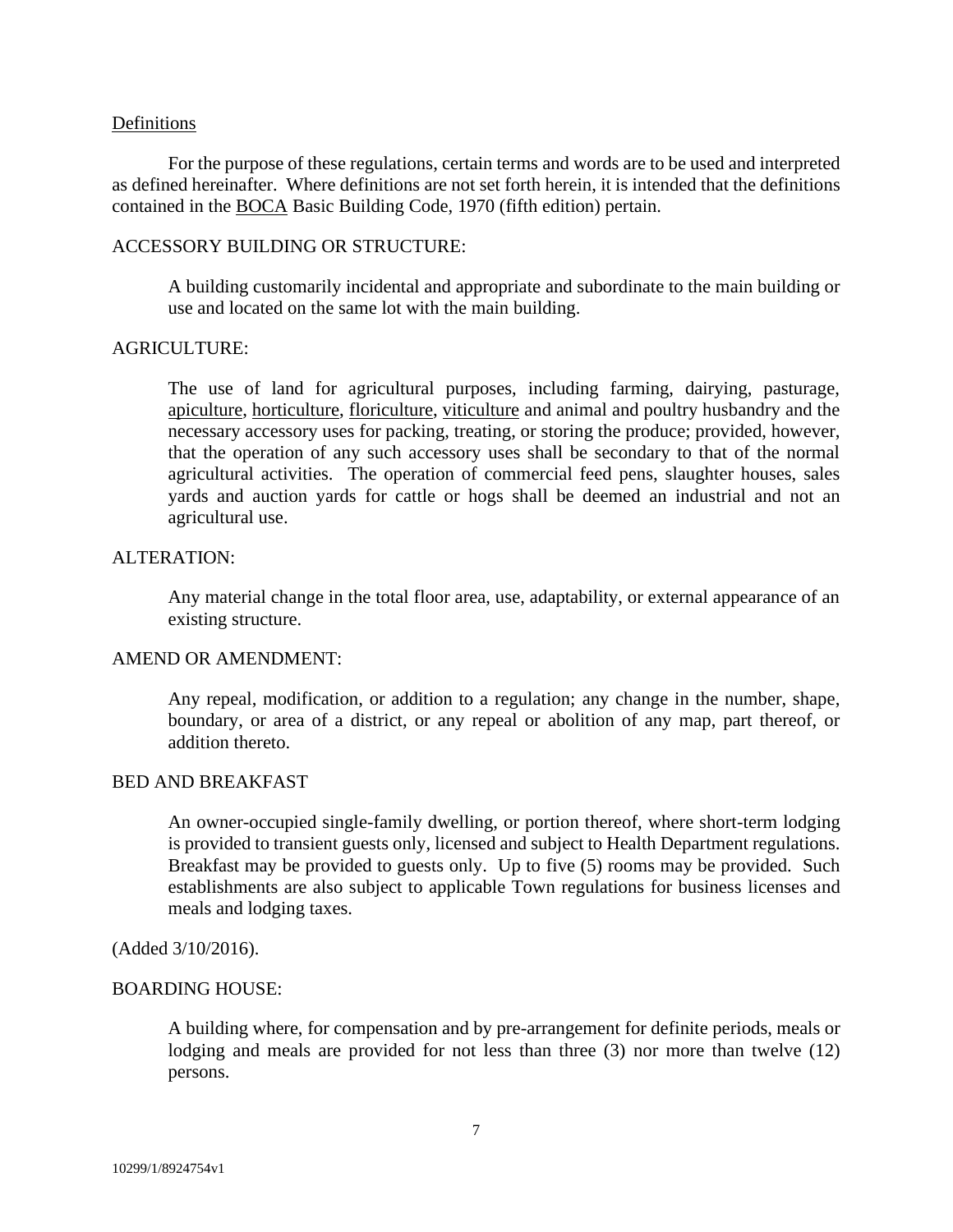#### BUILDING:

Any structure intended for shelter, housing, or enclosure of persons, animals or chattel. When separated by a fire wall each portion of such structure so separated shall be deemed a separate building.

#### BUILDING COVERAGE:

The percentage of the lot area covered by the building. The building area shall include all over hanging roofs.

#### BUILDING HEIGHTS:

The vertical distance from the average line of the highest and lowest points of that portion of the lot covered by the building to the highest point of coping of a flat roof, or the deckline of a mansard roof, or to the highest gable of a pitch or hip roof.

# BUILDING, MAIN:

A building in which is conducted the principal use of the lot on which it is situated.

#### BUILDING SITE:

A single parcel of land occupied or intended to be occupied by a building or structure.

#### CHURCH:

A building wherein persons regularly assemble for religious worship which is used only for such purpose and those accessory activities as are customarily associated therewith.

#### CLERK:

The appointed official of Fincastle Town who serves as the Clerk to the Town Council.

#### COMMISSION, THE

The Planning Commission of the Town of Fincastle, Virginia as established pursuant to Title 15.1, Chapter 11, Article 3 of the Code of Virginia, as amended.

# COUNCIL:

The Town Council of Fincastle, Virginia; the governing body.

# DISTRICT, ZONING:

Any section or sections of the Town of Fincastle for which regulations governing the use of buildings and premises or the height and area of buildings are uniform.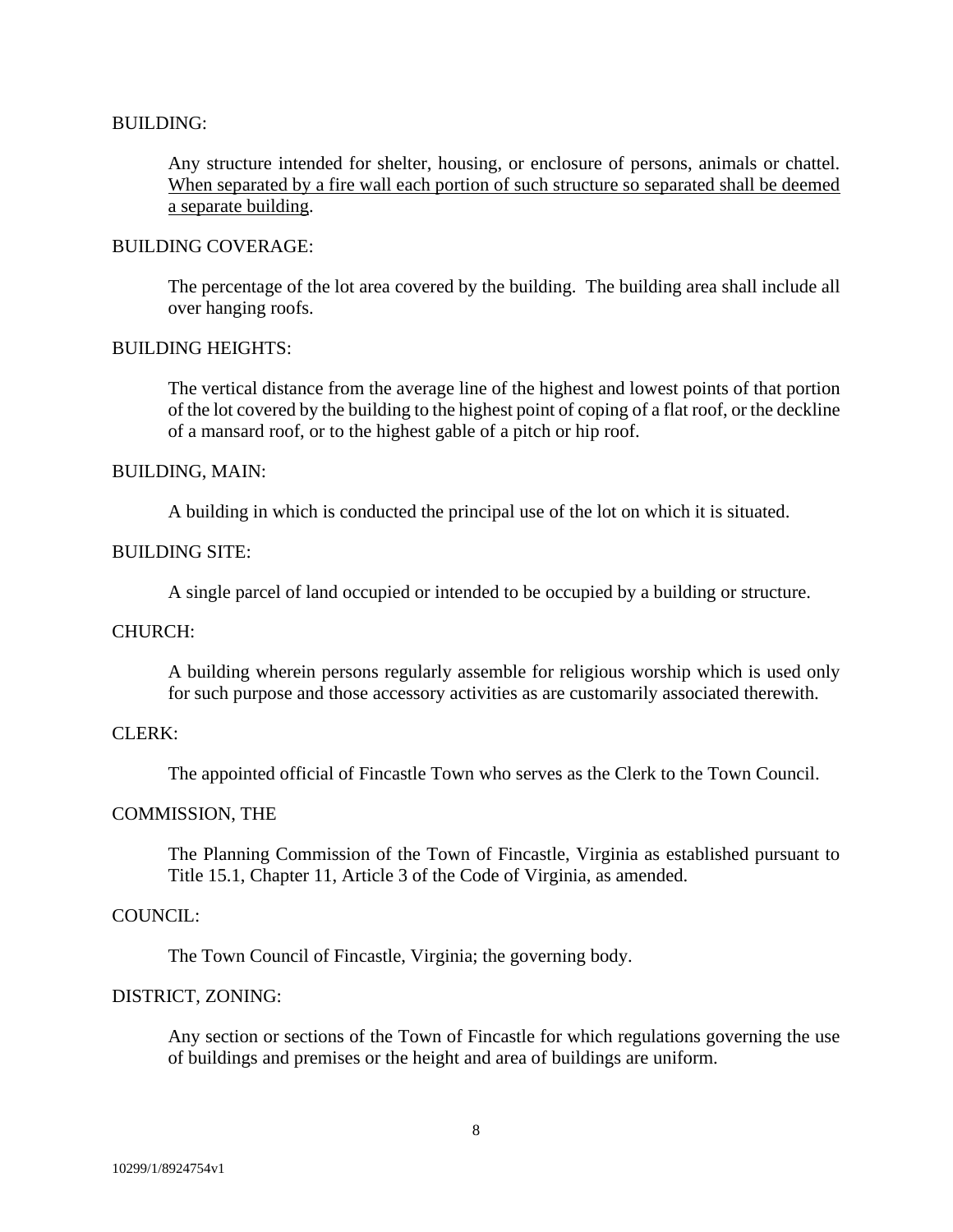### ERECTED:

Shall be taken to mean constructed, reconstructed, moved or structurally altered.

### FLOOD PLAIN:

Continuous sections of land, adjacent to bodies of water, which are subject to periodic flooding and inundation.

# FLOOR AREA, GROSS:

The sum of the gross horizontal areas of all of the floors of a building or buildings, measured from the exterior faces of exterior walls or from the center line of walls separating two buildings, and including but not limited to, the following spaces:

- a. basements;
- b. elevator shafts and stairwells at each floor;
- c. floor space for mechanical equipment with structural head room of seven (7) feet;
- d. penthouses;
- e. attic space providing head room of seven (7) feet or more;
- f. interior balconies, mezzanines and enclosed covered porches and enclosed steps;
- g. accessory uses in enclosed covered space, but not including space used for off-street parking.

# FLOOR AREA, NET:

The total floor area within a building devoted or intended to be devoted to a particular use, with structural headroom of seven (7) feet or more, whether above or below the finished lot grade, excluding (a) elevators, stairwells, hallways, walls and partitions, and (b) floor space permanently devoted to a parking space or parking spaces, mechanical equipment, closets, washrooms, or other items permanently preventing the floor space from being occupied by persons while engaged in the use.

# FLOOR AREA RATIO:

A mathematical expression determined by dividing the gross floor area of a building by the area of the lot on which it is located as

Floor Area<br>Lot Area = Floor Area Ratio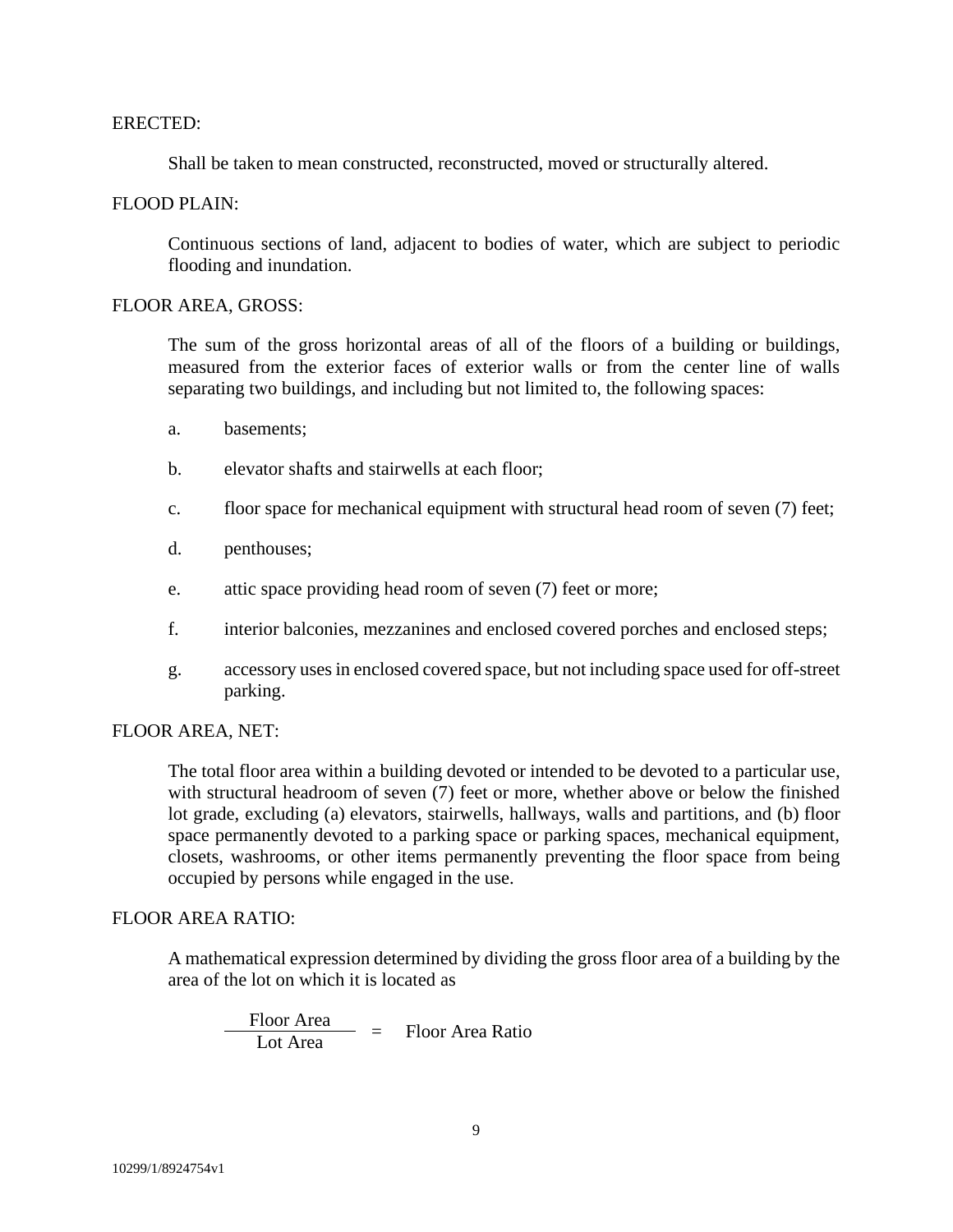### FRONT LOT LINE:

A line dividing a lot from any public and private streets, or easement of access, except a limited or controlled access highway to which the lot has no access.

# GOVERNING BODY:

The Town Council of Fincastle, Virginia.

# GROSS FLOOR AREA:

See "FLOOR AREA, GROSS."

# HEIGHT:

The vertical distance from the highest point on a structure, excepting any chimney or antenna on a building, to the average ground level of the grade where the walls or other structural elements intersect the ground.

# HOME OCCUPATION:

Any occupation or profession carried on in a dwelling unit or on the premises thereof, provided that:

- a. No person other than members of the family residing on the premises shall be engaged in such occupation.
- b. The use of the dwelling unit for the home occupation shall be clearly incidental and subordinate to its use for residential purposes by its occupants, and not more than twenty-five (25) percent of the floor area of the dwelling unit or twenty-five (25) percent of said floor area if conducted in an accessory building, shall be used in the conduce of the home occupation.
- c. There shall be no change in the outside appearance of the building or premises, or other visible evidence of the conduct of such home occupation other than one sign, not exceeding one square foot in area, non-illuminated.
- d. There shall be no sales, other than items handcrafted on the premises, in connection with such home occupation.
- e. No traffic shall be generated by such home occupation in greater volumes than would normally be expected in a residential neighborhood, and any need for parking generated by the conduct of such home occupation shall be met off the street and other than in a required front yard.
- f. No equipment or process shall be used in such home occupation which creates noise, vibration, glare, fumes, odors, or electrical interference detectable to the normal senses off the lot, if the occupation is conducted in a single family dwelling,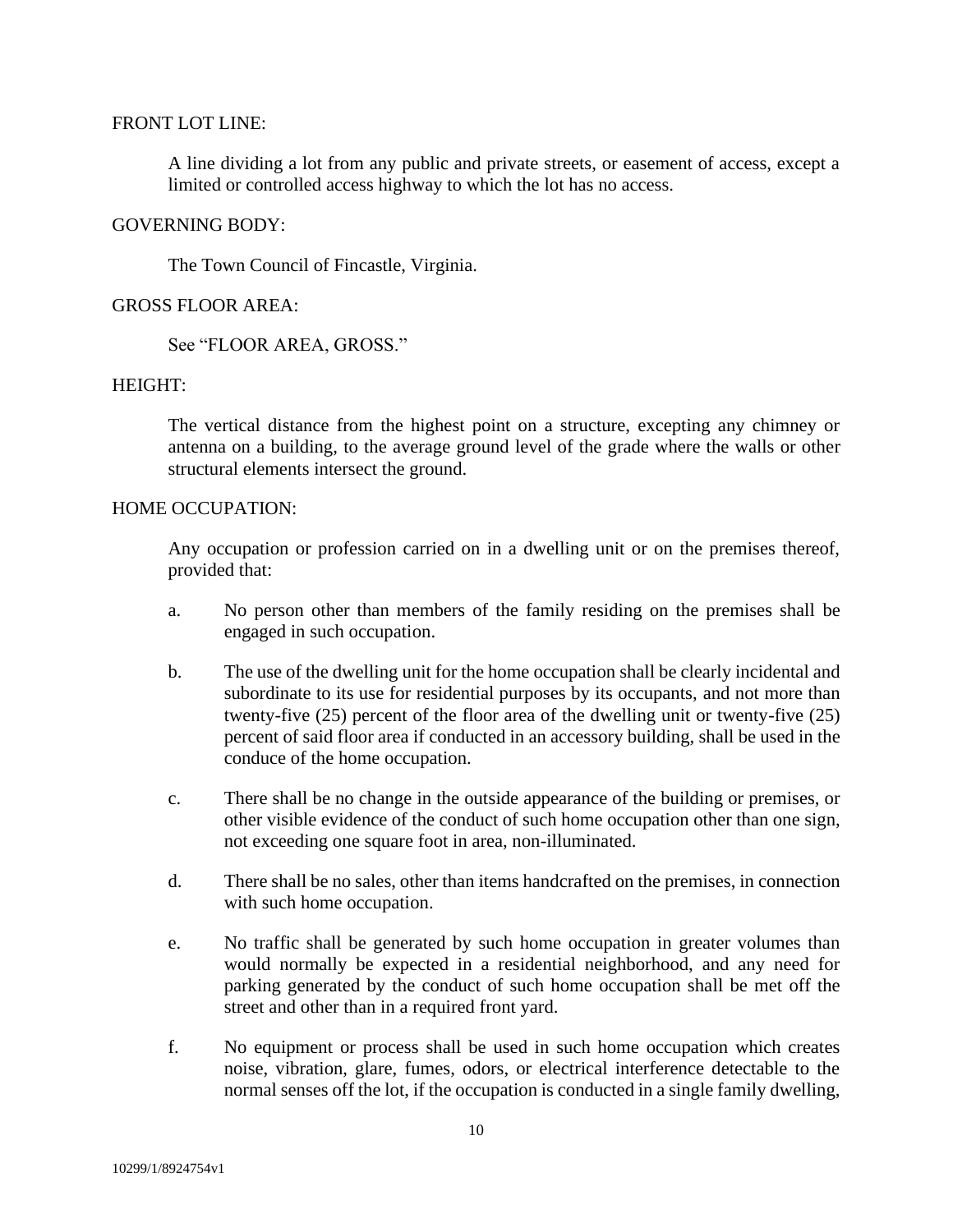or outside the dwelling unit if conducted in other than a single family dwelling. In the case of electrical interference, no equipment or process shall be used which creates visual or audible interference in any radio or television receivers off the premises, or causes fluctuations in line voltage off the premises. Boarding and rooming houses, tourist homes and private educational institutions shall not be deemed home occupation; the conducting of a beauty or barber shop, tea room or restaurant, rest home, clinic, doctor or dentist office, child care center; real estate office, or cabinet, metal, or auto repair shop shall not be deemed a home occupation.

### HOSPITAL:

An institution providing health services primarily for human in-patent medical or surgical care for the sick or injured and including related facilities such as laboratories, out-patient departments, training facilities, central service facilities and staff offices which are an integral part of the facilities.

#### HOTEL:

A building or group of buildings under one ownership containing six (6) or more sleeping rooms occupied, intended or designed to be occupied as the more or less temporary abiding place of persons who are lodged with or without meals for compensation.

# LOT:

The contiguous land in the same ownership which is not divided by any public highway or alley, including any part thereof subject to any easement for any purpose other than a public highway or alley. The term "record lot" or "lot of record" means the land designated as a separate and distinct parcel of land on a legally recorded subdivision plat file among the land records of Botetourt County, but does not included land identified on any such plat as an outlot.

# LOT AREA:

The area of land within the boundary of a lot, excluding any part under water, and any part within any right-of-way, whether public or private.

### LOT, CORNER:

A lot of which at least two adjacent sides abut for their full lengths on a street, provided that the interior angle at the intersection of such two sides is less than one hundred thirty-five degrees (135°).

# LOT DEPTH:

The average distance from the street line of the lot to its rear line, measured in the general direction of the side lines of the lot.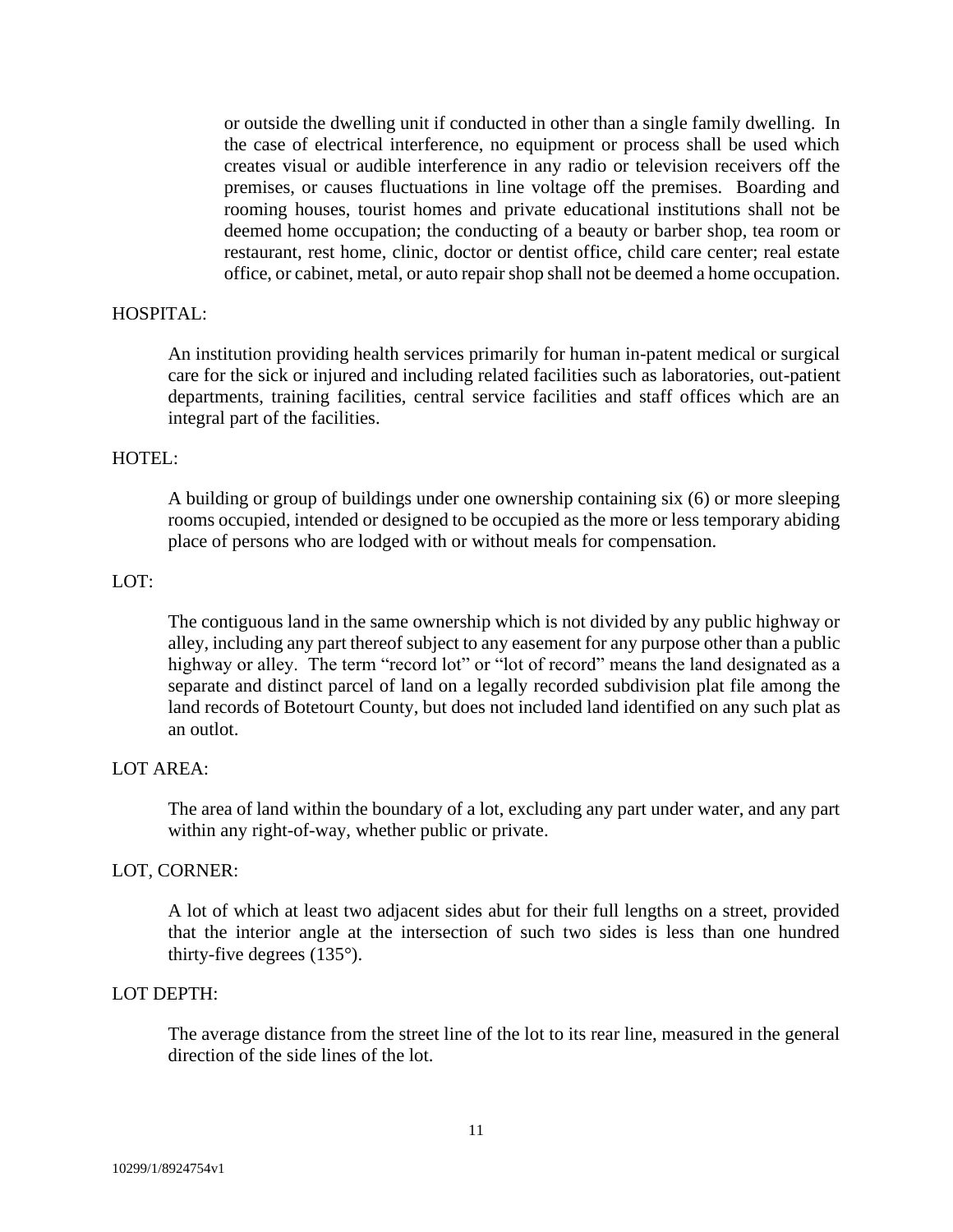### LOT, DOUBLE FRONTAGE:

A lot having a frontage on two (2) non-intersecting streets, as distinguished from a corner lot.

# LOT, INTERIOR:

A lot other than a corner lot.

# LOT LINES:

The lines bounding a lot as defined herein.

# MOBILE HOME PARKS:

None allowed.

# MOTEL:

Any building or buildings, combined or separated, used for the purpose of housing transient guests, each unit of which is provided with its own toilet, washroom, and off-street parking facility.

### NONCONFORMANCE:

A lawful condition of a structure of land which does not conform to the regulations of the district in which is it situated. This may include but is not limited to failure to confrom to use, height, area, coverage or off-street parking requirements.

### NONCONFORMING USE:

A structure or land lawfully occupied by a use that does not conform to the regulations of the district in which it is situated.

### PARKING, OFF-STREET:

Any space, not within a public right-of-way, specifically allotted to the parking of motor vehicles.

# PARKING SPACE:

A permanently paved area, with an all weather surface, enclosed or unenclosed, sufficient to size to store one (1) automobile together with a permanently surfaced driveway connecting the parking space with a street or alley and permitting ingress or egress of an automobile.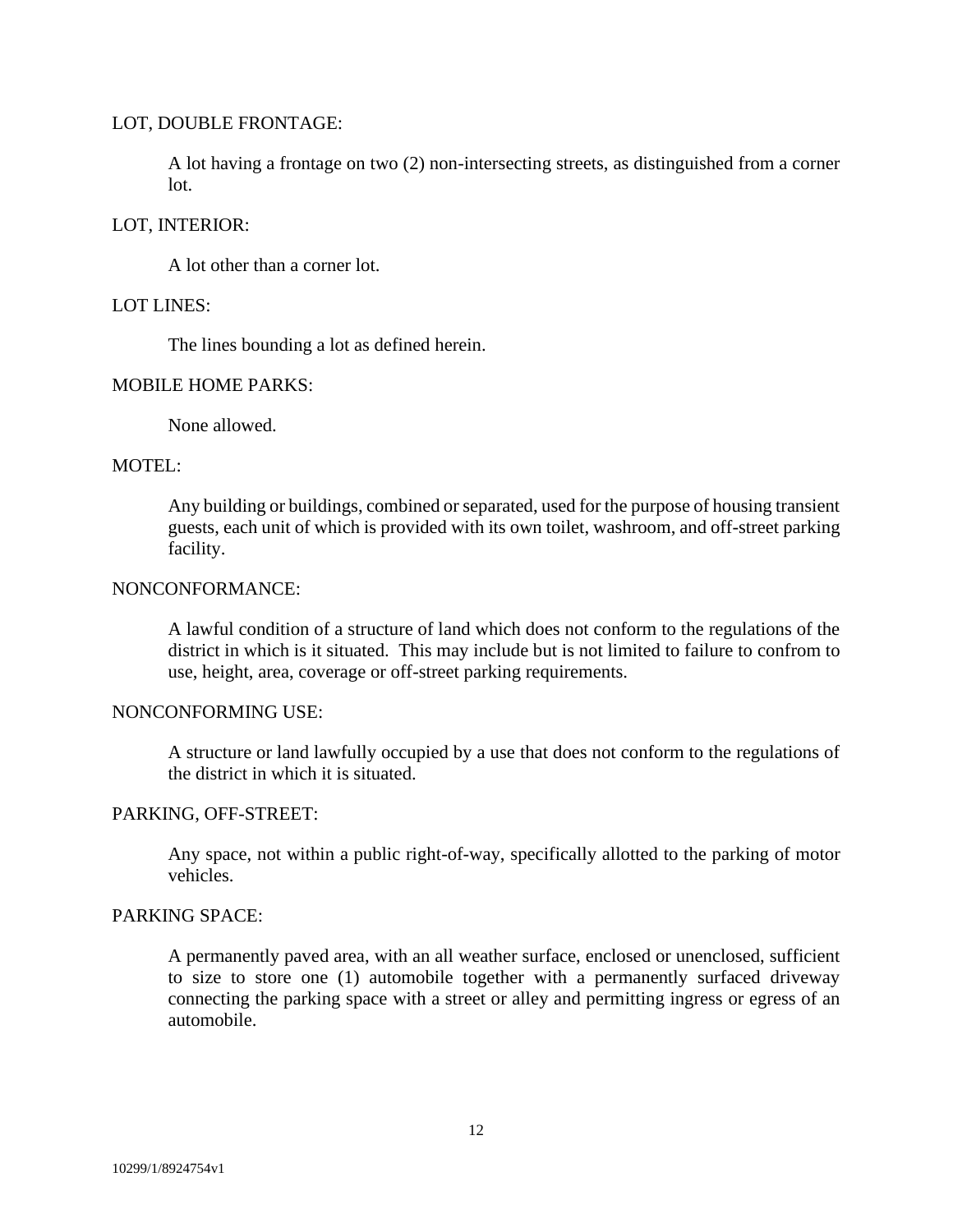#### PARKING SPACE, OFF-STREET:

A space suitable for parking one automobile and including adequate driveways, if necessary, to connect such space with a public right-of-way. Space within a building, or upon a roof, allocated for parking, shall be included and considered a part of the required spaces.

#### PLANNING COMMISSION:

The Planning Commission of the Town of Fincastle, Virginia established pursuant to Title 15.1, Chapter 11, Article 3 of the Code of Virginia, as amended.

### PORTABLE STORAGE CONTAINER:

A transportable, fully-enclosed, box-like container that is (i) designed for temporary storage or shipment of items, including, but not limited to, personal property, building materials, equipment or merchandise, (ii) typically rented to owners or occupants of property or purchased for their temporary use, and (iii) delivered and removed by truck. Such containers are uniquely designed for their ease of loading to and from a transport vehicle. The term shall not include dumpsters.

#### (Added 6/8/2017).

#### PUBLIC FACILITIES:

Shall be considered for the purposes of this Ordinance to be any public works supplied generally by a governmental organization. Such public works shall include but not be limited to public roads, schools, water supply and sewer facilities, and police and fire protection facilities.

### REAR LOT LINE:

That lot line parallel to and opposite the front lot line. In the case of an irregular shaped lot, the rear lot line shall be an imaginary line parallel to the front lot line not less than 10 (10) feet long farthest from the front lot line and wholly within the lot.

### RESTAURANT:

A lot upon which food or beverages are cooked or prepared and offered for sale and where consumption is permitted on the premises whether or not entertainment is offered, and includes establishments commonly known as bars, grills, cafes, taverns, night clubs, drive-ins, and any fast food establishment permitting consumption on the premises.

# RETAIL STORES AND SHOPS:

Buildings or lands used for sale of merchandise at retail or for the rendering of personal services, but specifically excluding coal, wood and lumber yards.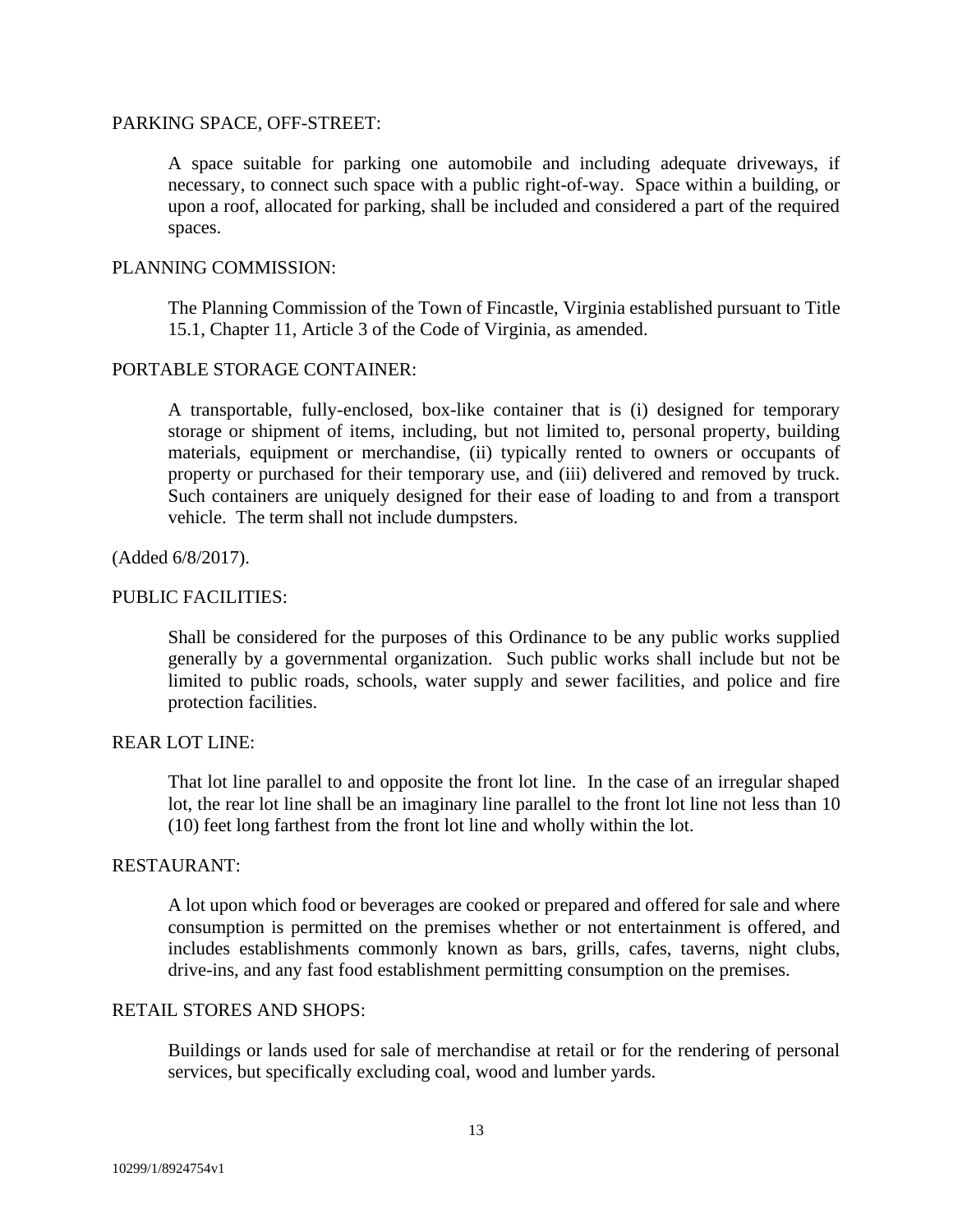### ROOMING HOUSE:

A building where lodging only is provided for compensation to not less than three (3) or more than twelve (12) persons.

# SETBACK:

The distance between the lot line and the building line.

# SHORT-TERM RENTAL:

A single-family dwelling not attached to any other dwelling by any means and located on an individual lot that may be rented for terms of less than thirty (30) days for overnight residence by tenants who are named in a written short-term rental lease. No person who is not named in the lease shall be authorized to occupy the premises except during the hours of an authorized social function as stated in the lease. All applicable lodging taxes shall be paid.

A short-term rental must be operated in strict compliance with the conditions of the Special Use Permit.

A copy of each short-term lease must be kept on the premises during the entire term of the lease as proof of the authority of each tenant to occupy the premises.

Before the commencement of a lease, a copy of each short-term rental lease shall be filed in the Town Office (after hours deliveries may be made by depositing the lease in the mail slot), or emailed to the Town Manager at or before the commencement of the lease.

If the number of tenants or the number of guests is greater than the maximum that is permitted under the Special Use Permit, then the lease must describe the special occasion, and the lease must be approved in advance by the Town Manager or his designee or the Mayor upon one week's notice.

The Special Use Permit shall require the owner to maintain fire suppression devices in compliance with the current applicable fire code regulations.

Each short-term rental lease shall contain the following information and following conditions:

- a. The names of all tenants who shall have the benefit of the lease;
- b. A statement of the type(s) of social function(s) and the hours of each function that the tenants are authorized to host upon the premises; and the maximum number of guests who are authorized to attend each function;
- c. The name(s) and telephone number(s) of the owners(s) or other party who will be responsible for the premises at all times during the term of the lease in the event of an emergency or disturbance;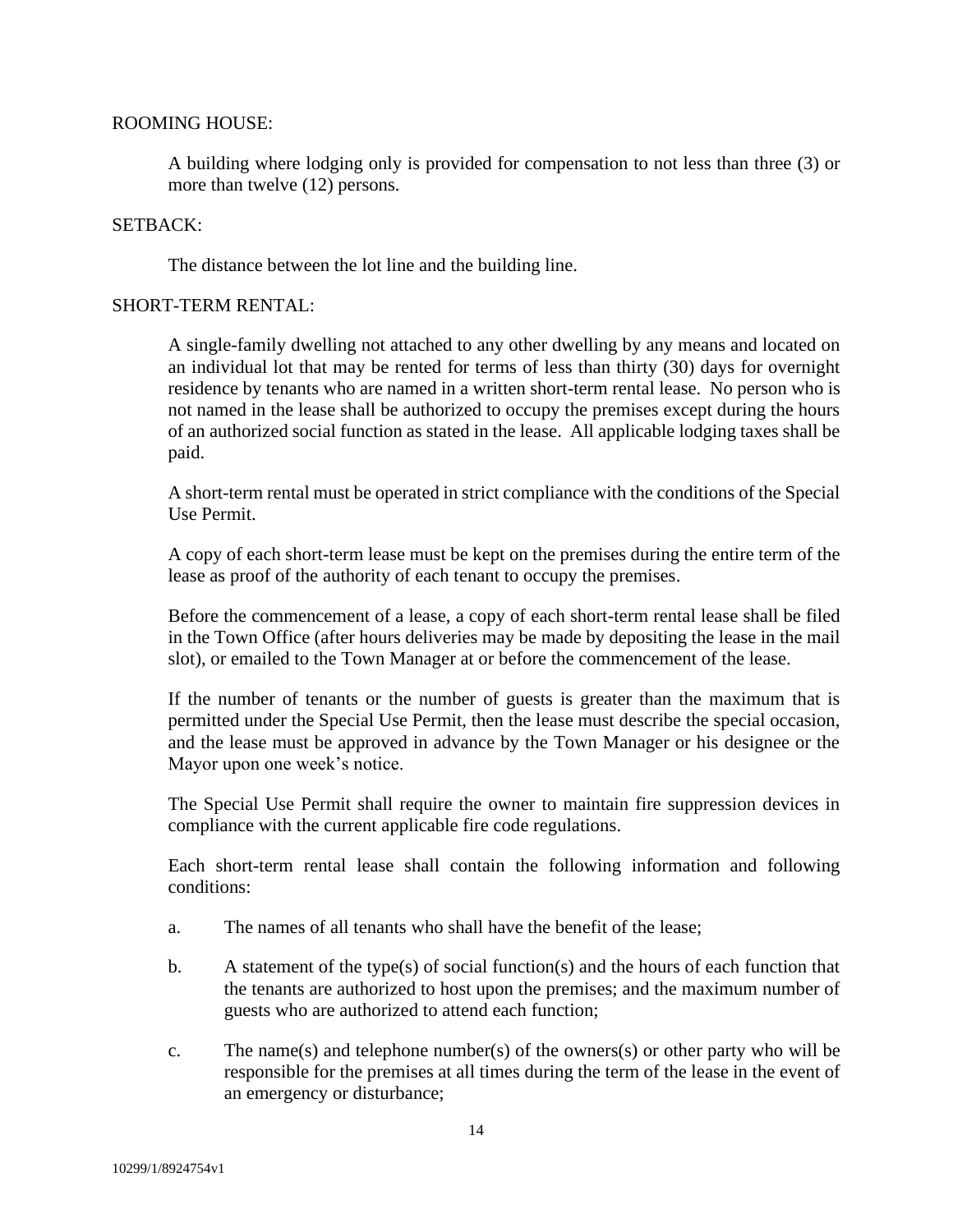d. The tenants must agree in the lease to dispose of all waste in lawful closed containers which shall be provided by the owner.

(Added 3/10/2016).

#### SIDE LOT LINE:

Any lot line other than the front lot line or the rear lot line.

#### STREET, CENTER LINE OF

A line established as a center line of a street by any State, County, or other official agency or governing body having jurisdiction thereof and shown as such on an officially adopted or legally recorded way, or, if there be no official center line of a street the center line shall be a line lying midway between the street or right-of-way lines thereof. Where street lines are indeterminate and a pavement or a travelled way exists, the center line shall be established by the Planning Commission or in the absence of a determination by the Planning Commission, shall be assumed to be a line midway between the edges of such pavement or travelled way.

#### STRUCTURE:

Any constructed, erected or placed material or combination of materials in or upon the ground, including, but not by way of limitation, buildings, mobile homes, radio towers, sheds, signs, and storage bins, but excluding sidewalks and paving on streets, driveways, parking areas and patio.

### STRUCTURAL ALTERATIONS:

Any change in the supporting members of a building, such as bearing walls or partitions, columns, beams, or girders, or any substantial change in the roof or in the exterior walls.

# TOURIST COURT:

An area containing one (1) or more structures designed or intended to be used as temporary sleeping facilities of one or more transient families and intended primarily for automobile transients.

#### TOURIST HOME:

A building in which sleeping accommodations in not more than four (4) rooms are provided or offered for transient guests for compensation.

#### TOWN:

Town of Fincastle, Virginia.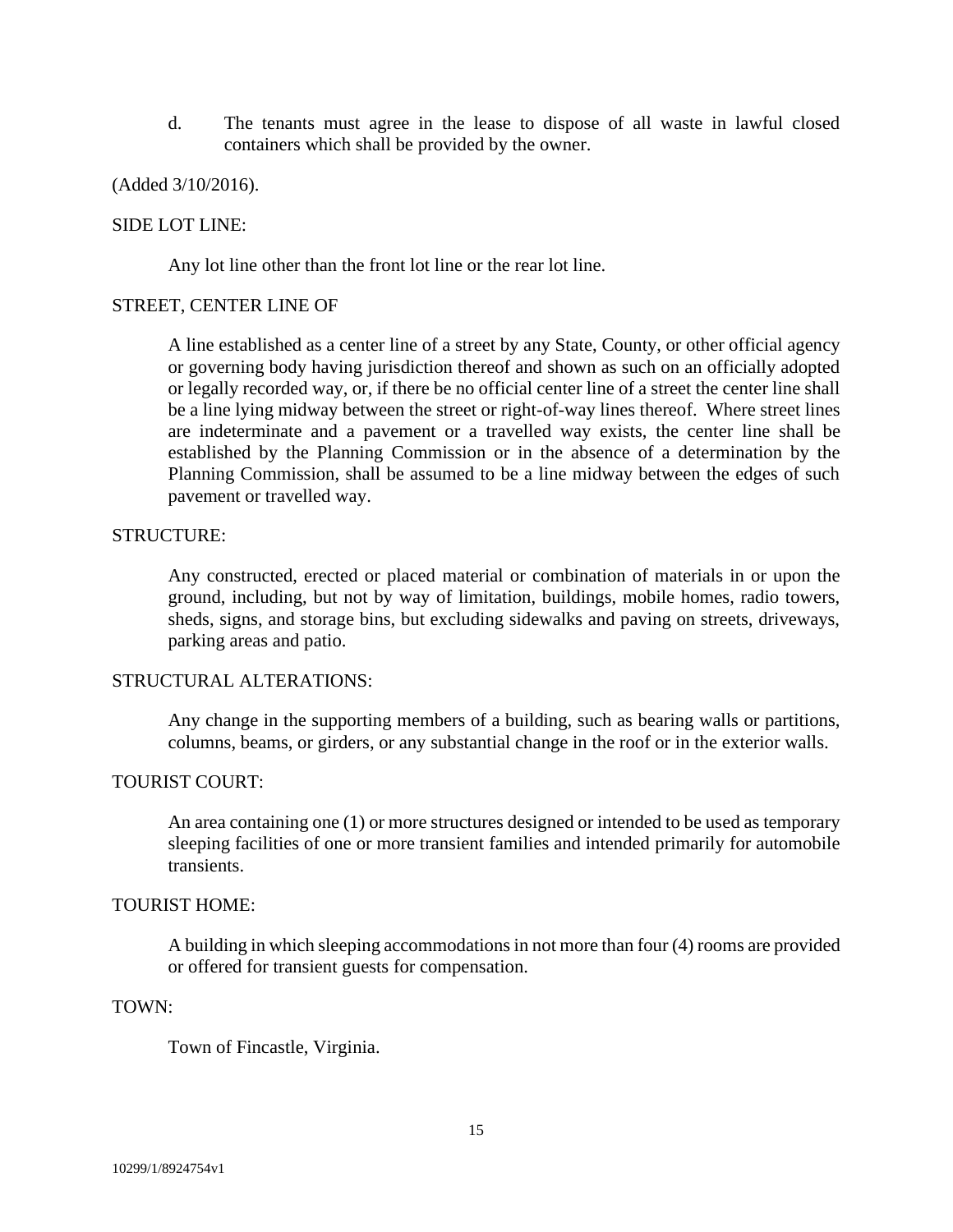### TRAILER, HAULING:

A vehicle to be pulled behind an automobile or truck which is designed for hauling animals, produce, goods or commodities, including boats.

# TRAILER, TRAVEL OR CAMPING:

A portable or mobile living unit used for temporary human occupancy away from the place of residence of the occupants, and not constituting the principal place of residence of the occupants, and containing less than one hundred seventy-five (175) square feet of floor area.

### WAYSIDE STAND:

Any structure of land used for the sale or offering for sale by the owner, or his family or tenant, on any farm, of agricultural or horticultural produce, livestock or merchandise coming from a home occupation and produced solely on said farm, and which is clearly a secondary use of the premises and does not change the character thereof.

### YARD:

An open space at grade between a building and the adjoining lot lines, unoccupied and unobstructed by any portion of a structure from the ground upward except where otherwise specifically provided in this Ordinance that an accessory building may be located in a portion of a yard required for a main building. In measuring a yard for the purpose of determining the width of the side yard, the depth of a front yard or the depth of a rear yard, the least horizontal distance between the lot line and the main building shall be used.

### YARD, FRONT:

A yard located in front of the front elevation of a building and extending across a lot between the side yard lines and being the minimum horizontal distance between the front property line and the main building or any projection thereof, other than steps.

#### YARD, REAR:

A yard extending across the rear of a lot measured between lot lines and being the minimum horizontal distance between the rear lot line and the rear of the main building or any projections other than steps, unenclosed balconies or unenclosed porches. On corner lots the rear yard shall be considered as parallel to the street upon which the lot has its least dimension. On both corner lots and interior lots the rear yard shall in all cases be at the opposite end of the lot from the front yard.

# YARD, SIDE:

A yard between the building and the side line of the lot and extending from the front lot line to the rear lot line and being the minimum horizontal distance between a side lot line and the side of the main building or any projections other than steps.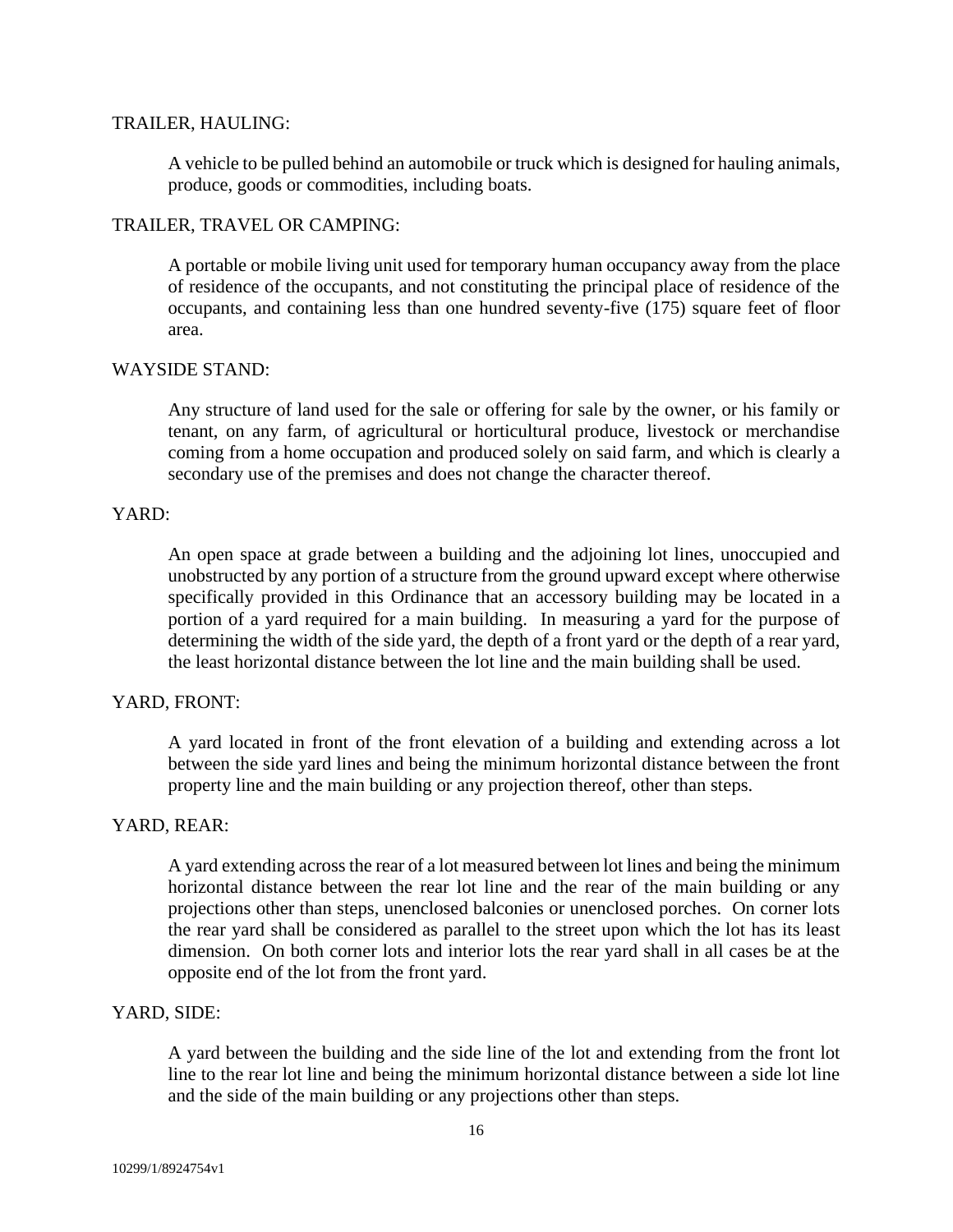# **ARTICLE 2**

# **SPECIFIC DISTRICT REGULATIONS**

### **(SECTION 201)**

#### FH -- Flood Hazard District

Sec. 201. Authority and Purpose.

This ordinance is adopted pursuant to the authority granted to localities by Va. Code § 15.2- 2280.

The purpose of these provisions is to prevent the loss of life and property, the creation of public health and safety hazards, the disruption of commerce and governmental services, the extraordinary and unnecessary expenditure of public funds for flood protection and relief, and the impairment of the tax base by:

- 1) Regulating uses, activities, and development which, alone or in combination with other existing or future uses, activities, and development, will cause unacceptable increases in flood heights, velocities, and frequencies.
- 2) Restricting or prohibiting certain uses, activities and development from locating within areas subject to flooding.
- 3) Requiring all those uses, activities, and developments that do occur in flood-prone districts to be protected and/or flood-proofed against flooding and flood damage; and
- 4) Protecting individuals from buying lands and structures which are unsuited for intended purposes because of flood hazards.

(Amended 12/14/2010).

Sec. 201 A. Applicability.

These provisions of the flood hazard overlay district shall apply to all lands within the jurisdiction of the Town of Fincastle and identified as being in the 100-year floodplain as delineated by the Federal Emergency Management Agency, Federal Insurance Administration Study, dated December 17, 2010 as amended.

(Amended 12/14/2010).

Sec. 201 B. Permitted Uses.

The following uses having a low flood-damage potential and not obstructing flood flows shall be permitted within the Flood Hazard District to the extent that they are not prohibited by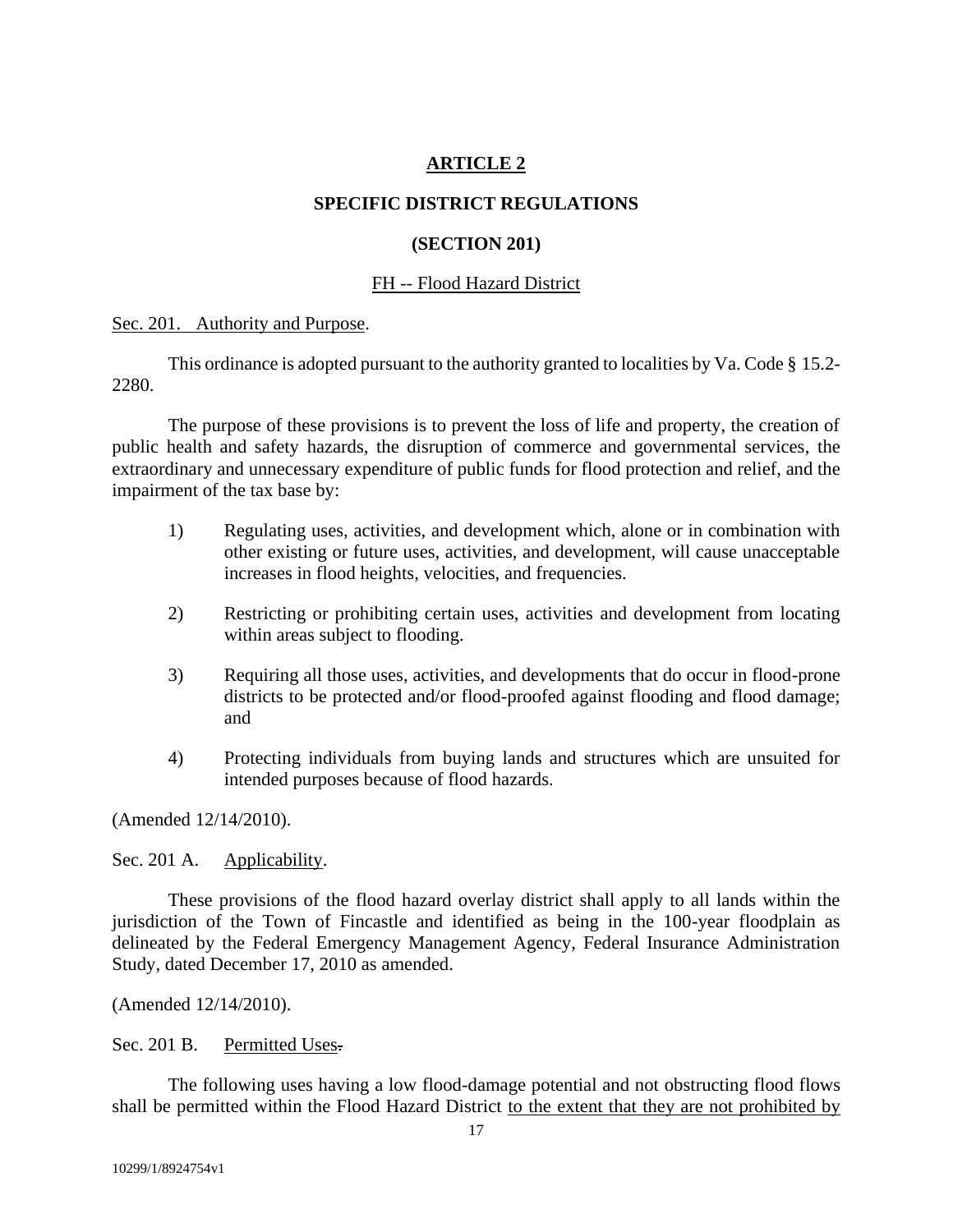any other ordinance and provided they do not require structures, fill, or storage of materials or equipment. But no use shall adversely affect the capacity of the channels of floodways of any tributary to the main stream, drainage ditch, or any other drainage facility or system.

- Agricultural uses: general farming, pasture, grazing, outdoor plant nurseries, horticulture, viticulture, truck farming, forestry, sod farming, and wild-crop harvesting.
- Industrial-commercial uses: loading areas, parking areas.
- Residential uses: lawns, gardens, parking areas, and play areas.

The flood hazard district is an overlay district, and thus the underlying provisions of each base district shall continue to apply except as otherwise provided for herein. The uses permitted in the underlying zoning district shall be permitted in the flood hazard overlay district, except as restricted or prohibited by the provisions of this section.

(Amended 2/20/1985; 12/14/2010).

# Sec. 201 C. Conditional Uses Permissible by Special Exception.

The following uses which involve structures (temporary or permanent), fill, or storage of materials or equipment may be permitted only upon application to the Planning Commission and usage of a special permit by the Council as set forth in this Article. All these conditional uses are subject to the standards and conditions and provisions set forth below which apply to all special permit uses in the FH -- Flood Hazard District.

- Uses of structures accessory to open space or Special Permit Uses.
- New and used car lots, road-side stands.
- Storage yards for equipment, machinery, or materials.

The uses identified as being allowed by a special exception permit in the underlying zoning district, shall be allowed in the flood hazard overlay district, except as restricted or prohibited by the provisions of this section, and only by a special exception permit as provided herein.

(Amended 12/14/2010).

# Sec. 201 D. Compliance and liability.

- 1) No land shall hereafter be developed and no structure shall be located, relocated, constructed, reconstructed, enlarged, or structurally altered except in full compliance with the terms and provisions of this division and any other applicable ordinances and regulations which apply to uses within the jurisdiction of this division.
- 2) The degree of flood protection sought by the provisions of this division is considered reasonable for regulatory purposes and is based on acceptable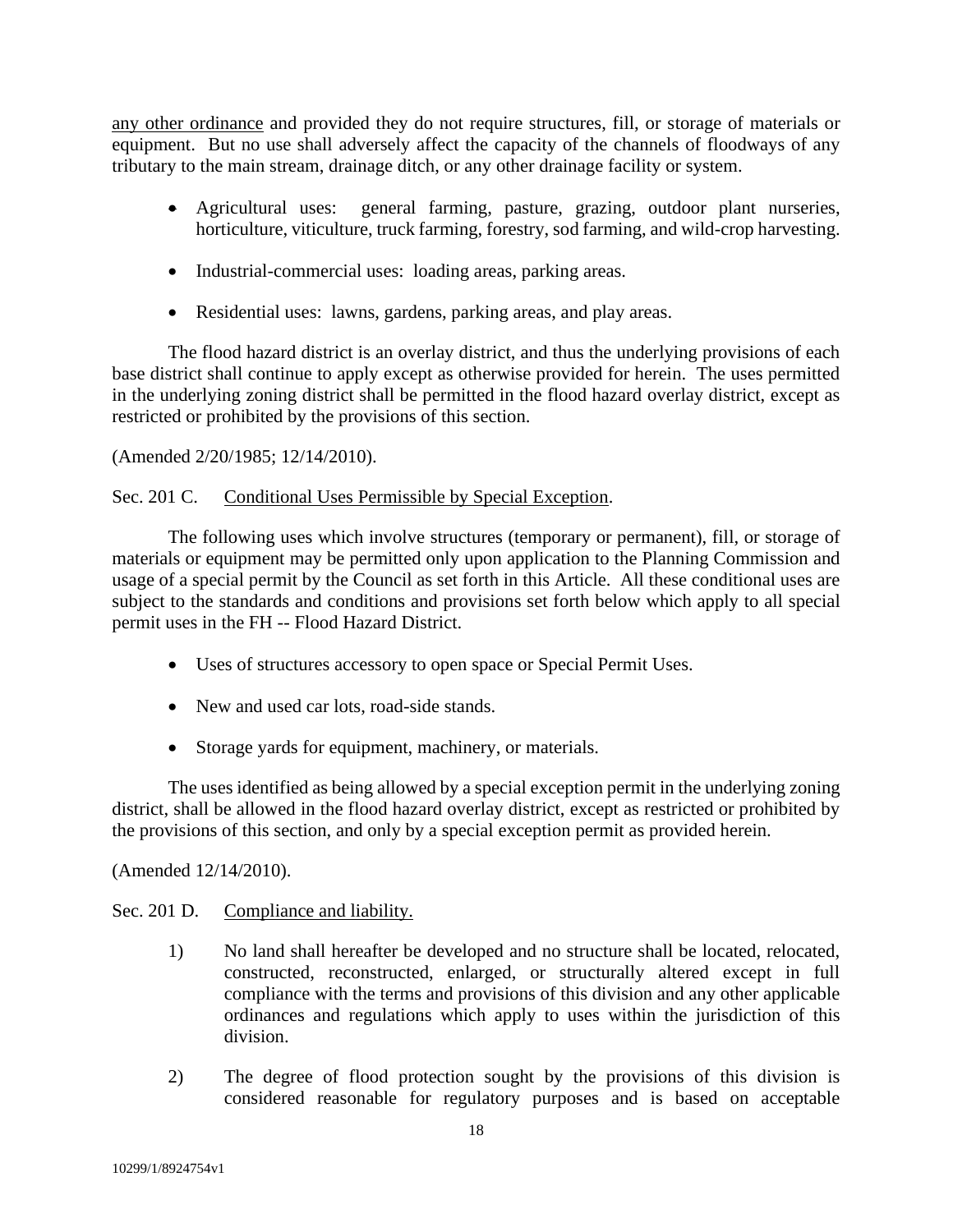engineering methods of study. Larger floods may occur on rare occasions. Flood heights may be increased by man-made or natural causes, such as ice jams and bridge openings restricted by debris. This division does not imply that areas outside the floodplain districts, or that land uses permitted within such districts will be free from flooding or flood damages.

3) This division shall not create liability on the part of The Town of Fincastle or any officer or employee thereof for any flood damages that result from reliance on this division or any administrative decision lawfully made thereunder.

(Amended 12/14/2010).

# Sec. 201 E. Abrogation and greater restrictions.

This division supersedes any ordinance regulations currently in effect in flood-prone areas. However, any underlying ordinance and all districts established in this chapter shall remain in full force and effect to the extent that its provisions are more restrictive than this division.

(Amended 12/14/2010).

Sec. 201 F. Severability.

If any section, subsection, paragraph, sentence, clause, or phrase of this division shall be declared invalid for any reason whatever, such decision shall not affect the remaining portions of this division. The remaining portions shall remain in full force and effect; and for this purpose, the provisions of this division are hereby declared to be severable.

(Amended 12/14/2010).

Sec. 201 G. Penalties.

- 1) Any person who fails to comply with any of the requirements or provisions of this division or directions of the Zoning Administrator or any other authorized employee of The Town of Fincastle shall be guilty of a misdemeanor of the first class and subject to the penalties therefore.
- 2) In addition to the above penalties, all other actions are hereby reserved, including an action in equity for the proper enforcement of this division. The imposition of a fine or penalty for any violation of, or noncompliance with, this division shall not excuse the violation or noncompliance to permit it to continue; and all such persons shall be required to correct or remedy such violations or noncompliances within a reasonable time. Any structure constructed, reconstructed, enlarged, altered, or relocated in noncompliance with this division may be declared by the Fincastle Town Council to be a public nuisance and abatable as such. Flood insurance may be withheld from structures constructed in violation of this division.

(Amended 12/14/2010).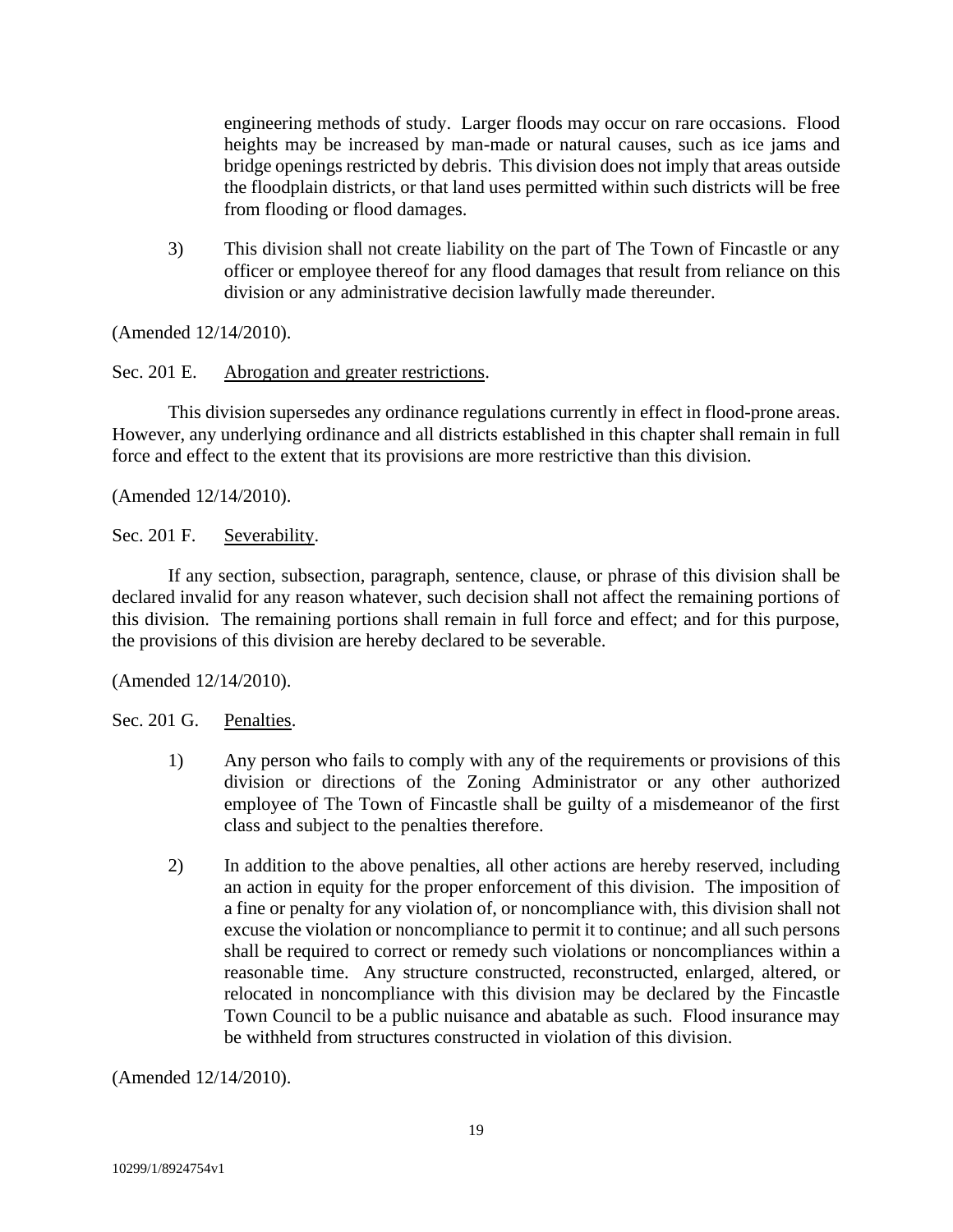# Sec. 201 H. Description of sub-districts.

- 1) The various floodplain sub-districts shall include areas subject to inundation by waters of the one hundred-year flood. The basis for the delineation of these districts shall be the Flood Insurance Study and the Flood Insurance Rate Map (FIRM) for Botetourt County and/or the Town of Fincastle prepared by the Federal Emergency Management Agency, Federal Insurance Administration, dated December 17, 2010, as amended.
- 2) Floodway sub-district is delineated, for purposes of this division, using the criterion that certain areas within the floodplain must be capable of carrying the waters of a one hundred-year flood without increasing the water surface elevation of that flood more than one (1) foot at any point. The areas included in this sub-district are specifically shown on the flood boundary and floodway map and/or flood insurance rate map.
- 3) The flood-fringe sub-district shall be that area of the one-hundred-year floodplain not included in the floodway sub-district. The basis for the outermost boundary of this district shall be the one hundred-year flood elevations contained in the flood profiles of the above-referenced flood insurance study and as shown on the accompanying flood boundary and floodway map and/or flood insurance rate map.
- 4) The approximated floodplain sub-district shall be that floodplain area for which no detailed flood profiles or elevations are provided, but where a one-hundred-year floodplain boundary has been approximated. Such areas are shown as Zone A on the maps accompanying the flood insurance study. For these areas, the one-hundred-year flood elevations and floodway information from federal, state, and other acceptable sources shall be used, when available.
- 5) The floodplain sub-districts described above all shall be overlays to the existing underlying districts shown on the official zoning ordinance map, and as such, the provisions for the floodplain districts shall serve as a supplement to the underlying district provisions.
- 6) Any conflict between the provisions or requirements of the floodplain districts and those of any underlying district, the more restrictive provisions and/or those pertaining to the floodplain district shall apply.
- 7) In the event any provision concerning a floodplain district is declared inapplicable as a result of any legislative or administrative actions or judicial decision, the basic underlying provisions shall remain applicable.

(Amended 12/14/2010).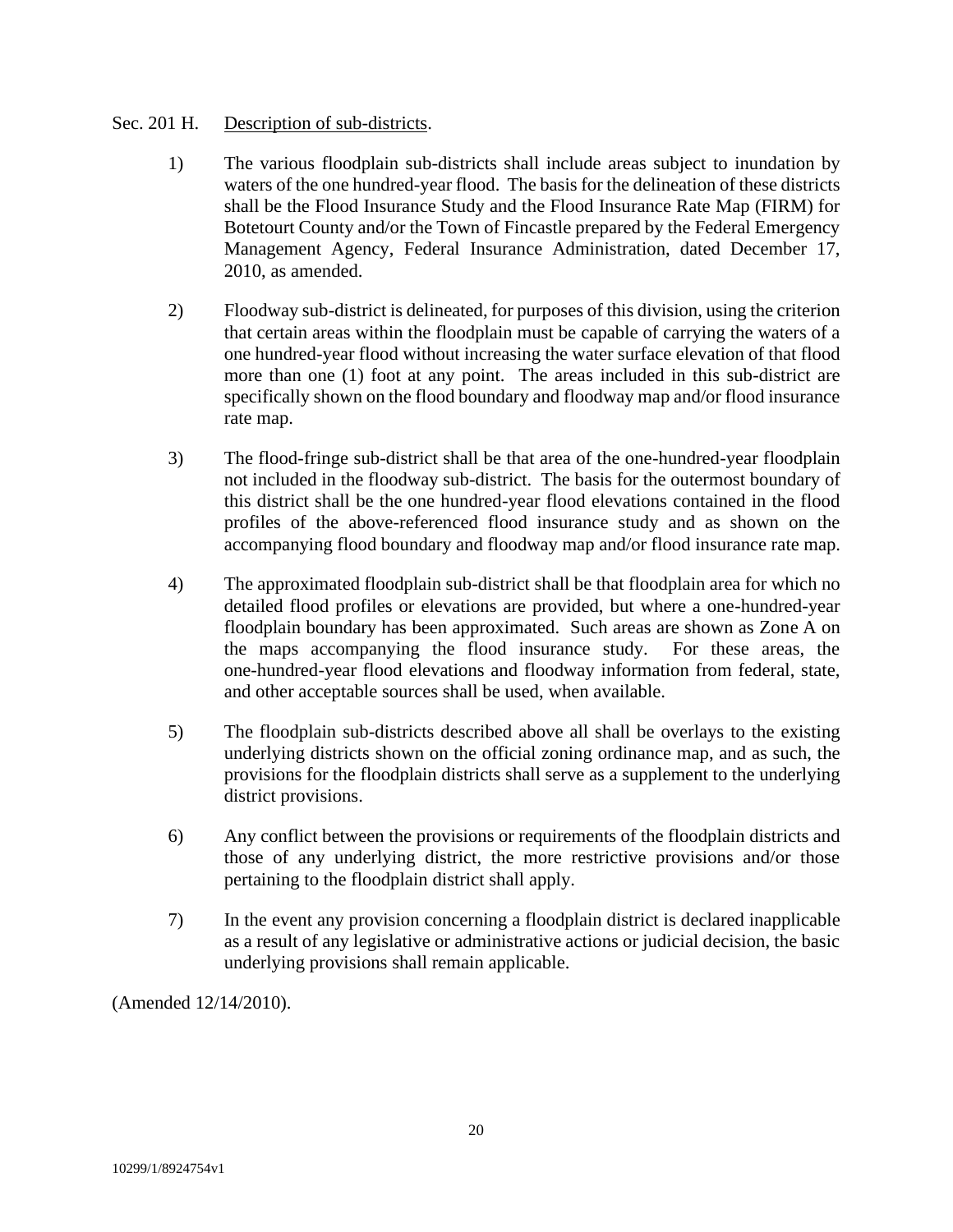### Sec. 201 I. Official zoning map.

The boundaries of the floodplain district are established as shown of the flood boundary and floodway and/or flood insurance rate map which are declared to be a part of this division and which shall be kept on file at the Fincastle Town offices.

(Amended 12/14/2010).

# Sec. 201 J. District boundary changes.

The delineation of any of the floodplain districts may be revised by Fincastle Town Council as it may deem appropriate and at its sole discretion, if natural or manmade changes have occurred and/or where more detailed studies have been conducted by the U.S. Army Corps of Engineers or other qualified agency, or if an individual documents the appropriateness of such change.

(Amended 12/14/2010).

# Sec. 201 K. Submitting Technical Data.

A Community's base flood elevations may increase or decrease resulting from the physical changes affecting flooding conditions. As soon as practicable, but not later than six (6) months after the date such information becomes available, a community shall notify the Federal Insurance Administration of the changes by submitting technical or scientific data. Such submission is necessary so that upon confirmation of those physical changes affecting flooding conditions, risk premium rates and flood plain management requirements will be based upon current data.

(Amended 12/14/2010).

# Sec. 201 L. Interpretation of district boundaries.

Initial interpretations of the boundaries of the floodplain districts shall be made by the Zoning Administrator. Appeals of the Zoning Administrator's determination may be made as provided for herein.

(Amended 12/14/2010).

# Sec. 201 M. District Provisions

1) All uses, activities, and development occurring within any floodplain district shall be undertaken only upon the issuance of a zoning permit by the Town. Such development shall be undertaken only in strict compliance with the provisions of this division and with all other applicable codes and ordinances, such as the Virginia Uniform Statewide Buildign Code, and any subdivision regulations. Prior to the issuance of any such permiot, the Zoning Administrator shall require all applications to include compliance with all applicable state and Federal laws. Under no circumstances shall any use, activity, and/or development adversely affect the capacity or the channels or floodways of any watercourse, drainage ditch, or any drainage facility or system.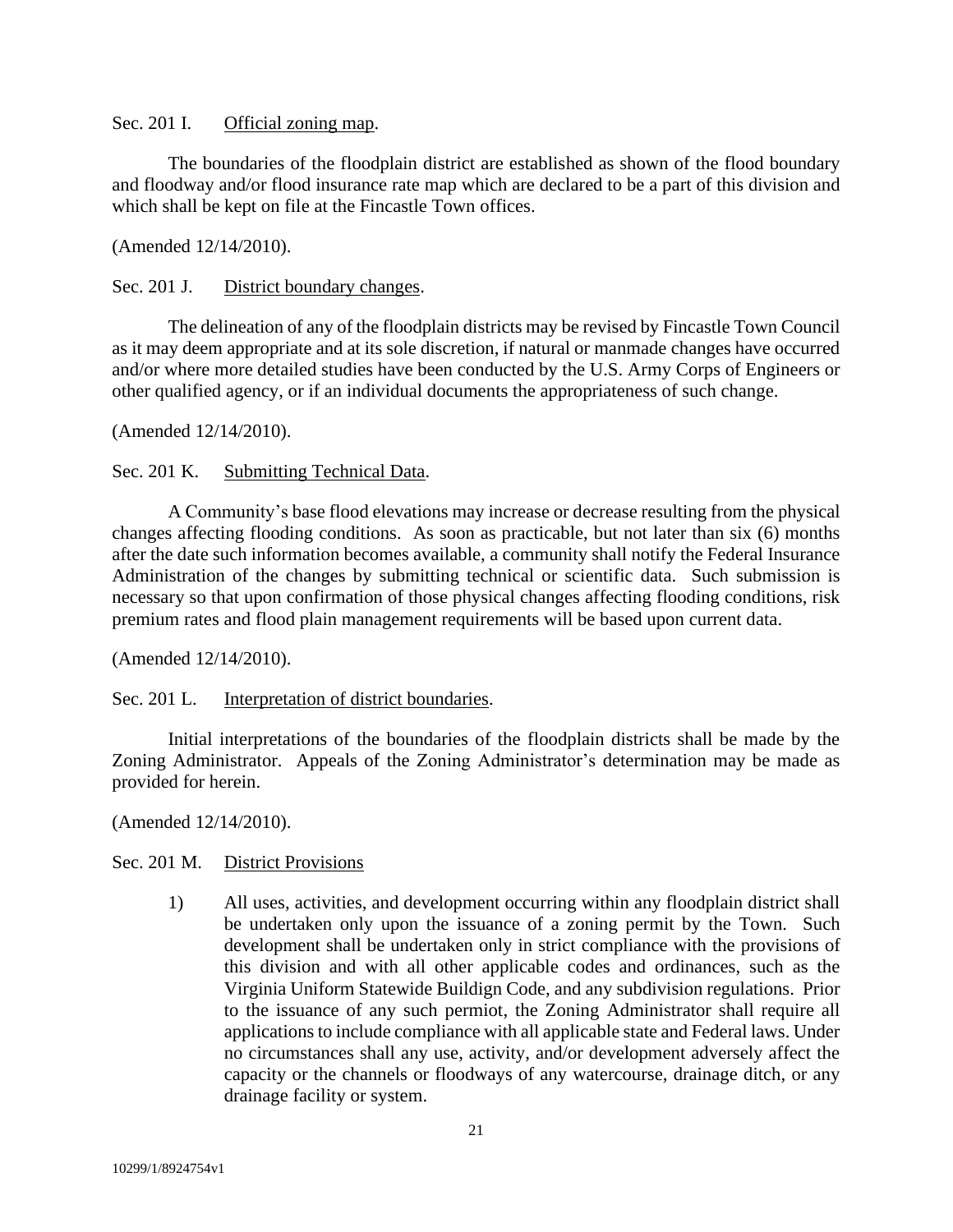- 2) Prior to any proposed alteration or relocation of any channels or of any watercourse, stream, etc., within this jurisdiction, a permit from the U.S. Corps of Engineers, the Virginia Marine Resources Commission, and certification from the Department of Environmental Qualify is necessary (a joint permit application is available from any one of these organizations). Further notification of the proposal shall be given to all affected adjacent jurisdictions, the Department of Conservation and Recreation, and the Federal Insurance Administration.
- 3) Application for development in the floodplain district and all building permits issued for the floodplain shall incorporate the following information:
	- a. The elevation of the lowest floor (including basement).
	- b. For structures that have been floodproofed (nonresidential only), the elevation to which the structure has been floodproofed.
	- c. Topographic information showing existing and proposed ground elevations.
	- d. The elevation of the one-hundred-year flood.
	- e. Records of actions associated with administering this ordinance shall be kept on file and maintained by the Zoning Administrator.
- 4) All manufactured homes to be placed or substantially improved within the floodplain district shall be placed on a permanent foundation and elevated and anchored in accordance with the Virginia Uniform Statewide Building Code.

(Amended 12/14/2010).

# Sec. 201 N. Standard for the floodway district; Permitted use.

- 1) Encroachments, including fill, new construction, substantial improvements and other developments are prohibited unless certification such as hydrologic and hydraulic analyses (with supporting technical data) is provided demonstrating that encroachments shall not result in any increase in flood levels during occurrence of the base flood. Hydrologic and hydraulic analyses shall be undertaken only by professional engineers or others of demonstrated qualifications, who shall certify that the technical methods used correctly reflect currently-accepted technical concepts. Studies, analyses, computations, etc., shall be submitted in sufficient detail to allow a thorough review by the Zoning Administrator. Development activities which increase the water surface elevation of the base flood may be allowed, provided that the {developer or applicant} first applies -- with the Town of Fincastle's endorsement -- for a conditional Flood Insurance Rate Map and floodway revision, and receives the approval of the Federal Emergency Management Agency.
- 2) The placement of any manufactured home (mobile home), except in an existing manufactured home (mobile home) park or subdivision, within the floodway sub-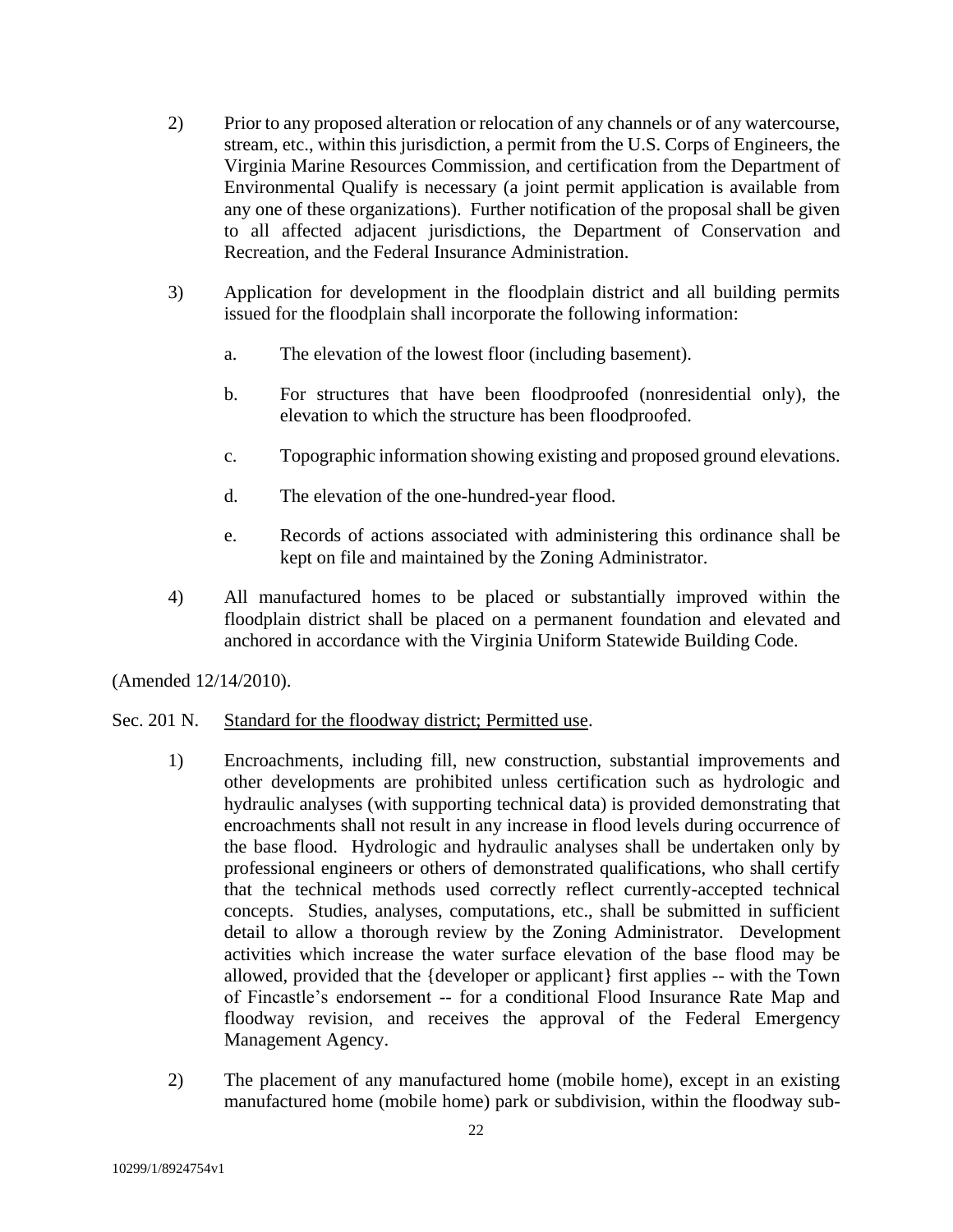district is specifically prohibited. A replacement manufactured home (mobile home) may be placed on a lot in an existing manufactured home (mobile home) park or subdivision provided the anchoring, elevation, and encroachment standards are met.

- 3) In the floodway sub-district, the following uses and activities are permitted provided that they are in compliance with the provisions of the underlying district and are not prohibited by any other ordinance and provided that they do not require structures, fill, or storage of materials and equipment:
	- a. Agricultural uses, such as general farming, pasture, grazing, outdoor plant nurseries, horticulture, truck farming, forestry, sod farming, and wild crop harvesting.
	- b. Public and private recreational uses and activities, such as parks, day camps, picnic grounds, golf courses, boat-launching and swimming areas, horseback riding and hiking trails, wildlife and nature preserves, game farms, fish hatcheries, trap and skeet game ranges, and hunting and fishing areas.
	- c. Accessory residential uses (but not habitable structures), such as yard areas, gardens, play areas, and loading areas.
	- d. Accessory industrial and commercial uses, such as yard areas, pervious parking and loading areas and airport landing strips.
	- e. In the floodway sub-district, no use, structure, fill, deposit, obstruction or storage of materials or equipment will be permitted which, acting alone or in combination with existing or future uses, will result in affecting the capacity of the floodway or unduly increasing flood limits. Such limits will be those established by the federal insurance administration.

# (Amended 12/14/2010).

# Sec. 201 O. Flood fringe and approximated floodplain sub-districts.

- 1) Until a regulatory floodway is designated, no new construction, substantial improvements, or other development (including fill) shall be permitted within the areas of special flood hazard, designated as Zones A1-30 and AE on the Flood Insurance Rate Map, unless it is demonstrated that the cumulative effect of the proposed development, when combined with all other existing and anticipated development, will not increase the water surface elevation of the base flood more than one foot at any point within the Town.
- 2) Development activities in Zones A1-30 and AE, on the county's or Town's Flood Insurance Rate Map which increase the water surface elevation of the base flood by more than one foot may be allowed, provided that the {developer or applicant} first applies -- with the Town's endorsement -- for a conditional Flood Insurance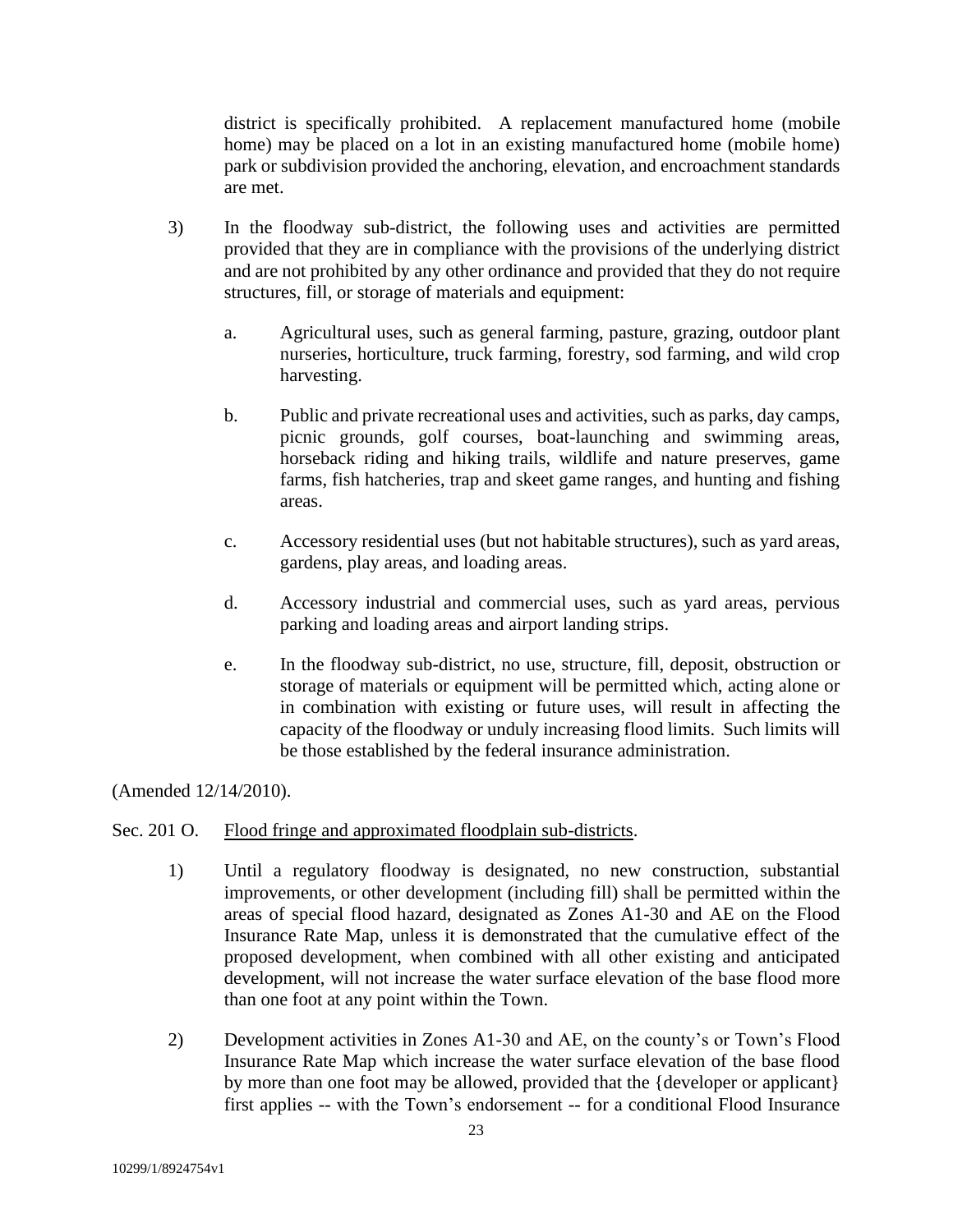Rate Map revision, and receives the approval of the Federal Emergency Management Agency.

- 3) In the flood-fringe and approximated floodplain districts, the development and/or use of land shall be permitted in accordance with the regulations of the underlying district provided that all such uses, activities, and/or development shall be undertaken in strict compliance with the floodproofing and related provisions contained in the Virginia Uniform Statewide Building Code and all other applicable codes and ordinances.
- 4) Within the approximated floodplain district, the applicant shall also delineate a floodway area based on the requirement that all existing and future development not increase the one-hundred-year flood elevation more than one (1) foot at any one point. The engineering principle "equal reduction of conveyance" shall be used to make the determination of increased flood heights and velocities. Within the floodway area delineated by the applicant, no development shall be permitted except where the effect of such development on flood heights is fully offset by accompanying improvements which have been approved by all appropriate local and/or state authorities, as required above. Where the specific one hundred (100) year flood elevation cannot be determined for this area using other sources of data, such as the U.S. Army Corp of Engineers Floodplain Information Reports, U.S. Geological Survey Flood-Prone Quadrangles, etc., an applicant for a proposed use, development and/or activity greater than 50 lots or 5 acres, whichever is lesser, shall determine this elevation. For development proposed in the approximate floodplain, the applicant must use technical methods that correctly reflect currently accepted technical concepts, such as point on boundary, high water marks, or hydrologic and hydraulic analyses. Studies, analyses, computations, etc., shall be submitted in sufficient detail to allow a thorough review by the Zoning Administrator.
- 5) The Zoning Administrator reserves the right to require a hydrologic and hydraulic analyses for any development.
- 6) When such base flood elevation data is utilized, the lowest floor shall be elevated to or above the base flood elevation (recommend > one foot freeboard). During the permitting process, the Zoning Administrator shall obtain:
	- a. The elevation of the lowest floor (including the basement) of all new and substantially improved structures; and
	- b. If the structure has been flood-proofed in accordance with the requirements of this article, the elevation (in relation to mean sea level) to which the structure has been flood-proofed.

(Amended 12/14/2010).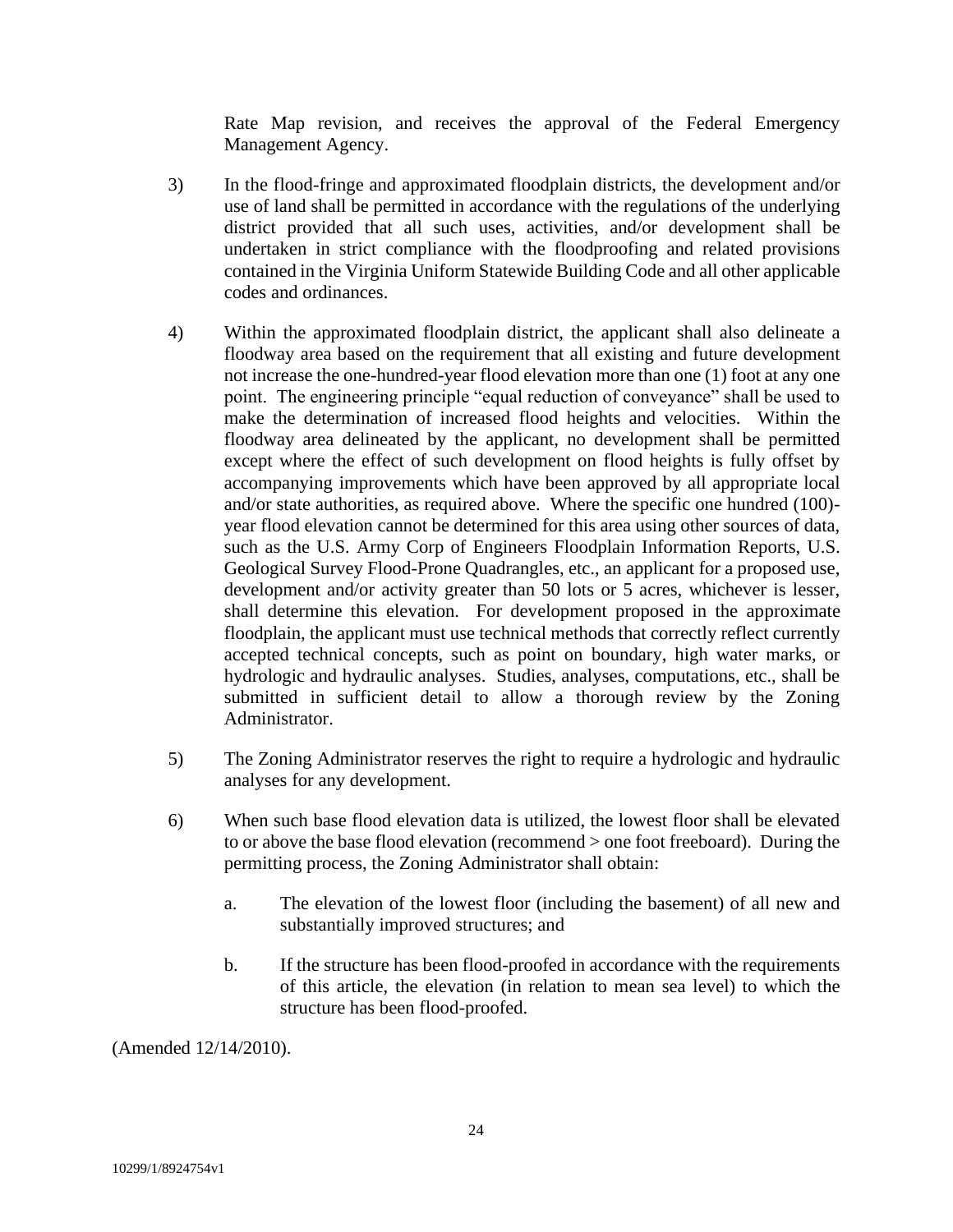# Sec. 201 P. General Standards.

In all special hazard areas the following provisions shall apply:

- 1) New construction and substantial improvements shall be according to the VA USBC, and anchored to prevent flotation, collapse or lateral movement of the structure.
- 2) Manufactured homes shall be anchored to prevent flotation, collapse, or lateral movements. Methods of anchoring may include, but are not limited to, use of over-the-top or frame ties to ground anchors. This standard shall be in addition to and consistent with applicable state requirements for resisting wind forces.
- 3) New construction and substantial improvements shall be constructed with materials and utility equipment resistant to flood damage.
- 4) New construction or substantial improvements shall be constructed by methods and practices that minimize flood damage.
- 5) Electrical, heating, ventilation, plumbing, air conditioning equipment and other service facilities, including duct work, shall be designed and/or located so as to prevent water from entering or accumulating within the components during conditions of flooding.
- 6) New and replacement water supply systems shall be designed to minimize or eliminate infiltration of flood waters into the system.
- 7) New and replacement sanitary sewage systems shall be designed to minimize or eliminate infiltration of flood waters into the systems and discharges from the systems into flood waters.
- 8) On-site waste disposal systems shall be located and constructed to avoid impairment to them or contamination from them during flooding.
- 9) Any alteration, repair, reconstruction or improvements to a building that is in compliance with the provisions of this ordinance shall meet the requirements of "new construction" as contained in this ordinance.
- 10) Any alteration, repair, reconstruction or improvements to a building that is not in compliance with the provisions of this ordinance, shall be undertaken only if said non-conformity is not furthered, extended, or replaced.
- 11) The flood carrying capacity within an altered or relocated portion of any watercourse shall be maintained.
- 12) All new or replacement utilities and facilities shall be designed and constructed in conformance with the County's regulations for subdivision, stormwater management, erosion and sediment control and other such regulations.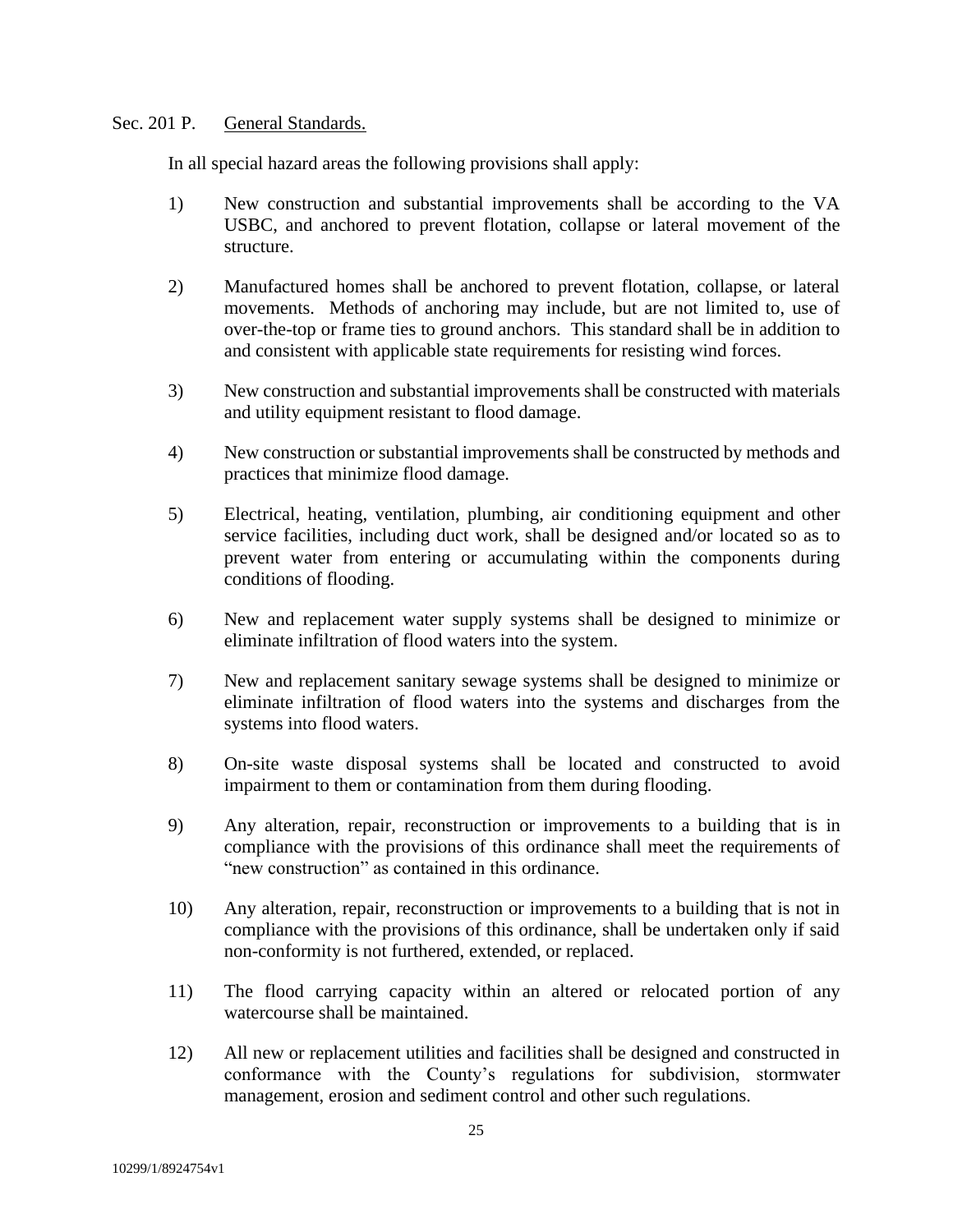- 13) All storm drainage facilities shall be designed to convey the flow of surface waters without damage to persons or property. The systems shall ensure drainage away from buildings and on-site waste disposal sites. The Botetourt County Board of Supervisors may require a primarily underground system to accommodate frequent floods and a secondary surface system to accommodate larger, less frequent floods. Drainage and facility plans shall be consistent with local and regional drainage plans and with all other applicable ordinances.
- 14) All utilities, such as gas lines, electrical and telephone systems being placed in flood-prone areas should be located, elevated (where possible), and constructed to minimize the change of impairment during a flooding occurrence.
- 15) Streets and sidewalks should be designed to minimize their potential for increasing and aggravating he levels of flood flow. Drainage openings shall be required to sufficiently discharge flood flows without unduly increasing flood heights.
- 16) All new structures shall be constructed so that the lowest habitable elevation is at least one (1) foot above the base flood elevation.

(Amended 12/14/2010).

# Sec. 201 O. Specific Standards.

In all special flood hazard areas where base flood elevations have been provided in the Flood Insurance Study or generated according to Article III, Section 25-415, the following provisions shall apply:

- 1) Residential Construction -- New construction or substantial improvement of any residential structure (including manufactured homes) shall have the lowest floor, including basement, elevated no lower than one (1) foot above the base flood elevation.
- 2) Non-Residential Construction -- New construction or substantial improvement of any commercial, industrial, or non-residential building (or manufactured home) shall have the lowest floor, including basement, elevated to no lower than one (1) foot above the base flood elevation. Buildings located in all A and AE zones may be flood-proofed in lieu of being elevated provided that all areas of the building components below the elevation corresponding to the BFE plus one foot are water tight with walls substantially impermeable to the passage of water, and use structural components having the capacity of resisting hydrostatic and hydrodynamic loads and the effect of buoyancy. A registered professional engineer or architect shall certify that the standards of this subsection are satisfied.
- 3) Elevated Buildings -- Enclosed areas, of new construction or substantially improved structures, which are below the regulatory flood protection elevation shall: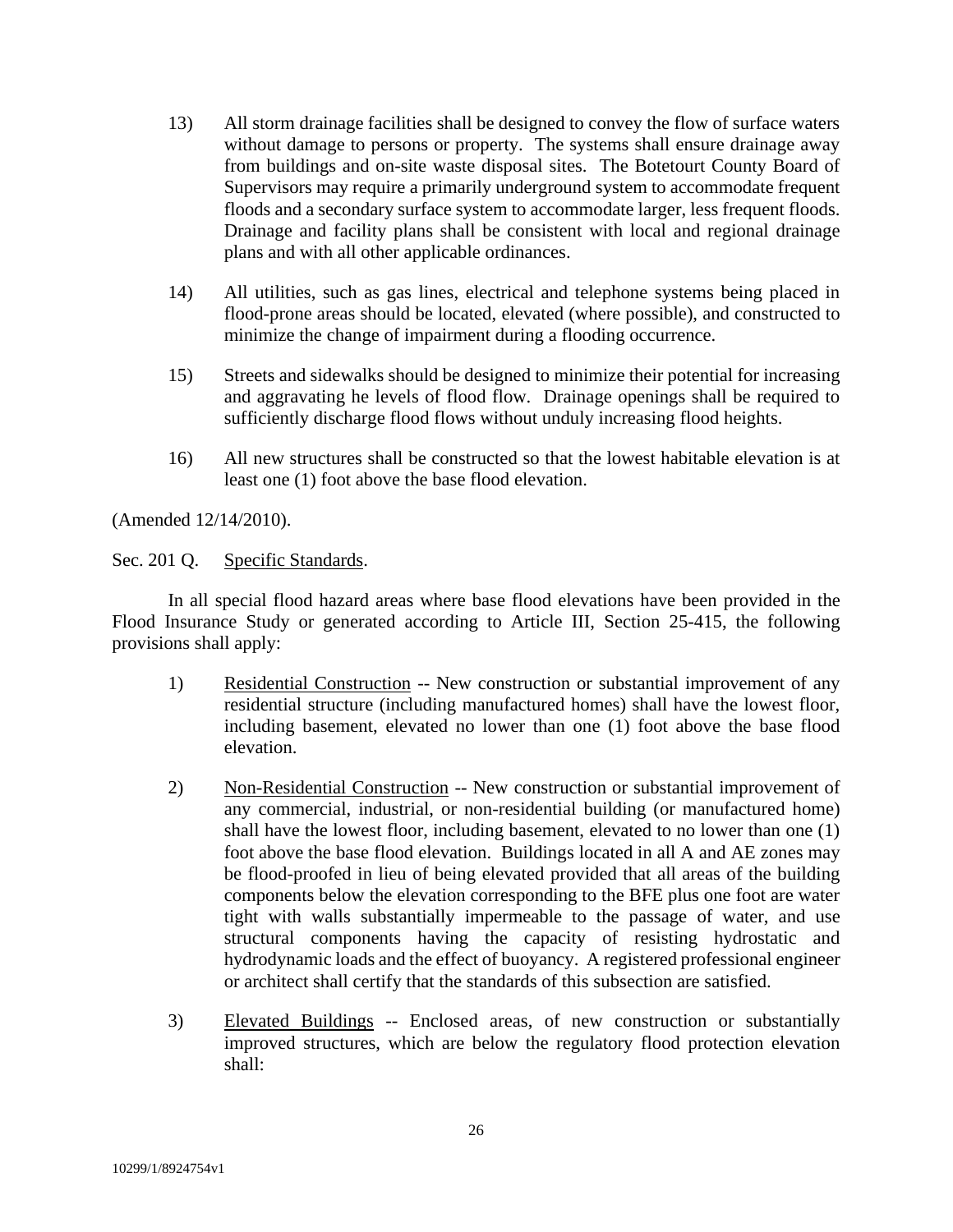- a. not be designed or used for human habitation, but shall only be used for parking of vehicles, building access, or limited storage of maintenance equipment used in connection with the premises. Access to the enclosed area shall be the minimum necessary to allow for parking of vehicles (garage doors) or limited storage of maintenance equipment (standard exterior door), or entry to the living area (stairway or elevator).
- b. be constructed entirely of flood resistant materials below the regulatory flood protection elevation.
- c. include, in Zones A and AE measures to automatically equalize hydrostatic flood forces on walls by allowing for the entry or exit of floodwater. To meet this requirement, the openings must either be certified by a professional engineer or architect or meet the following minimum design criteria:
	- 1. Provide a minimum of two openings on different sides of each enclosed area subject to flooding.
	- 2. The total net area of all openings must be at least one (1) square inch for each square foot of enclosed area subject to flooding.
	- 3. If a building has more than one enclosed area, each area must have openings to allow floodwaters to automatically enter and exit.
	- 4. The bottom of all required openings shall be no longer than one (1) foot above the adjacent grade.
	- 5. Openings may be equipped with screens, louvers, or other opening coverings or devices, provided they permit the automatic flow or floodwaters in both directions.
	- 6. Foundation enclosures made of flexible skirting are not considered enclosures for regulatory purposes, and, therefore, do not require openings. Masonry or wood underpinning, regardless of structural status, is considered an enclosure and requires openings as outlined above.
- 4) Manufactured Homes -- All manufactured homes places or substantially improved on individual lots or parcels, in expansions to existing manufactured home parks or subdivisions, in a new manufactured home park or subdivision, or in an existing manufactured home park or subdivision on which a manufactured home has incurred substantial damage as a result of a flood must meet all requirements for new construction in accordance with all codes and regulations.
- 5) Recreational Vehicles -- All recreational vehicles placed on sites must either be on the site for fewer than 180 consecutive days; be fully licensed and ready for highway use (a recreational vehicle is ready for highway use if it is on its wheels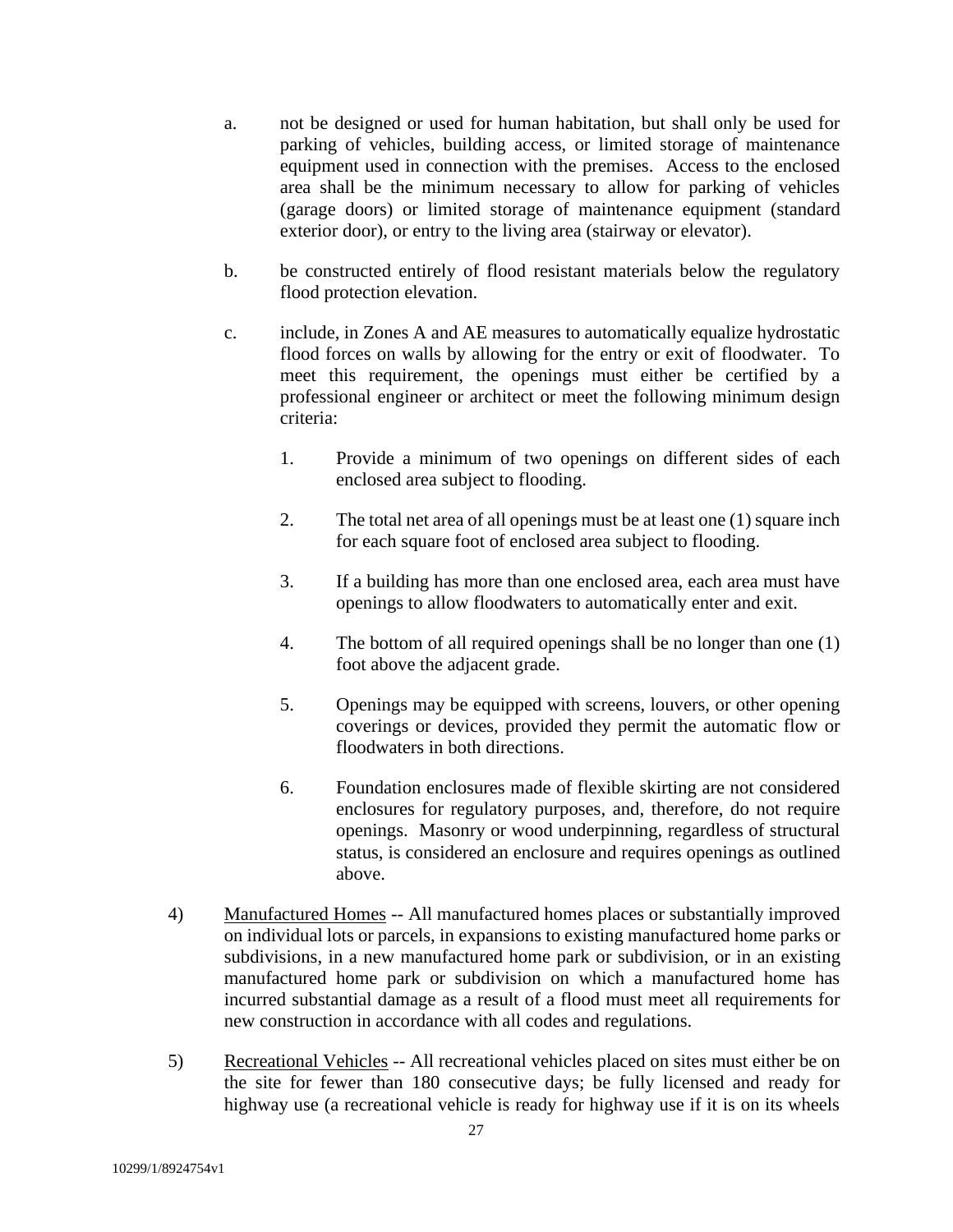or jacking system, is attached to the site only by quick disconnect type utilities and has no permanently attached additions); or meets, all requirements for manufactured homes.

(Amended 12/14/2010).

# Sec. 201 R. Information to be shown on plat of proposed subdivision.

The owner or developer of any proposed subdivision or any site plan, any part of which is located within a flood hazard district, shall include the following information on the subdivision plat or site plan required by this chapter and/or by other ordinances:

- 1) Name of engineer, surveyor or other qualified person responsible for providing the information required in this section.
- 2) The location of the proposed subdivision with respect to the Town's flood-prone areas, proposed lots and sites, fills, flood or erosion protection facilities and areas subject to special deed restrictions. In addition, all subdivisions shall show the limits of the floodplain and if construction or fills within the one hundred-year floodplain are required, shall include base flood elevations, and shall delineate the floodway area based on the requirement that the proposed development not increase the one hundred-year flood elevation more than one foot at any one point and no fill or construction will be placed in the floodway. The engineering principle of "equal reduction of conveyance" shall be used to make the determination of increased flood heights and velocities.
- 3) Where the subdivision and other new development lies partially or completely in the flood-prone areas, the plan map shall include detailed information giving the location and elevation of proposed roads, public utilities and building sites. All such maps shall also show contours, at intervals of two (2), four (4), or five (5) feet, depending upon the slope of the land, and identify accurately the boundaries of the flood-prone areas.
- 4) Location of water and sewer systems (including on-site systems).

(Amended 12/14/2010).

# Sec. 201 S. Notice to be given buyer prior to sale of real estate subject to floodplain regulations.

- 1) Any owner or partial owner of real estate or his agent, and any real estate broker or his agent, who sells or contracts to sell real estate subject to a floodplain regulation, without first notifying, in writing, the buyer or his agent that such real estate is subject to floodplain regulations, shall be subject to the penalties set forth in subsection (c) below.
- 2) Floodplain regulations referred to in subsection (a) of this section include this chapter, subdivision regulations and building codes which impose restrictions specifically related to flooding on the whole or a portion of the land.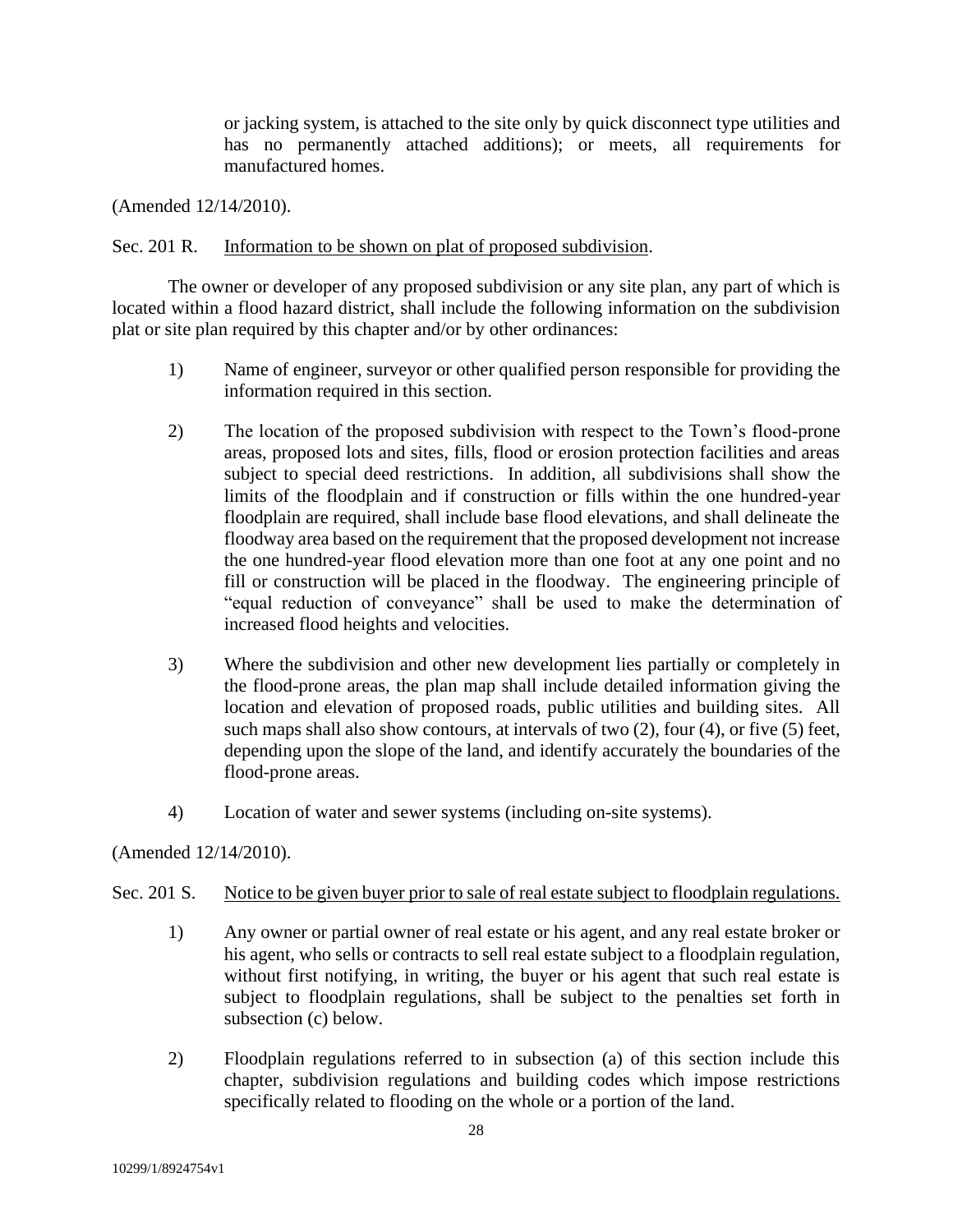- 3) The penalties for a violation of subsection (a) of this section may, at the discretion of the court, include:
	- a. Recision of the contract at the option of the buyer;
	- b. Payment to the buyer of damages he may have suffered, whether the buyer rescinds the contract or not; or
	- c. A fine of not more than two thousand dollars (\$2,000.00).

(Amended 12/14/2010).

# Sec. 201 T. Prohibited development and uses in floodway sub-district generally.

- 1) No development which increases flood heights and produces hazardous velocities shall be permitted in the floodway sub-district.
- 2) In the floodway sub-district, no use, structure, fill, deposit, obstruction or storage of materials or equipment will be permitted which, acting alone or in combination with existing or future uses, will result in affecting the capacity of the floodway or unduly increasing flood limits. Such limits will be those established by the Federal Insurance Administration.
- 3) No new residential or commercial uses shall be permitted in the floodway sub-district.

(Amended 12/14/2010).

# Sec. 201 U. Flood protection provisions relating to variances, special exceptions, rezoning, etc.

- 1) Any agent, commission or board of the Town of Fincastle, in taking action on special exceptions, rezoning, special uses, variances and amendments to this chapter, shall consider, in addition to all pertinent provisions of other sections of this chapter, the following:
	- a. The danger of life and property due to increased flood heights or velocities caused by encroachments. No variance shall be granted for any proposed use, development, or activity within the floodway district that will cause any increase in flood levels during the one-hundred-year flood.
	- b. The danger that materials may be swept on to other lands or downstream to the injury of others.
	- c. The proposed water supply and sanitation systems and the ability of these systems to prevent disease, contamination, and unsanitary conditions.
	- d. The susceptibility of the proposed facility and its contents to flood damage and the effect of such damage on the individual owners.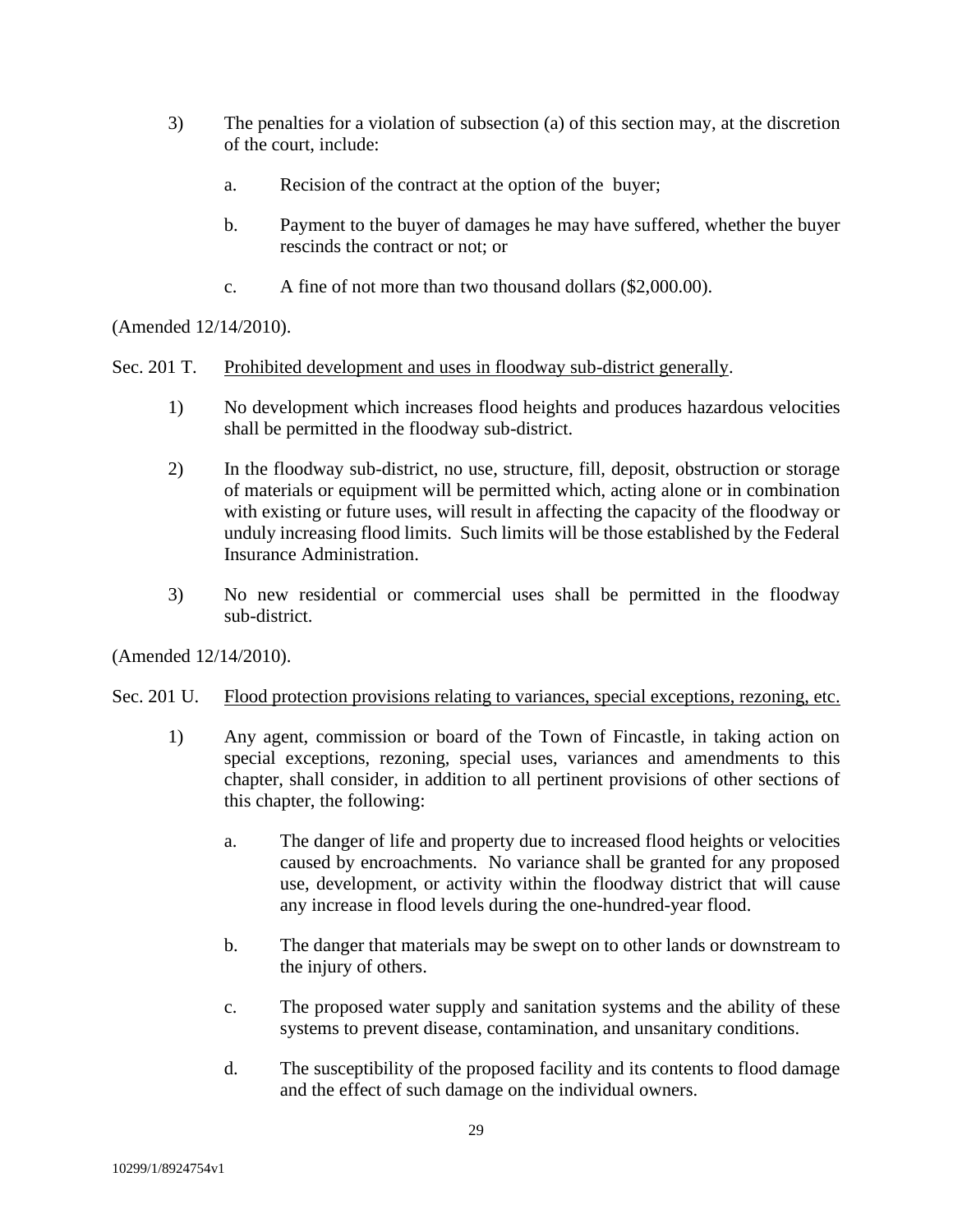- e. The importance of the services provided by the proposed facility to the community.
- f. The requirements of the facility for a waterfront location.
- g. The availability of alternative locations not subject to flooding for the proposed use.
- h. The compatibility of the proposed use with existing development and development anticipated in the foreseeable future.
- i. The relationship of the proposed use to the comprehensive plan and floodplain management program for the area.
- j. The safety of access of ordinance and emergency vehicles to the property in time of flood.
- k. The expected heights, velocity, duration, rate of rise, and sediment transport of the flood waters expected at the site.
- l. The historic nature of a structure. Variances for repair or rehabilitation of historic structures may be granted upon a determination that the proposed repair or rehabilitation will not preclude the structure's continued designation as a historic structure and the variance is the minimum necessary to preserve the historic character and design of the structure.
- m. Such other factors which are relevant to the purposes of this division.
- 2) The Board of Zoning Appeals may refer any application and accompanying documentation pertaining to any request for a variance to any engineer or other qualified person or agency for technical assistance in evaluation of the proposed project in relation to flood heights and velocities, and the adequacy of the plans for flood protection and other related matters.
- 3) Variances shall be used only after the Board of Zoning Appeals has determined that the granting of such will not result in: a) increases in flood heights, b) additional unreasonable threats to public safety, c) extraordinary public expense, and will not d) create nuisances, e) cause fraud or victimization of the public, or f) conflict with local laws or ordinances.
- 4) Variances shall be issued only upon a showing of good and sufficient cause after the Board of Zoning Appeals has determined that variance will be the minimum required to provide relief from any hardship to the applicant.
- 5) The Board of Zoning Appeals shall notify the applicant for a variance, in writing, that the issuance of a variance to construct a structure below the one-hundred-year flood elevation (a) increases the risks to life and property and (b) will result in increased premium rates for flood insurance.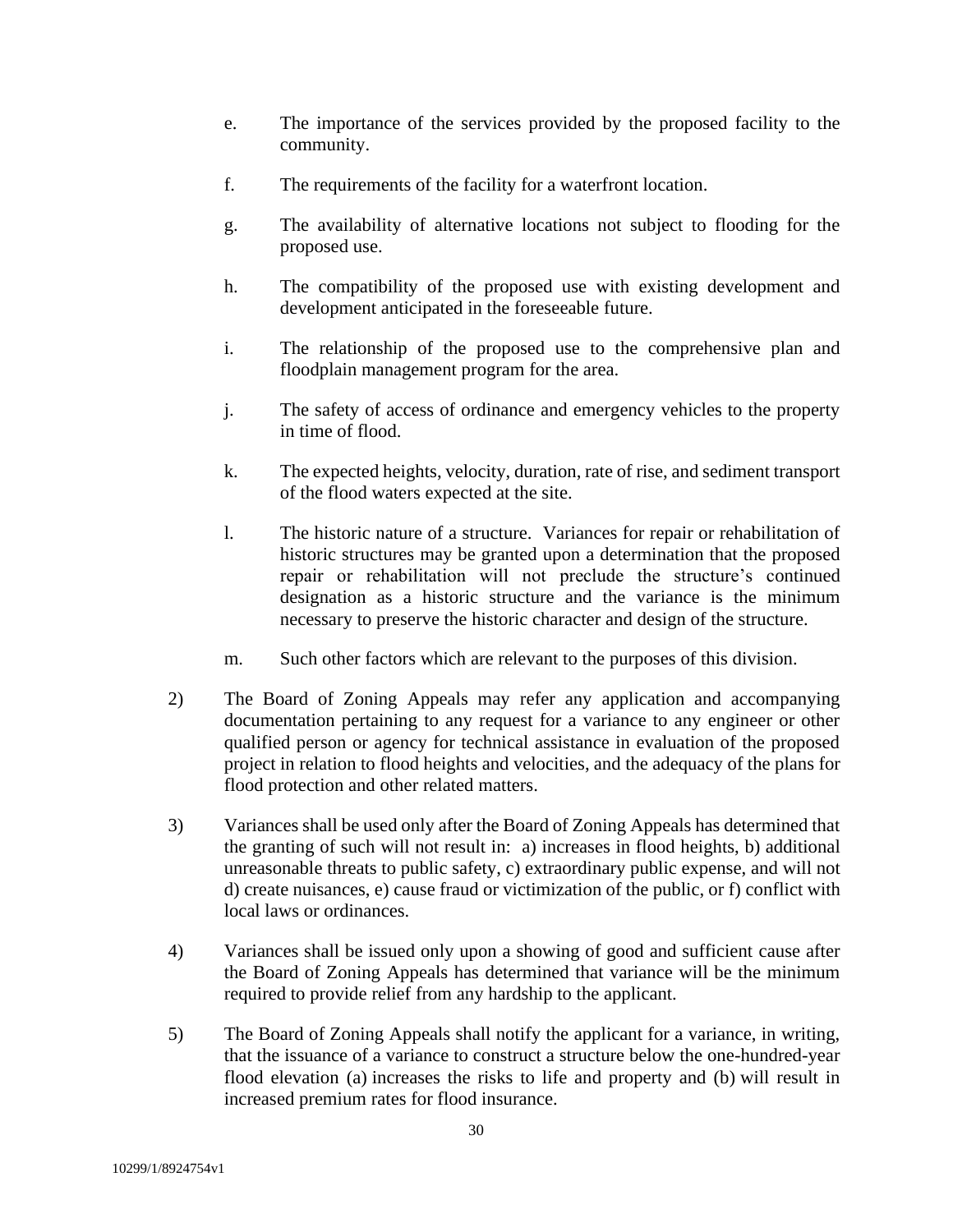6) A record shall be maintained of the above notification as well as all variance actions, including justification for the issuance of the variances. Any variances which are issued shall be noted in the annual or biennial report submitted to the Federal Insurance Administrator.

(Amended 12/14/2010).

# Sec. 201 V. Existing structures in floodplain district.

A structure or use of a structure or premises which lawfully existed before the enactment of these provisions, but which is not in conformity with these provisions, may be continued subject to the following conditions:

- 1) Existing structures and/or uses located in the floodway district shall not be expended or enlarged, unless it has been demonstrated through hydrologic and hydraulic analyses performed in accordance with standard engineering practices that the proposed expansion would not result in any increase in the base flood elevation.
- 2) Any modification, alteration, repair, reconstruction, or improvement of any kind to a structure and/or use located in any floodplain district to an extent or amount of less than fifty (50) percent of its market value, shall be elevated and/or floodproofed in full compliance with this ordinance and the Virginia Uniform Statewide Building Code.
- 3) The modification, alteration, repair, reconstruction, or improvement of any kind of a structure and/or use, regardless of its location in a floodplain district, to an extent or amount of fifty (50) percent or more of its market value shall be undertaken only in full compliance with this ordinance and shall require the entire structure to conform to the Virginia Uniform Statewide Building Code.
- 4) Uses or adjuncts thereof which are, or become, nuisances shall not be permitted to continue.

(Amended 12/14/2010).

# Sec. 201 W. Definitions.

For the purpose of this Flood Damage Prevention Overlay Ordinance, the following words and phrases shall have the meanings respectfully ascribed to them by this section. Any word, term or phrase used in this Overlay Ordinance not defined below shall have the meaning ascribed to the word in Section 25-601 of the Zoning Ordinance or if not defined there then in the most recent edition of Webster's Unabridged Dictionary, unless in the opinion of the Zoning Administrator established customs or practices of the County of Botetourt justify a different or additional meaning.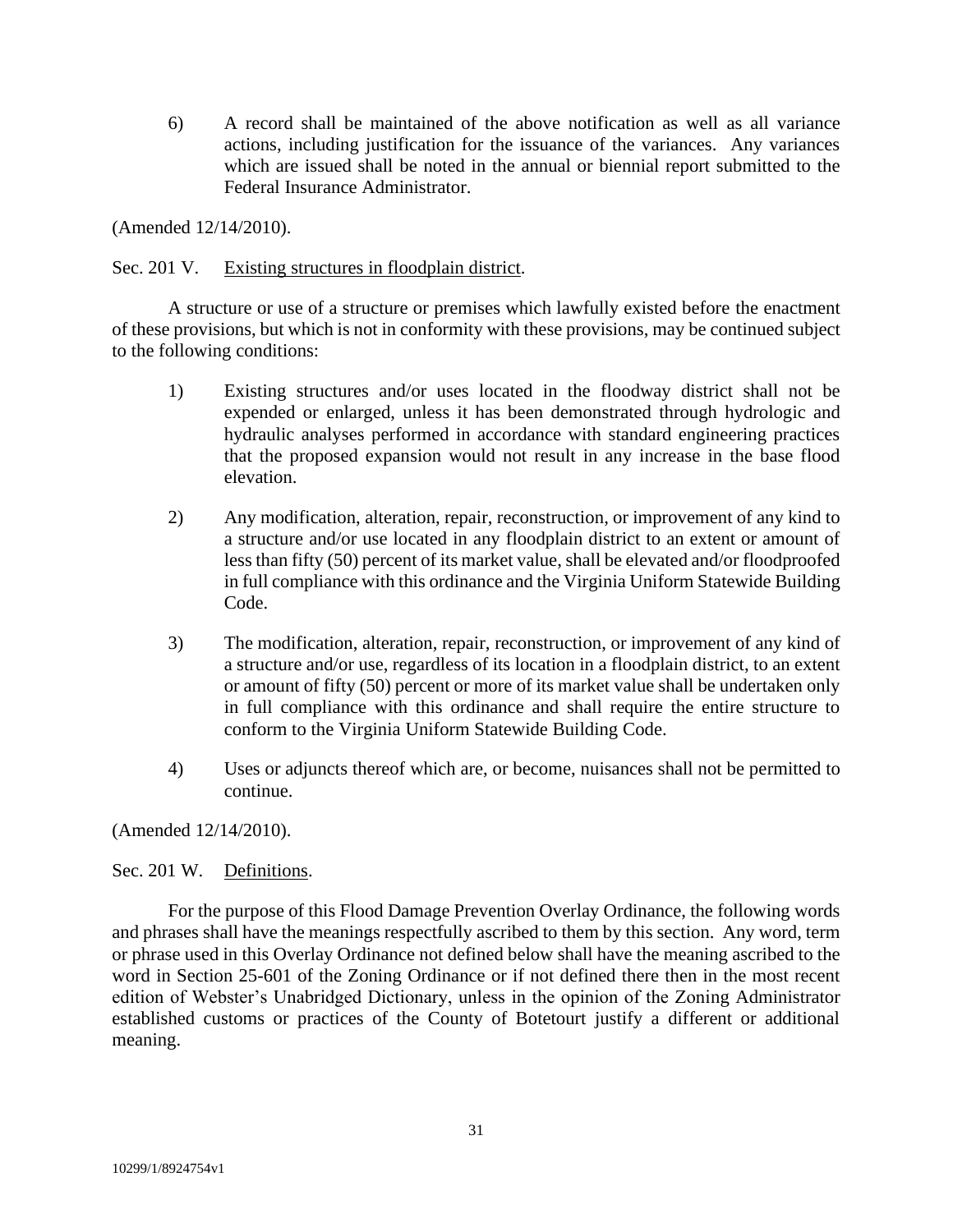### BASE FLOOD\*:

The flood having a one percent chance of being equaled or exceeded in any given year.

### BASE FLOOD ELEVATION\*:

The Federal Emergency Management Agency designated one hundred (100)-year water surface elevation.

### BASEMENT\*:

Any area of the building having its floor sub-grade (below ground level) on all sides.

# BOARD OF ZONING APPEALS\*:

The board appointed to review appeals made by individuals with regard to decisions of the Zoning Administrator in the interpretation of this ordinance.

# DEVELOPMENT\*:

Any man-made change to improved or unimproved real estate, including, but not limited to, buildings or other structures, mining, dredging, filling, grading, paving, excavation or drilling operations or storage of equipment or materials.

# ELEVATED BUILDING\*:

A non-basement building built to have the lowest floor elevated above the ground level by means of fill, solid foundation perimeter walls, pilings, or columns (posts and piers).

### ENCROACHMENT\*:

The advance or infringement of uses, plant growth, fill, excavation, buildings, permanent structures or development into a floodplain, which may impede or alter the flow capacity of a floodplain.

# EXISTING MANUFACTURED HOME PARK OR SUBDIVISION\*:

A manufactured home park or subdivision for which the construction of facilities for servicing the lots on which the manufactured homes are to be affixed (including, at a minimum, the installation of utilities, the construction of streets, and either final site grading or the pouring of concrete pads) is completed before the effective date of the floodplain management regulations adopted by a community.

# EXPANSION TO AN EXISTING MANUFACTURED HOME PARK OR SUBDIVISION\*:

The preparation of additional sites by the construction of facilities for servicing the lots on which the manufacturing homes are to be affixed (including the installation of utilities, the construction of streets, and either final site grading or the pouring of concrete pads).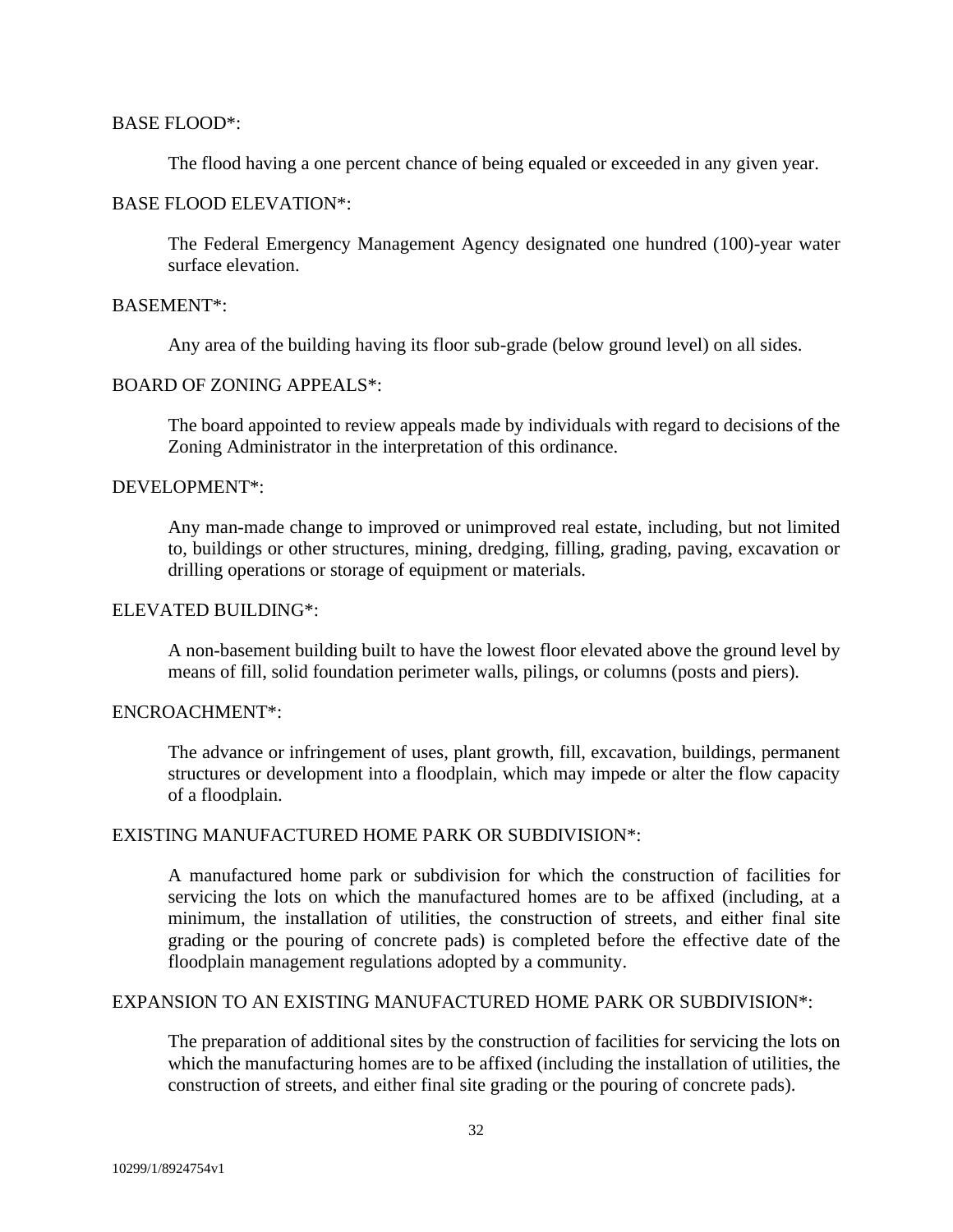# FILL:

The placing, storage or dumping of any material, such as (by way of illustration, but not limitation) earth, clay, sand, concrete, rubble, or waste of any kind, upon the surface of the ground, which results in increasing the natural ground surface elevation.

# FLOOD OR FLOODING\*:

- 1) A general or temporary condition of partial or complete inundation of normally dry land areas from
	- a. the overflow of inland or tidal waters; or,
	- b. the unusual and rapid accumulation or runoff of surface waters from any source.
- 2) The collapse or subsistence of land along the shore of a lake or other body of water as a result of erosion or undermining caused by waves or currents of water exceeding anticipated cyclical levels or suddenly caused by an unusually high water level in a natural body of water, accompanied by a severe storm, or by an unanticipated force of nature such as flash flood or an abnormal tidal surge, or by some similarly unusual and unforeseeable event which results in flooding as defined in paragraph 1(a) of this definition.
- 3) Mudflows which are proximately caused by flooding as defined in paragraph 1(b) of this definition and are akin to a river of liquid and flowing mud on the surfaces of normally dry land areas, as when earth is carried by a current of water and deposited along the path of the current.

### FLOODPLAIN OR FLOOD-PRONE AREA\*:

Any land susceptible to being inundated by water from any course.

# FLOODPROOFING:

Any combination of structural and non-structural additions, changes or adjustments to structures which reduce or eliminate flood damage to real estate or improved real property, water and sanitary facilities, structures and their contents.

### FLOODWAY\*:

The channel of a river or other watercourse and the adjacent land areas that must be reserved in order to discharge the base flood without cumulatively increasing the water surface elevation more than a designated height.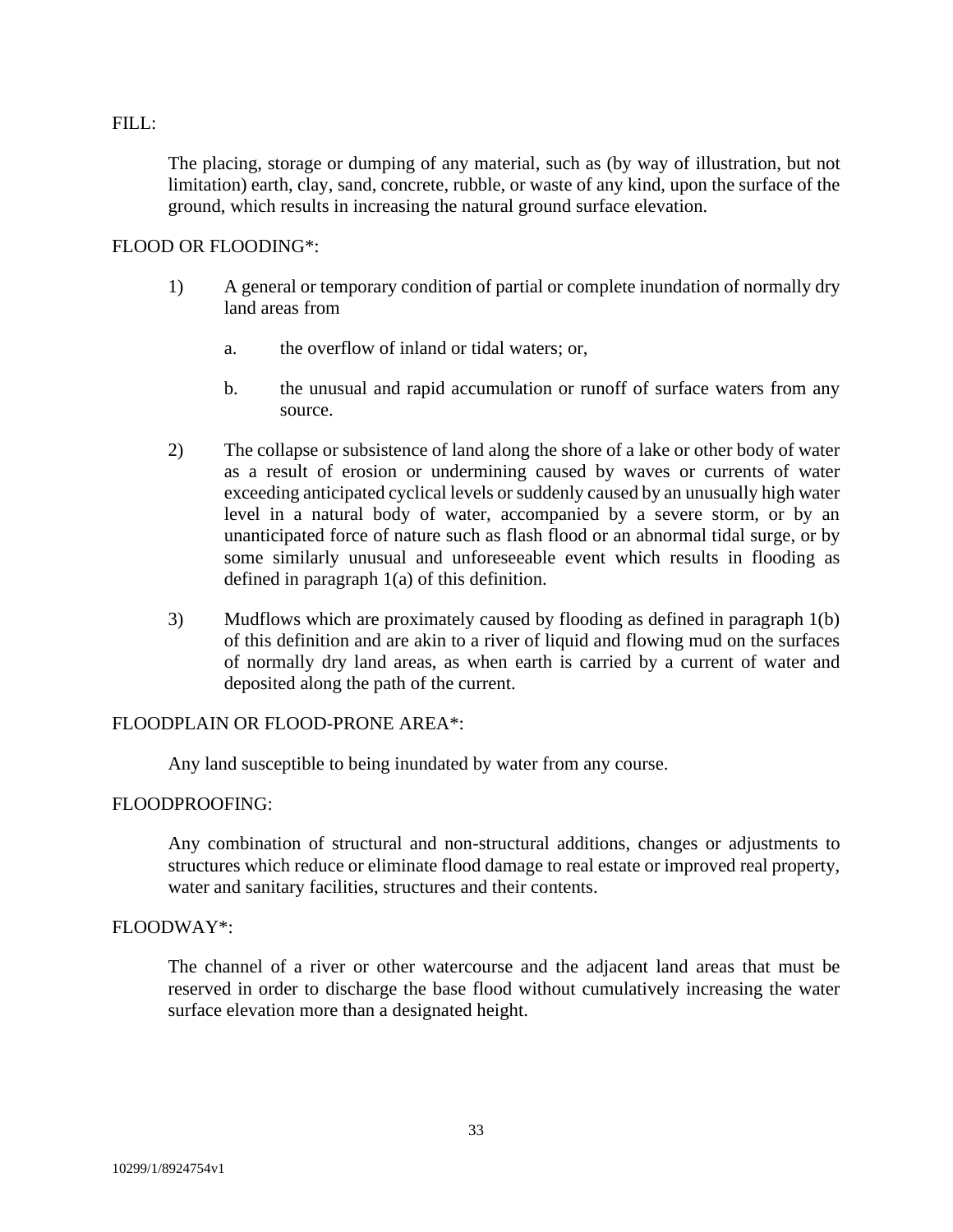### FLOOD INSURANCE RATE MAP (FIRM)\*:

An official map of a community on which both the special hazard areas and the risk premium zones applicable to the community are delineated.

### FLOOD INSURANCE STUDY (FIS):

An examination, evaluation and determination of flood hazards and, if appropriate, corresponding water surface elevations, or an examination, evaluation and determination of mudflow and/or flood-ralated erosion hazards.

### FREEBOARD\*:

A factor of safety usually expressed in feet above a flood level for purposes of floodplain management. "Freeboard" tends to compensate for the many unknown factors that could contribute to flood heights greater than the height calculated for a selected size flood and floodway conditions, such as wave action, bridge openings, and the hydrological effect of urbanization in the watershed.

# HIGHEST ADJACENT GRADE:

The highest natural elevation of the ground surface prior to construction next to the proposed walls of a structure.

# HISTORIC STRUCTURE\*:

Any structure that is:

- 1) listed individually in the National Register of Historic Places (a listing maintained by the Department of Interior) or preliminarily determined by the Secretary of the Interior as meeting the requirements for individual listing on the National Register;
- 2) certified or preliminary determined by the Secretary of the Interior as contributing to the historical significance of a registered historic district or a district preliminarily determined by the Secretary to qualify as a registered historic district;
- 3) individually listed on a state inventory of historic places in states with historic preservation programs which have been approved by the Secretary of the Interior; or,
- 4) individually listed on a local inventory of historic places in communities with historic preservation programs that have been certified either
	- a. by an approved state program as determined by the Secretary of the Interior; or,
	- b. directly by the Secretary of the Interior in states without approved programs.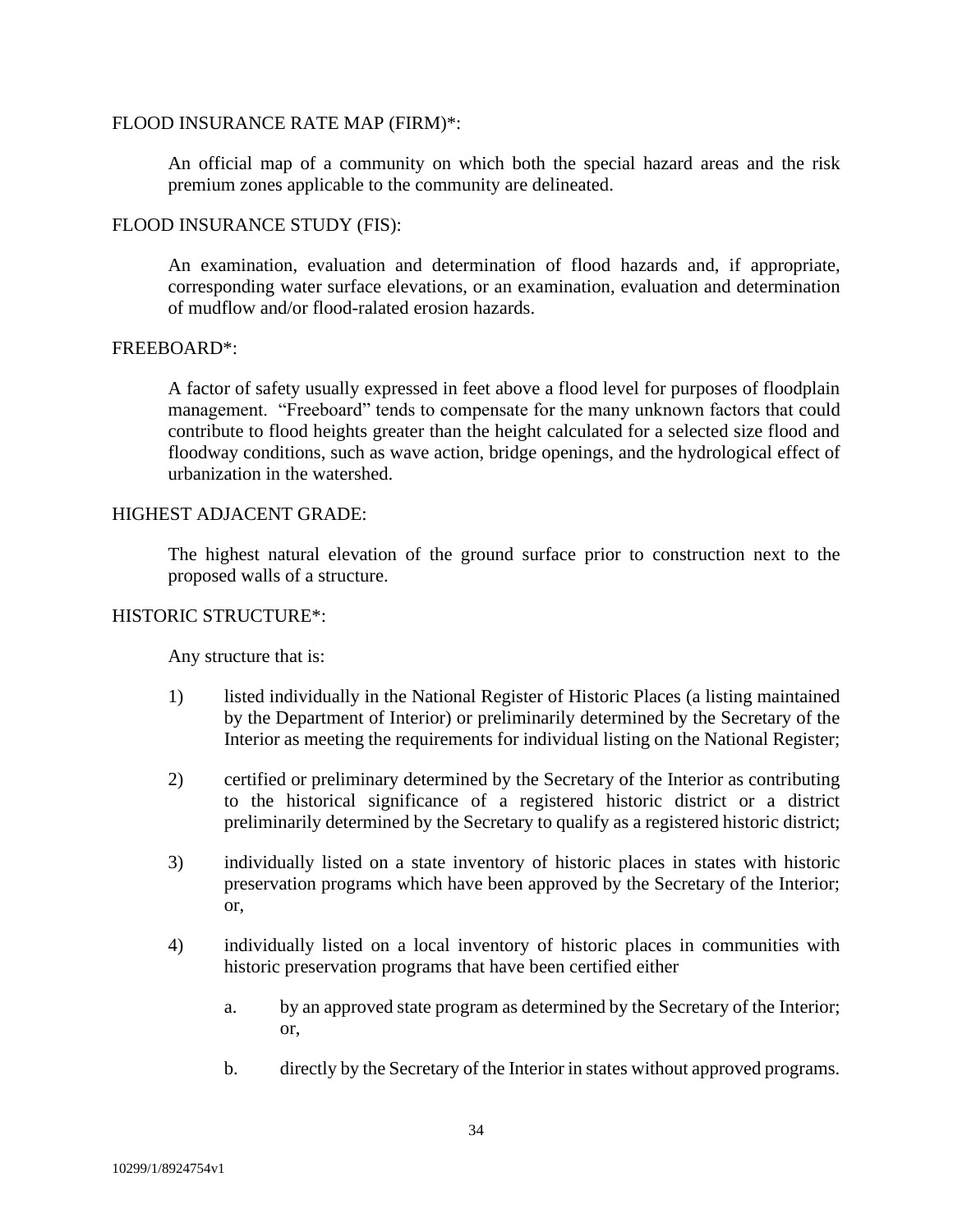### LOWEST FLOOR\*:

The lowest floor of the lowest enclosed area (including basement). An unfinished or flood-resistant enclosure, usable solely for parking of vehicles, building access or storage in an area other than a basement area is not considered a building's lowest floor; provided, that such enclosure is not built so as to render the structure in violation of the applicable non-elevation design requirements of Federal Code 44CFR § 60.3.

#### MANUFACTURED HOME\*:

A structure, transportable in one or more sections, which is built on a permanent chassis and is designed for use with or without a permanent foundation when connected to the required utilities. For floodplain management purposes the term manufactured home also includes park trailers, travel trailers, and other similar vehicles placed on a site for greater than 180 consecutive days.

### MANUFACTURED HOME PARK OR SUBDIVISION\*:

A parcel (or contiguous parcels) of land divided into two or more manufactured home lots for rent or sale.

#### MANUFACTURED HOME PARK OR SUBDIVISION, NEW\*:

A manufactured home park or subdivision for which the construction of facilities for servicing the lots on which the manufactured homes are to be affixed (including at a minimum, the installation of utilities, the construction of streets, and either final site grading or the pouring of concrete pads) is completed on or after the effective date of floodplain management regulations adopted by a community.

### NEW CONSTRUCTION\*:

For the purposes of determining insurance rates, structures for which the "start of construction" commenced on or after the effective date of an initial Flood Insurance Rate Map on or after June 15, 1978 whichever is later, and includes any subsequent improvements to such structures. For floodplain management purposes, new construction means structures for which start of construction commenced on or after the effective date of a floodplain management regulation adopted by a community and includes any subsequent improvements to such structures.

### RECREATIONAL VEHICLE\*:

A vehicle which is

- 1) build on a single chassis;
- 2) 400 square feet or less when measured at the largest horizontal projection;
- 3) designed to be self-propelled or permanently towable by a light duty truck; and,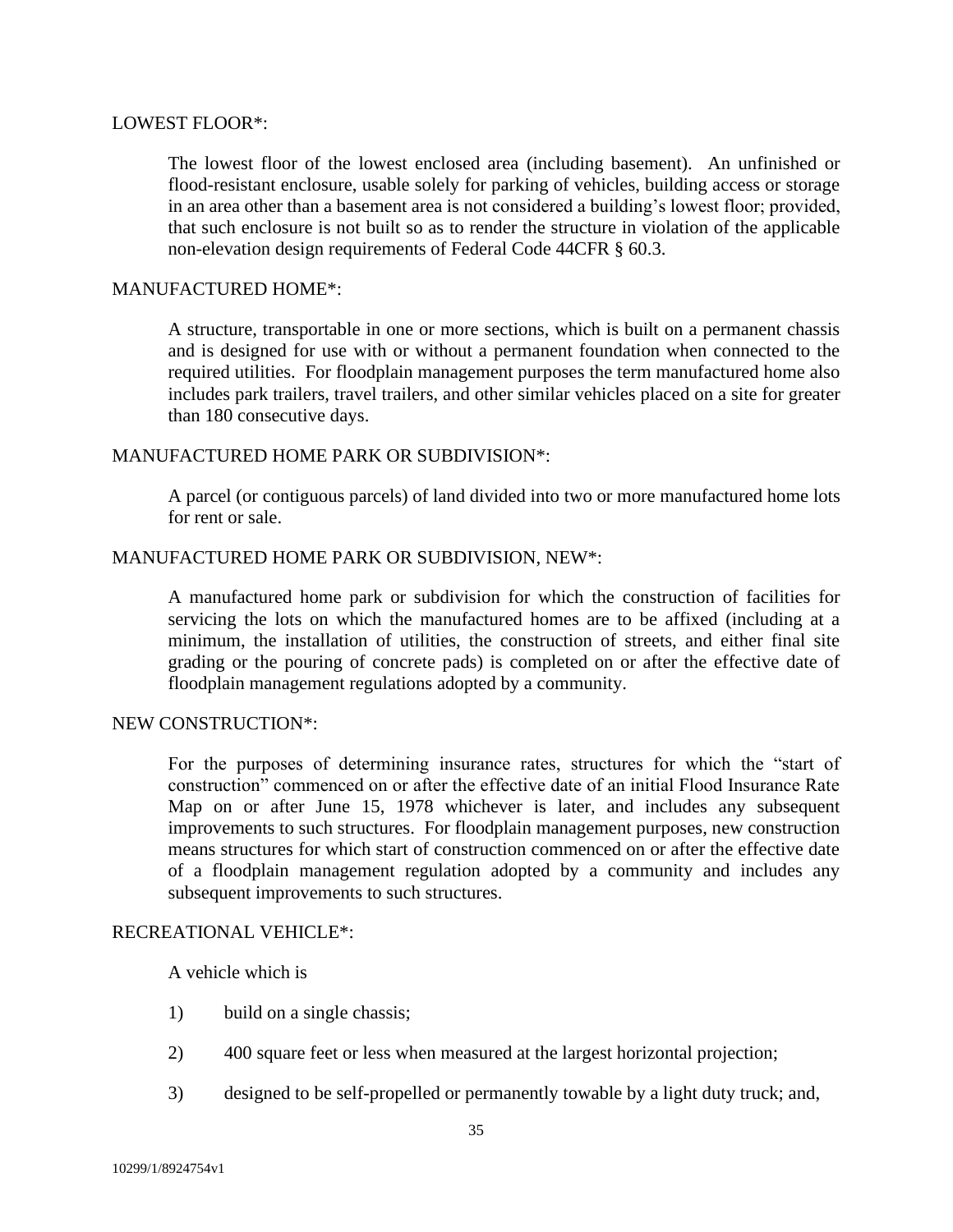4) designed primarily not for use as a permanent dwelling but as temporary living quarters for recreational camping, travel, or seasonal use.

### SHALLOW FLOODING AREA\*:

A special flood hazard area with base flood depths from one (1) to three (3) feet where a clearly defined channel does not exist, where the path of flooding is unpredictable and indeterminate, where velocity flow may be evident. Such flooding is characterized by ponding or sheet flow.

### SPECIAL FLOOD HAZARD AREA\*:

The land in the floodplain subject to a one (1%) percent or greater chance of being flooded in any given year as determined in 25-416 of this ordinance.

### START OF CONSTRUCTION\*:

The date the building permit was issued, provided the actual start of construction, repair, reconstruction, rehabilitation, addition, placement, substantial improvement or other improvement was within 180 days of the permit date. The actual start means either the first placement of permanent construction of a structure on a site, such as the pouring of slab or footings, the installation of piles, the construction of columns, or any work beyond the stage of excavation; or the placement of a manufactured home on a foundation. Permanent construction does not include land preparation, such as clearing, grading and filling; nor does it include the installation on the property of accessory buildings, such as garages or sheds not occupied as dwelling units or not part of the main structure. For a substantial improvement, the actual start of the construction means the first alteration of any wall, ceiling, floor, or other structural part of a building, whether or not that alteration affects the external dimensions of the building.

### STRUCTURE\*:

For floodplain management purposes a walled and roofed building, including a gas or liquid storage tank that is principally above ground, as well as a manufactured home. Structure for insurance coverage purposes means a walled and roofed building, other than a gas or liquid storage tank that is principally above and affixed to a permanent site, as well as a manufactured home on a permanent foundation. For the latter purpose, the term includes a building while in the course of construction, alteration or repair, but does not include building materials or supplies intended for use in such construction, alteration or repair, unless such materials or supplies are within an enclosed building on the premises.

### SUBDISTRICT:

One of several defined areas of a flood hazard overlay district that have different probabilities for flooding.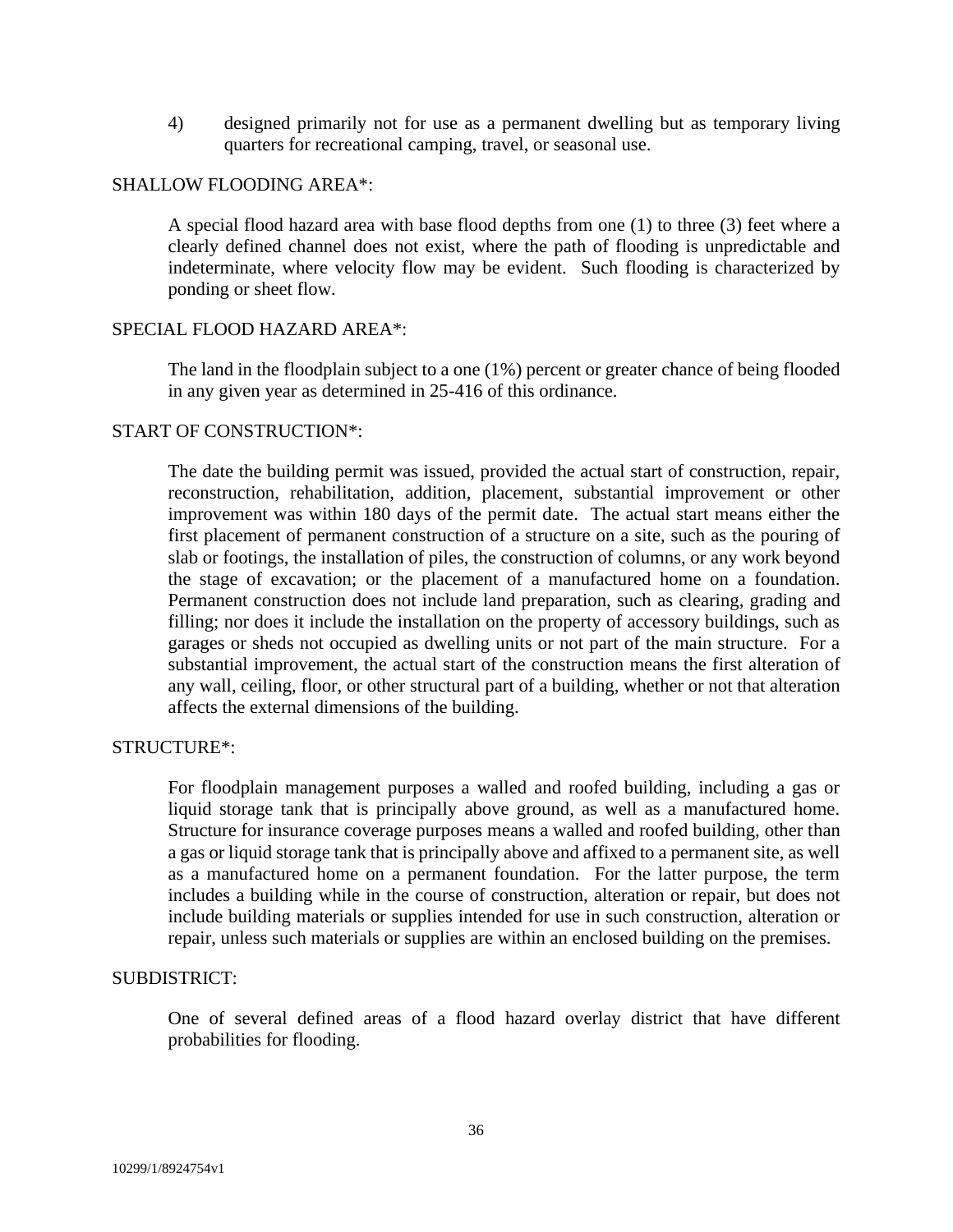### SUBSTANTIAL DAMAGE\*:

Damage of any origin sustained by a structure whereby the cost of restoring the structure to its before damaged condition would equal or exceed 50 percent of the market value of the structure before the damage occurred.

## SUBSTANTIAL IMPROVEMENT\*:

Any reconstruction, rehabilitation, addition, or other improvement of a structure, the cost of which equals or exceeds 50 percent of the market value of the structure before the start of construction of the improvement. This term includes structures which have incurred substantial damage regardless of the actual repair work performed. The term does not, however, include either:

- 1) any project for improvement of a structure to correct existing violations of state or local health, sanitary, or safety code specifications which have been identified by the local code enforcement official and which are the minimum necessary to assure safe living conditions, or
- 2) any alteration of a historic structure, provided that the alteration will not preclude the structure's continued designation as a historic structure.

### VIOLATION\*:

The failure of a structure or other development to be fully compliant with the community's floodplain management regulations. A structure or other development without the elevation certificate, other certificates, or other evidence of compliance required by this chapter is presumed to be in violation until such time as all documentation is provided and approved by the appropriate County official(s).

#### WATERCOURSE\*.

A lake, river, creek, stream, wash, channel or other topographic feature on or over which waters flow at least periodically. Watercourse includes specifically designated areas in which substantial flood damage may occur.

\* Denotes definitions to be used only for the purpose of this Flood Damage Prevention Overlay Ordinance, the words and phrases shall have the meanings respectfully ascribed to them by this section.

(Amended 12/14/2010).

Sec. 201 X. Reserved.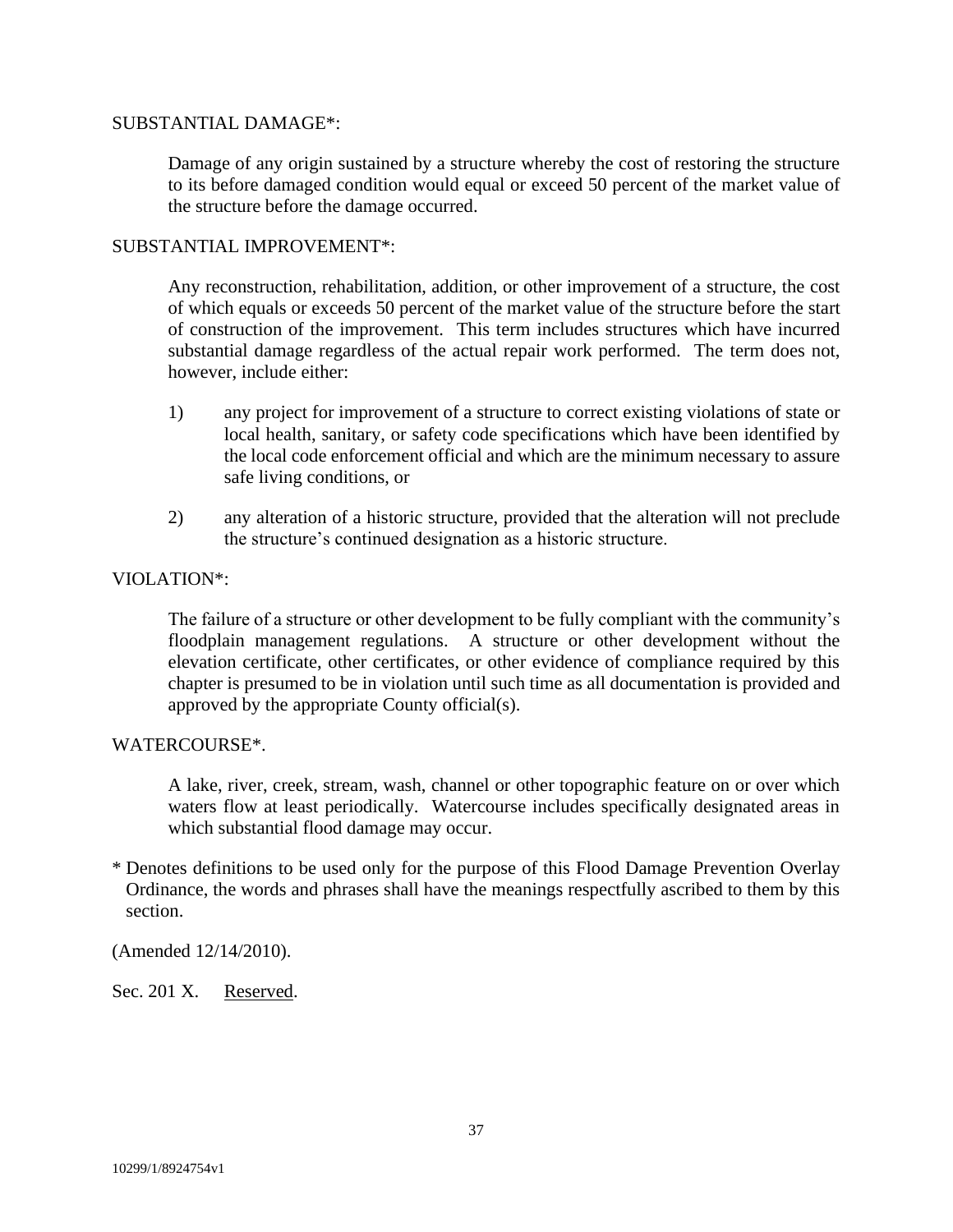## **(SECTION 202)**

### RL -- Low Density Residential District

#### A. Intent

To establish and preserve quiet one-Family dwelling neighborhoods as desired by large numbers of people, free from other uses except those which are both compatible with and convenient to the residents of such a district. To achieve a density of less than three (3) dwelling units per gross acre.

#### B. Uses Permitted

- 1. Detached one-family dwelling.
- 2. Home occupations.

The keeping or maintaining within this district of hogs or goats or the feeding, pasturing or sheltering of the same is declared to be a use incompatible with the intent of this section and is not a use permitted or an accessory use and is specifically declared a use not permitted within this district.

(Amended 2/20/1985).

- C. Conditional Uses
	- 1. The following uses are permitted in this district only on lots fronting on and with principal driveway access to a street with paving at least thirty (30) feet in width, and so located, site-planned and designed as to avoid undue noise and other nuisances and dangers: churches, unlighted golf courses, private parks, swimming pools and similar recreational facilities.
	- 2. Individual mobile homes under the following conditions:
		- (a) The mobile home shall be connected with a suitable water supply and sewer system and shall be in conformance with the health and sanitation laws of the County and State.
		- (b) The land on which the mobile home is located shall be owned by the occupant thereof or the owners shall be related, in the first degree, to an occupant thereof.
		- (c) The mobile home shall meet all yard, lot, and other requirements as set forth for principal one-family dwelling.
		- (d) No mobile home shall be permitted within five hundred (500) feet, including streets and alleys, of an existing dwelling, or a mobile home.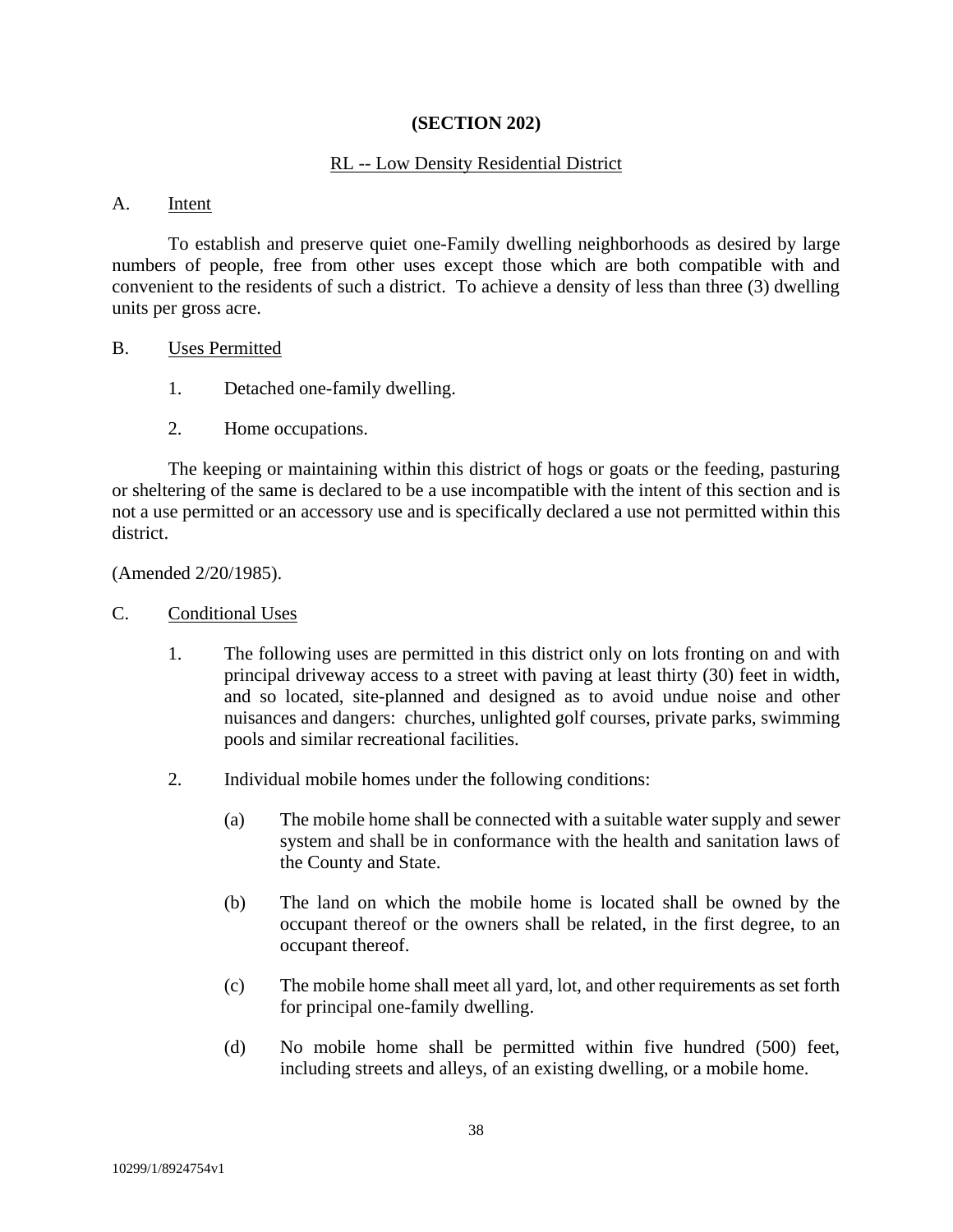#### D. Special Use Permit

The following uses are permitted by Special Use Permit only, in accordance with the rules and regulations set forth in Section 612 of the Zoning Ordinance:

- Bed and Breakfast
- Short-term rental

(Amended 1/14/2015).

## E. Required Off-Street Parking

Two (2) parking spaces per dwelling unit.

(Amended 1/14/2015).

No construction or modification may be made to a residential property, located within the historic district, which would allow parking in the front yard area encompassing the area corresponding to the front lot line and the width of the primary dwelling.

If a property owner has a unique situation, the owner may apply to the Planning Commission for an exception in accordance with the process outlined in Section 208, the Enhancement Corridor Overlay District.

(Amended 3/10/2022).

## **(SECTION 203)**

## RH -- High Density Residential District

## A. Intent

To establish and preserve quiet neighborhoods of one and two family homes, free from other uses except those which are compatible with and convenient to the residents of such a district. To achieve a use density ranging from three (3) to seven (7) dwelling units per gross acre.

## B. Uses Permitted

The following uses are permitted but is no case shall more than seven (7) dwelling units per gross acre be permitted: one-family dwelling, two-family dwelling, multiple-family dwelling, boarding house, lodging, tourist house. The keeping or maintaining within this district of hogs or goats or the feeding, pasturing or sheltering of the same is declared to be a use incompatible with the intent of this section and is not a use permitted or an accessory use and is specifically declared a use not permitted within this district.

(Amended 2/20/1985).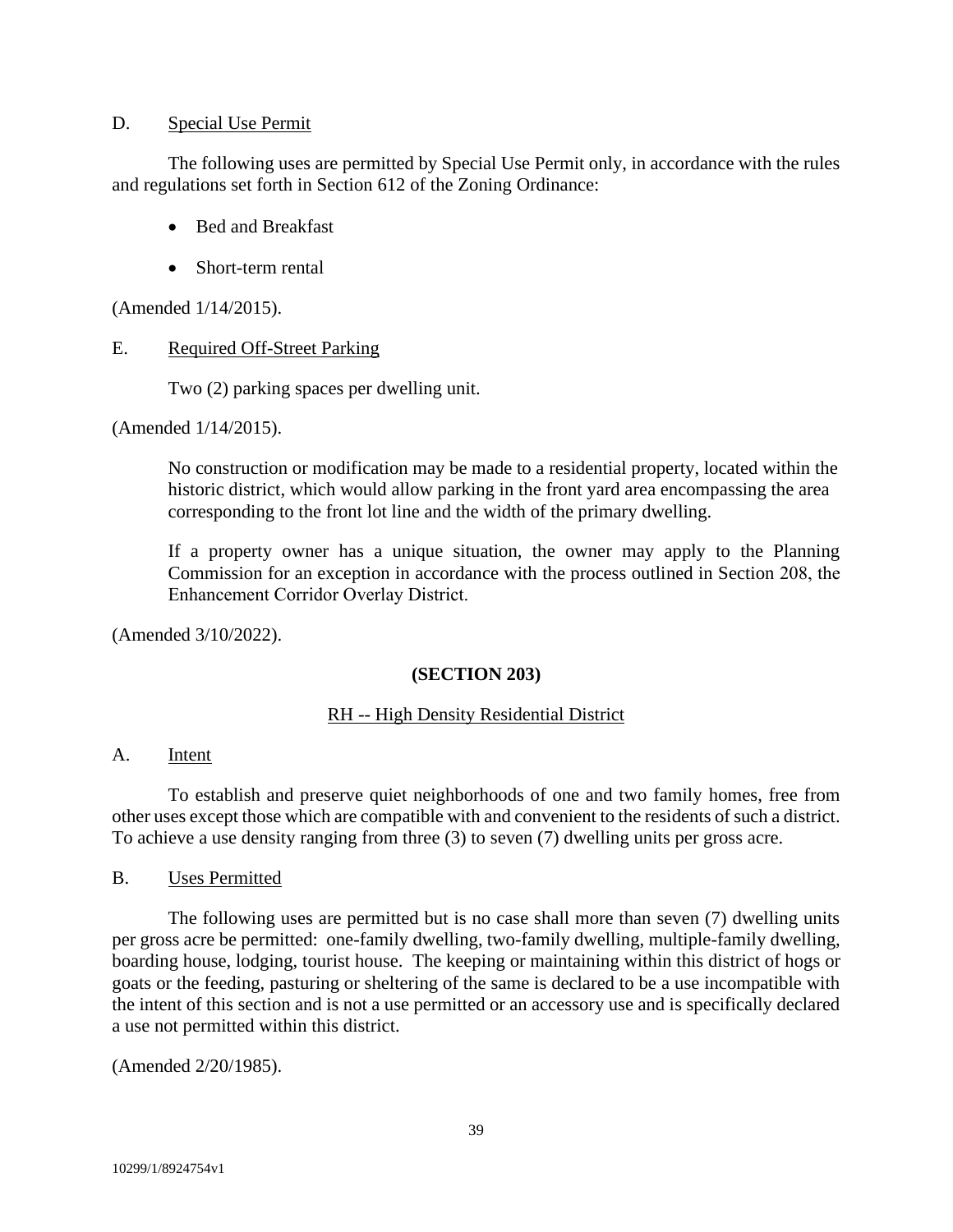## C. Required Off-Street Parking

Two (2) parking spaces per dwelling unit.

## **(SECTION 204)**

## C -- Commercial District

#### A. Intent

To establish and preserve areas for employment activity and service to the public which do not materially detract from nearby residential uses.

### B. Uses Permitted

Churches, banks, offices of business, professional or financial organizations, of individuals and of labor unions, civic, social, fraternal and other non-profit organizations, establishments selling goods and services at rental and conducted entirely within an enclosed building except that restaurants may have outside tables. Also laboratories and other research facilities, where all activities and equipment, including ventilators and other equipment on roofs, is housed in a fully enclosed building or screened so as not to be visible from off the premises, and where no noise or odors are created which are discernible beyond the boundaries of the lot. The keeping or maintaining within this district of hogs or goats or the feeding, pasturing or sheltering of the same is declared to be a use incompatible with the intent of this section and is not a use permitted or an accessory use and is specifically declared a use not permitted within this district.\* Bed and Breakfast allowed by S.U.P., 10/9/14

(Amended 2/20/1985; 10/9/2014).

## C. Required Off-Street Parking

One parking space for each two hundred (200) square feet of gross floor area or fraction thereof.

## **(SECTION 205)**

## TR -- Trade District

## A. Intent

To establish and preserve a central business district convenient and attractive for a wide range of retail uses and business, government, and professional offices and places of amusement in a setting conductive to and safe for a high volume of pedestrian traffic.

### B. Uses Permitted

Offices, hotels, establishments selling goods and services at retail and conducted entirely within an enclosed building except that restaurants may have outside tables; theatres conducted entirely in an enclosed building; provided, however, that meat and poultry shops where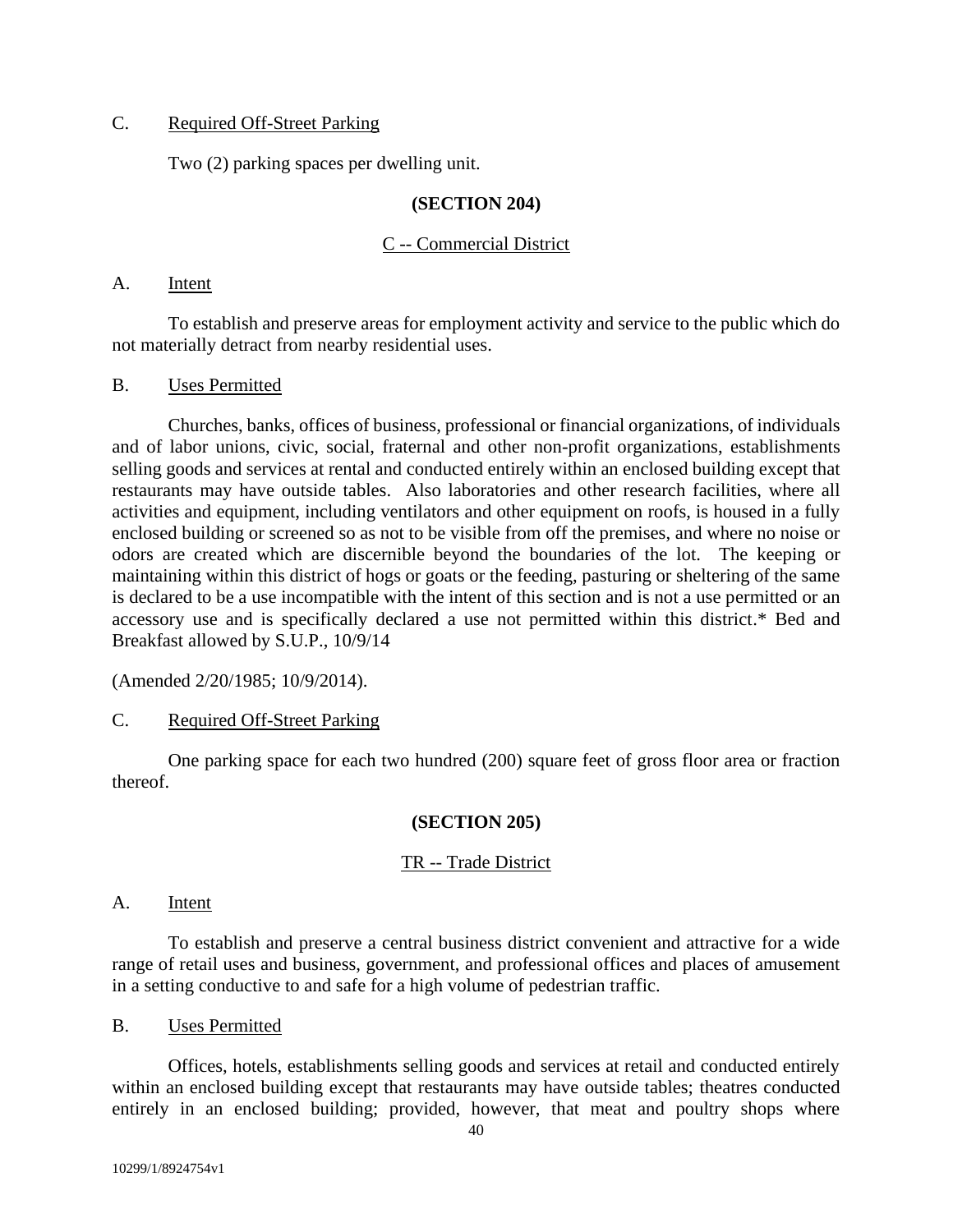slaughtering is done on the premises are excluded, as are uses which are found to detract from or interfere with pedestrian shopping activity. The Planning Commission shall have the responsibility and authority for making such determinations. Also permitted are hospitals, barber and beauty shops, banks and other financial institutions, dry cleaning and laundry pick-up stations, coin-operated laundry and dry cleaning establishments, and social and fraternal clubs. Residential occupancy is permitted above the ground floor. The keeping or maintaining within this district of hogs or goats or the feeding, pasturing or sheltering of the same is declared to be a use incompatible with the intent of this section and is not a use permitted or an accessory use and is specifically declared a use not permitted within this district.

(Amended 2/20/1985).

### C. Conditional Uses

The following uses may be permitted by the Planning Commission only after it has conducted necessary investigations and determined that public health, safety, welfare, and the historical nature of the surrounding area is not endangered; motor vehicle sales and repairs, boat sales, motor cycle sales, and gasoline and automobile service stations.

### **(SECTION 206)**

## P -- Public District

### A. Intent

To establish and preserve areas for certain public purposes.

#### B. Permitted Uses

Any governmental or proprietary function conducted by any governmental agency or publicly owned corporation which is authorized to conduct such functions, except such uses as constitute a nuisance in the place where conducted. The keeping or maintaining within this district of hogs or goats or the feeding, pasturing or sheltering of the same is declared to be a use incompatible with the intent of this section and is not a use permitted or an accessory use and is specifically declared a use not permitted within this district.

(Amended 2/10/1985).

## **(SECTION 207)**

## Height, Setback, Density, and Intensity Regulations

(1) Except as other wise specifically provided in this Ordinance, no structure shall be erected or maintained between any lot line and the pertinent setback distance listed in the attached schedule; and no structure shall be erected or maintained which exceeds the height limit specified in the attached schedule; and no development, use or structure shall exceed the density and intensity limits specified in the attached schedule. Where there is no rear lot line as otherwise defined herein, the required rear setback distance shall be measured from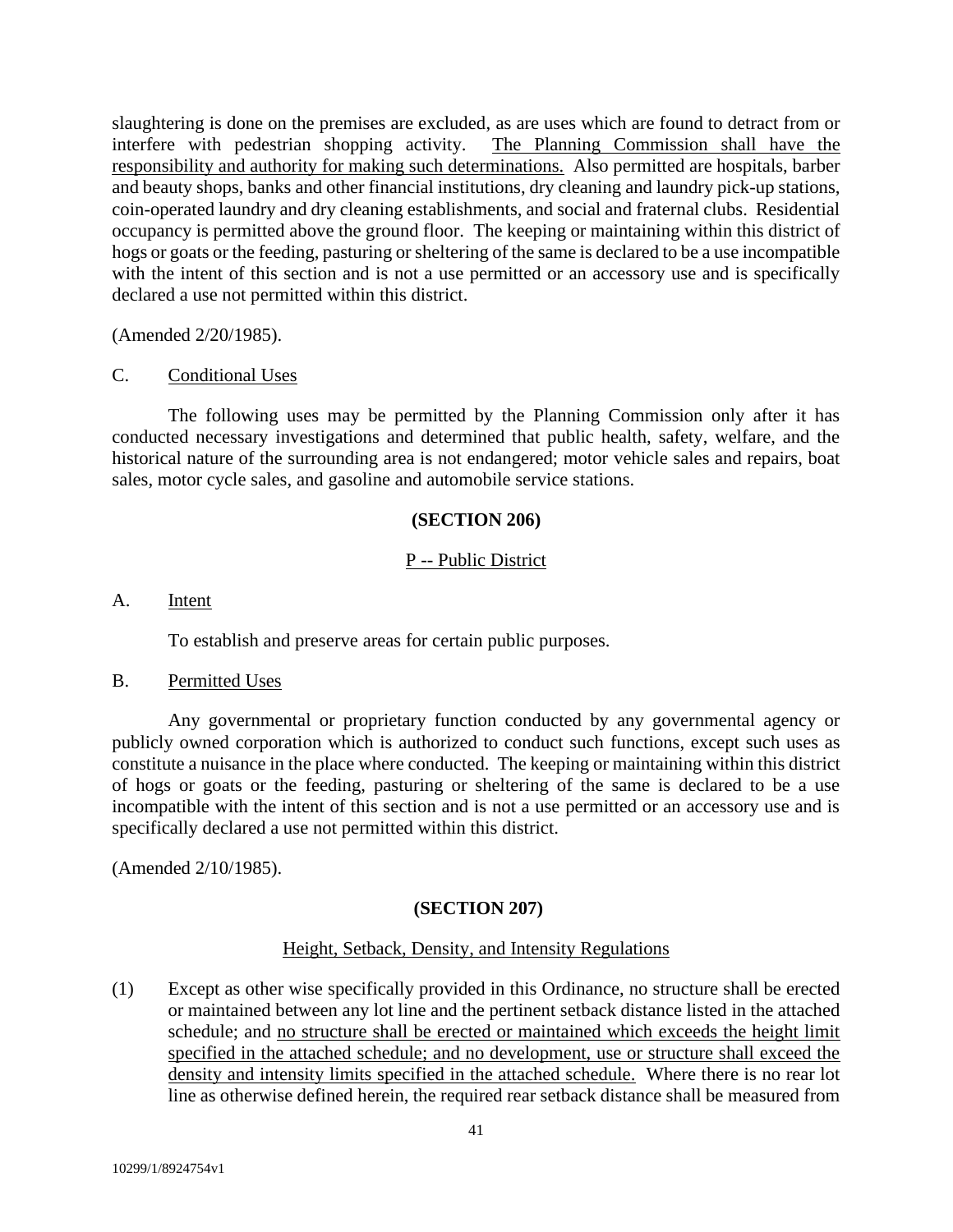a line through the point on the lot most distant from any front lot line of the same lot, which line shall be perpendicular to a line from said point to the closest point on any front lot line. If there is more than one such line, the rear setback shall be maintained from any one of them at the option of the owner. Minimum lot width shall be measured at the front setback line.

(2) SCHEDULE OF HEIGHT, PLACEMENT, LAND USE DENSITY AND INTENSITY REGULATIONS (please see Section (3) for setbacks for accessory buildings or structures)

| Zone           | Front<br>Setback<br>(Feet) | Side<br>Setback<br>(Feet)                                               | Rear<br>Setback<br>(Feet) | Height<br>Limit<br>(Feet) | Minimum<br>Lot<br>Area<br>(Ft <sup>2</sup> )          | Minimum<br>Lot<br>Width<br>(Feet) | Maximum<br>Ground<br>Cover<br>Ratio $(\%)$ |
|----------------|----------------------------|-------------------------------------------------------------------------|---------------------------|---------------------------|-------------------------------------------------------|-----------------------------------|--------------------------------------------|
| $\overline{F}$ | $-$                        | --                                                                      | --                        | $-$                       | $-$                                                   | $-$                               | $-1$                                       |
| RL             | 10                         | 10                                                                      | 30                        | 30                        | 7,200                                                 | 60                                | 70                                         |
| <b>RH</b>      | 40                         | $15'$ or $30\%$<br>of height of<br>structure<br>whichever<br>is greater | 35                        | 30                        | 2,500 per<br>dwlg. unit<br>plus 200<br>per<br>bedroom | 75                                | 30                                         |
| Trade          | 35                         | 15                                                                      | 20                        | 30                        | 6,000                                                 | 100                               | 30                                         |
| Commercial     | 10                         | 10                                                                      | 30                        | 30                        | 5,000                                                 | None                              | 90                                         |
| Public         | 20                         | 10                                                                      | 10                        | 30                        | 6,000                                                 | 100                               | 40                                         |

Principle Structure Setback Requirements

(Amended 6/8/2017).

## (3) Accessory Buildings or Structures

- (A) Regulations
	- 1. The accessory structure shall not exceed the height or square footage of the principal (main) building on the lot which it is located.
	- 2. If more than one accessory structure is located on a lot, the combined square footage of the structures may not exceed that of the principal (main) building.
	- 3. Accessory structures must be located at least ten (10) feet from the side setback, ten (10) feet from the rear setback and ten (10) feet from the front setback in all residential zoning districts. All accessory structures must meet front setback requirements in all other zoning districts.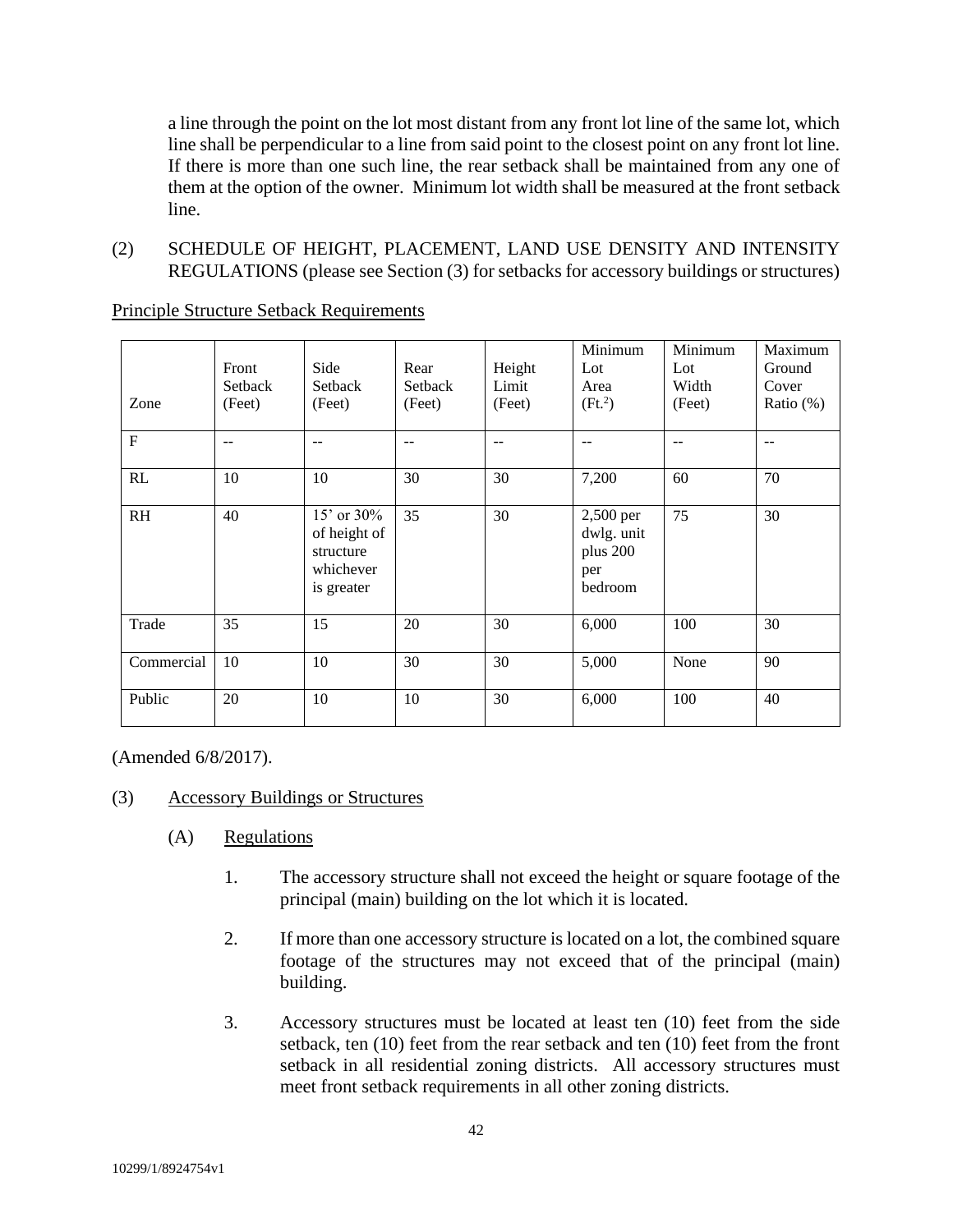- 4. Portable storage containers may not be utilized as permanent accessory buildings or structures. This includes the use of semi-trailers or any other variety of trailers.
- 5. Only one (1) portable storage container may be permitted on site for a period of no longer than thirty (30) consecutive days within a six (6) month time period. Proof of duration shall be required upon request by the Zoning Administrator. The Zoning Administrator, upon written request, may give up to a ninety (90) day extension or may increase the number of containers for extenuating circumstances such as residential structure damage.
- 6. Temporary portable storage containers as permitted in this section must be set back at least ten (10) feet from all property lines, and shall not be placed as to obstruct pedestrian or vehicular traffic.
- 7. Portable storage containers shall not exceed a height of ten (10) feet.

## (Amended 6/8/2017).

## (4) Parking of Certain Vehicles

Overnight parking of tractor trailers, semi tractors, construction machinery, and other large commercial vehicles with three (3) or more axles shall be prohibited in all RL Low Density Residential and RH High Intensity Residential Zoning Districts. Construction vehicles may be permitted on any property with a valid building permit. Every night a vehicle is in violation constitutes an individual violation of the Fincastle Zoning Ordinance and penalties may be enforced per Section 504 of this Ordinance.

## (Amended 6/8/2017).

(5) All fences, garden walls and other walls within the National Register of Historic Places Fincastle District, that are visible from any public right-of-way, require approval of a Certificate of Appropriateness issued by the Planning Commission in accordance with 208, the Enhancement Corridor Overlay District.

The design and construction of new fences and walls, and the repair of existing fences and walls, should blend with materials and designs found in the District. Wood, metal and stone are appropriate materials. Vinyl fences may be considered appropriate if they meet the other requirements outlines in this section. Stockade, unpainted redwood and rough cedar are not appropriate within the district. Materials such as chain link fence, prefabricated concrete block, and metal stockade fencing are not appropriate in the front yards or on corner lots along the sides of the lot adjoining a public right-of-way. Any fence that obstructs vision for pedestrian or vehicular traffic is not appropriate. The finished side of the fence must face adjoining properties.

Fences in the front yards must be at least 50% open and cannot exceed 4 feet or 48 inches in height. In rear yards, fencing should not exceed a height of 6 feet or 72 inches. Retaining walls over 4 feet in height must be designed by an engineer licensed in the Commonwealth or Virginia.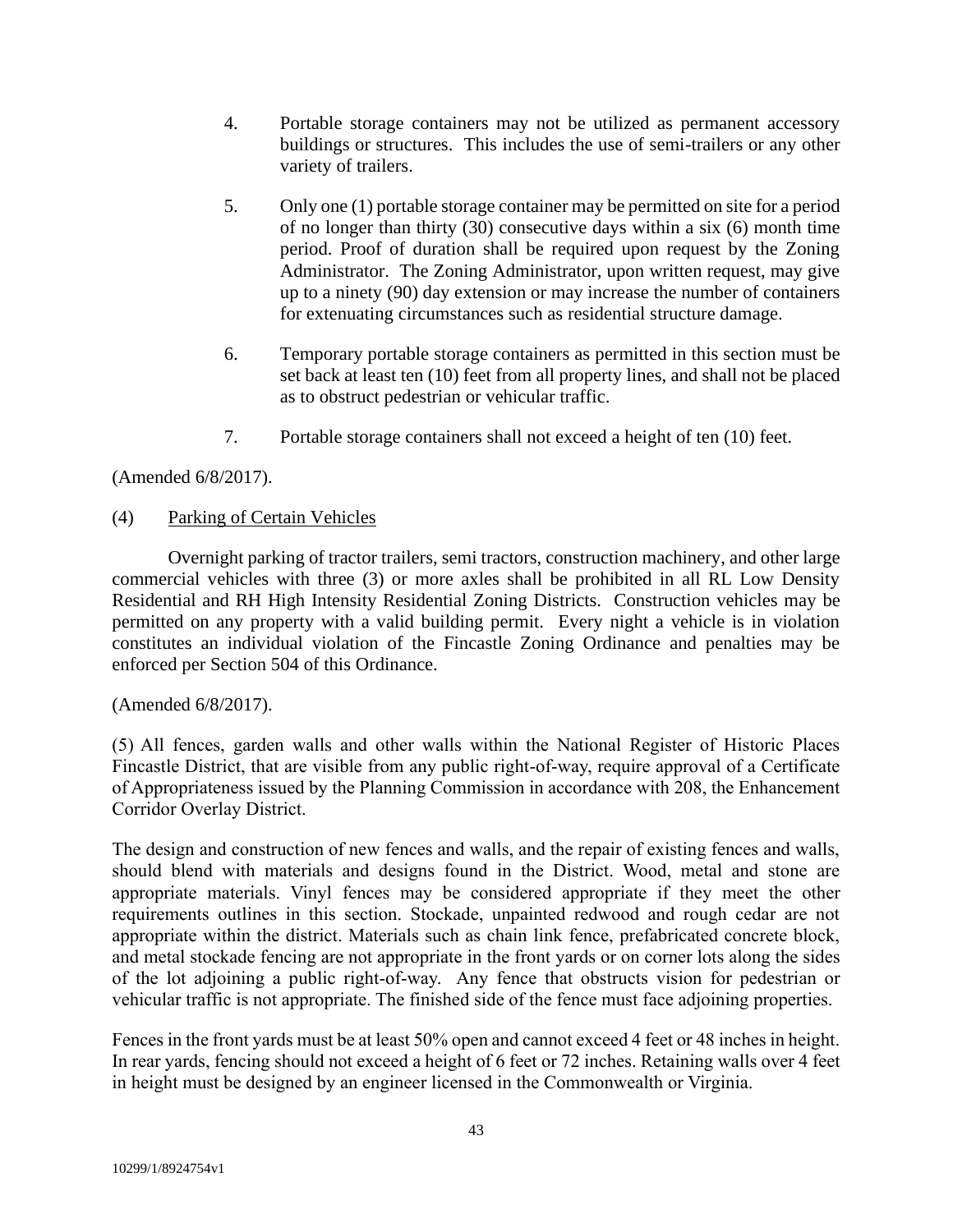It is recommended that fences be placed at least two (2) feet from the property line adjoining a private property for the purposes of maintenance, unless mutually agreed upon by both property owners. Materials that are the visual equivalent of appropriate materials may be allowed by special exception.

(Amended 4/8/2021)

### **(SECTION 208)**

#### Enhancement Corridor Overlay District (EC)

### A. Intent

The purpose of this district is to protect and enhance the Town of Fincastle's attractiveness; protect the Town's scenic, historic, architectural and cultural resources; support and stimulate development which is appropriate and complimentary to the numerous properties of historic, architectural and cultural significance throughout the Town; protect and enhance the architectural and scenic character of significant access routes to the Town's historic downtown; promote orderly and attractive development along these significant access routes; and ensure that development within this district is compatible with these resources through architectural control of development. The standards contained within this Section shall guide the consideration and approval of water and sewer services outside of the corporate limits of the Town of Fincastle.

 $(Added \_$ .

## B. Area Created; Boundaries

In order to execute the intent of this article, the boundaries of the overlay district are as follows:

The boundary shall run parallel to Virginia State Route 220, and include all land area within one hundred (100) feet of Route 220. If any portion of a recorded individual parcel falls within this boundary, then the entire parcel is considered a part of the overlay district and therefore subject to the requirements herein.

(Added \_\_\_\_\_\_\_\_\_).

#### C. Permitted Uses

A building and/or land shall be used for the following purposes: uses which are permitted in the underlying district shall be permitted in the Enhancement Corridor (EC) District.

(Added \_\_\_\_\_\_\_\_\_).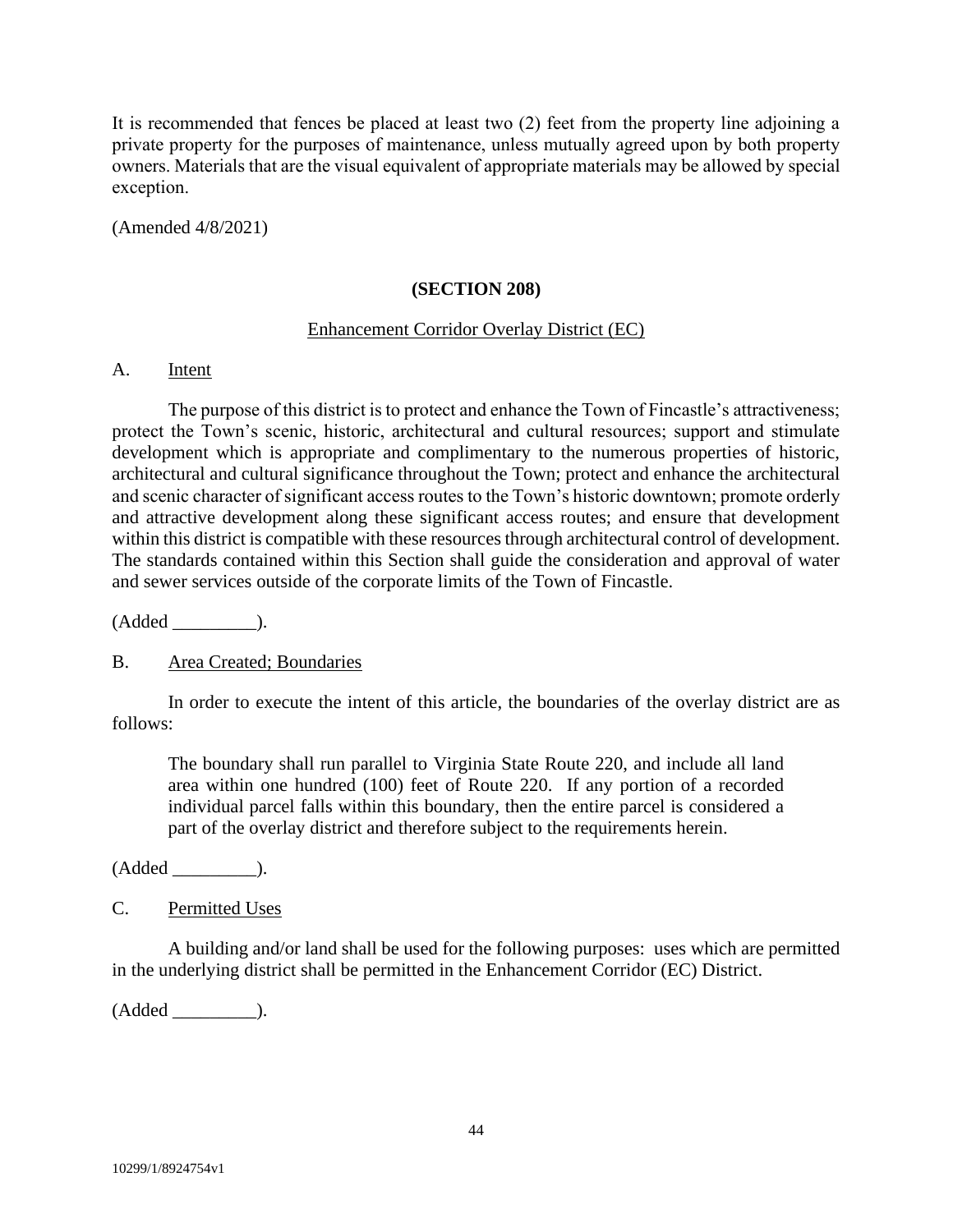## D. Area and Bulk Regulations

Uses, buildings and structures shall be subject to regulations for lot area, lot width, street frontage, setback, height, yards, parking and signs applicable in the underlying district in which they are located.

 $(Added \_$ ).

## E. Certificate of Compatibility Required

A certificate of compatibility is required for the following:

- 1. No building permit shall be issued involving construction or exterior modifications to a building until a certificate of compatibility has been issued in accordance with Section 208 F of this Ordinance for improvements subject to such building permit.
- 2. No site plan shall be approved until a certificate of compatibility has been issued in accordance with Section 208 F for all buildings and improvements shown thereon.
- 3. No land disturbance over 5,000 square feet in area, including grading, landscaping, parking lot construction or other land alterations shall be approved until a certificate of compatibility has been issued in accordance with Section 208 F.
- 4. No changes shall be made to the exterior and/or exterior color or colors of a building or sign until a certificate of compatibility has been issued in accordance with Section 208 F for such color changes.
- 5. Improvements to existing residential structures shall be exempt from the requirements of this Section.

 $(Added$   $)$ .

- F. Administration
	- 1. The Town desires to assist all potential applicants for new development by educating them on applicable regulations and guiding them in the submittal of all appropriate application materials for the review and approval processes. The simplest way to do so is through an informal meeting with Town staff prior to the submittal of any application materials and certainly prior to any construction. A pre-application meeting with the Town Manager/Zoning Administrator or his designee **is mandatory**, and it is recommended that any applicant conduct this meeting prior to purchasing property within the overlay district boundaries, and prior to the expenditure of funds on building, site and other construction plans.
	- 2. The Planning Commission shall be responsible for the issuance of certificates of compatibility required by this article. Application for a certificate of compatibility shall be filed with the Zoning Administrator. Materials submitted shall include a preliminary site plan, landscaping plan, elevations of all buildings facades visible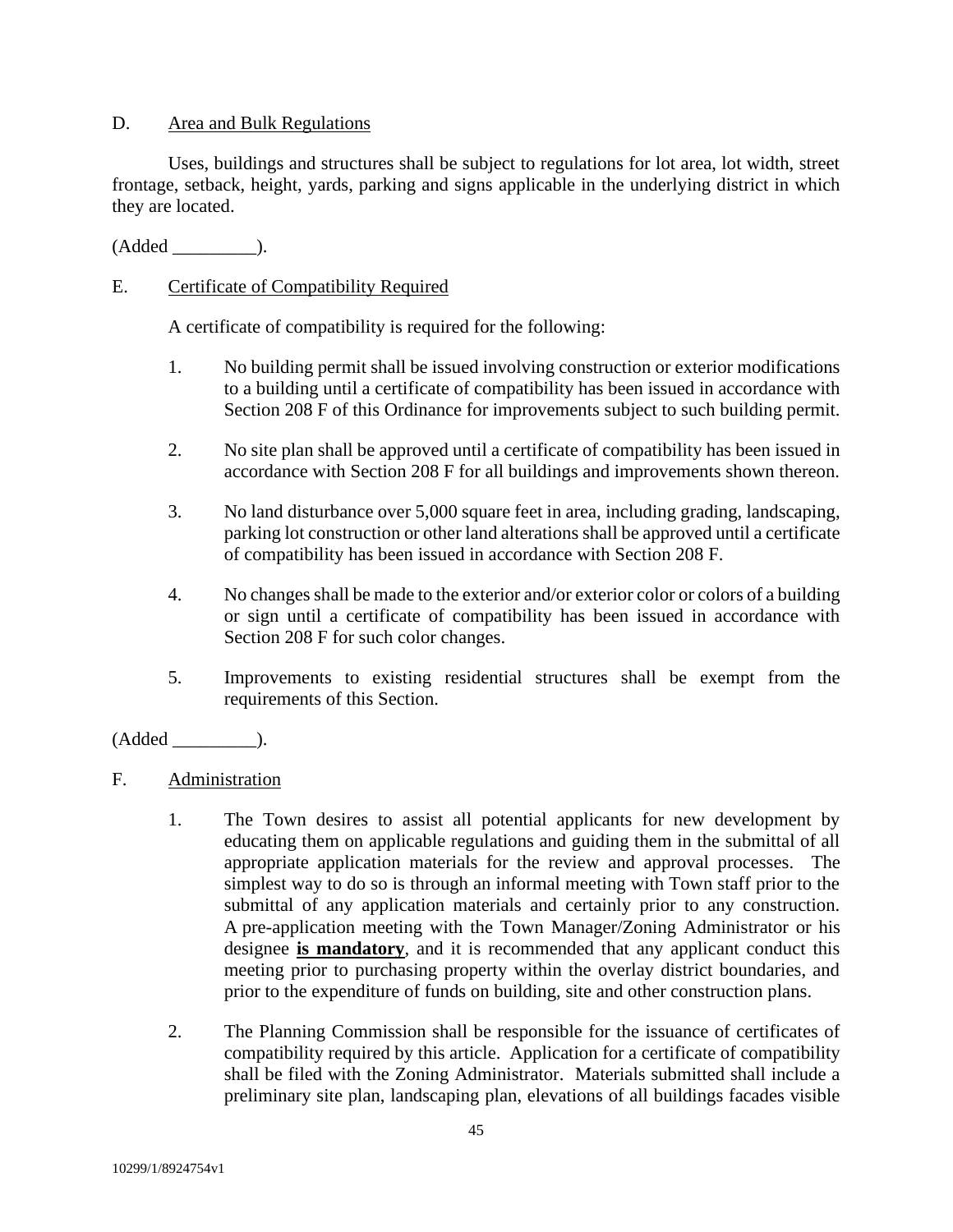from public streets, samples of proposed building materials, lighting plan and details and scale drawings of proposed signage, to include materials, colors and proposed lighting. Architectural and landscaping plans should include elevations and renderings that depict colors, materials and designs. The Planning Commission shall review the application and, if approved, shall issue a certificate of compatibility, with or without conditions, together with any modifications deemed necessary to ensure compliance with this section. Failure of the Planning Commission to act within 60 days from the date of application shall constitute approval of the application.

3. In making its determinations, the Planning Commission may consider any architectural feature which influences appearance, such as, but not limited to, motif and style, color, texture and materials, configuration, orientation, mass, shape, height and location of buildings, location and configuration of parking areas, landscaping and buffering.

 $(Added$  \_\_\_\_\_\_\_\_\_\_\_\_\_\_\_.

G. Design Standards

All applications for certificates of compatibility must satisfy the design standards contained in this section.

- 1. Landscaping.
	- a) Landscaping shall be used to soften the visual impact of development and enhance the appearance of the area.
	- b) Landscaping shall be sufficient to soften the visual effects of parking lots, reduce the effective visual mass of large buildings and provide screening between development, the street and surrounding lots.
	- c) Landscape buffers shall be provided adjacent to public streets of sufficient size to permit street trees and plantings to be installed to reduce the visibility into parking lots. However, the landscaping must not create a visual traffic or pedestrian impediment.
	- d) Landscaping shall be applied to the interior parking areas, in order to break up the continuous area of paved or treated surfaces and to minimize dangerous heating of the parking area. At least ten percent (10%) of the overall landscaping must be within the parking area.
- 2. Signage.
	- a) Sign area shall be calculated by drawing a simple geometric shape (square, rectangle, circle or triangle) around the area of the sign containing the wording and/or symbol(s)/Logos depicting the business or advertising.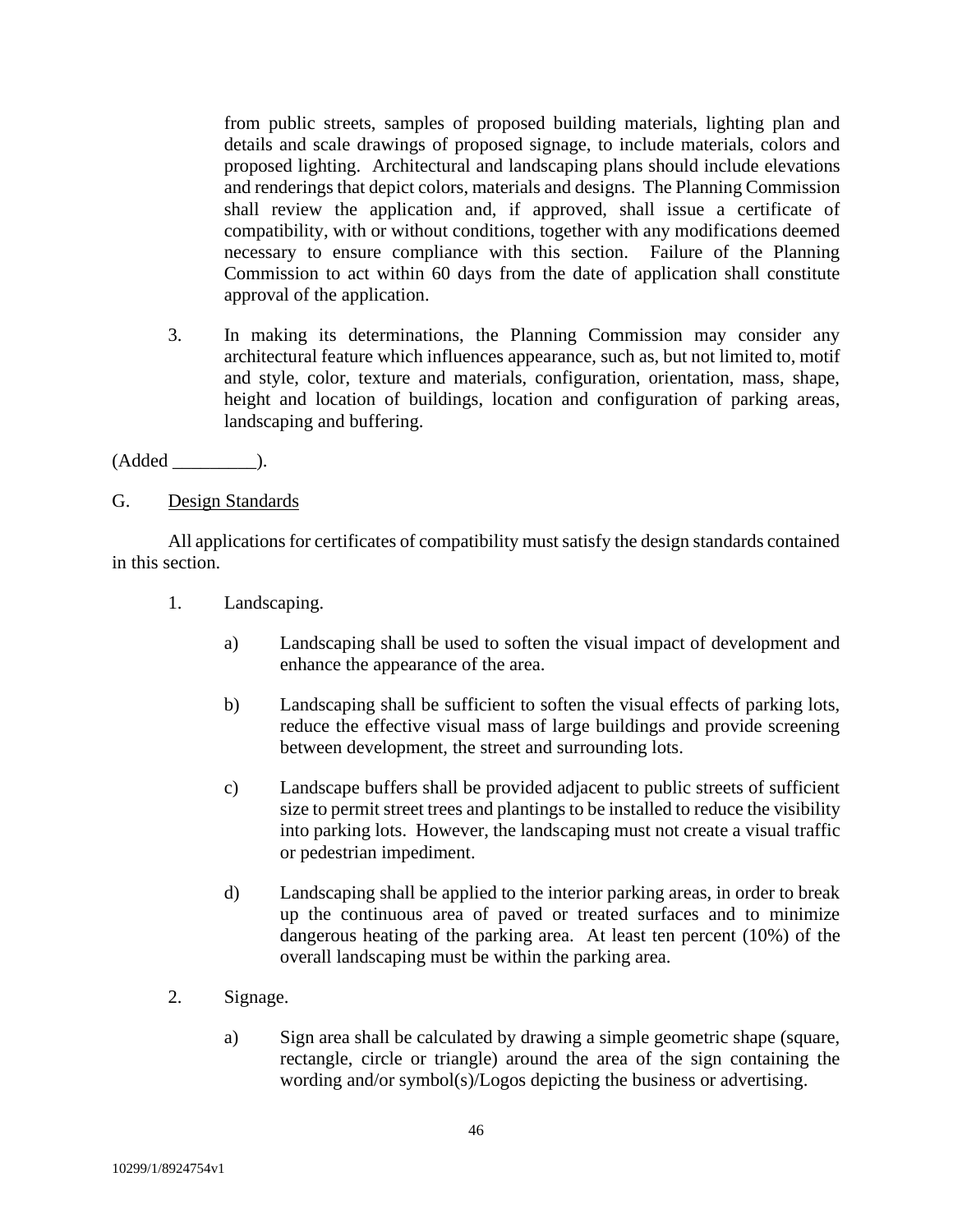- b) Each parcel shall have an overall sign plan which reflects a consistent style and specifies the sign and color scheme for proposed signage.
- c) Materials used in signs and their support structures should reflect the building served by the sign.
- d) Sign colors should be harmonious with the building which they serve.
- e) Only one (1) freestanding sign shall be permitted. The sign shall be a monument-style sign, and materials surrounding the sign must consist of brick, stone or other masonry materials reflective of the building served by the sign. The maximum area of the sign shall be thirty-two (32) square feet.
- f) Building facade signage shall be permitted at a maximum total area of fifty (50) square feet. Facade signage may be permitted on multiple sides of a building, but must still meet the total square maximum of fifty square feet total for all facade signage.
- g) Lighting for freestanding and facade signs may be either back lit or illuminated by a separate light source. The lighting must not present a traffic or pedestrian visibility hazard. Neon, flashing signs or electronic message boards scrolling or changing words or characters shall not be permitted.
- 3. Architecture.
	- a) Architectural styles, building and roofing materials, and colors shall be reflective of the traditional architecture of Fincastle (circa 1900). This may be accomplished through building scale, materials and forms, all of which may be embodied in architecture which is contemporary as well as traditional.
	- b) Heating and air-conditioning units, ventilation units, and mechanical equipment shall be screened from view from public streets.
	- c) Loading docks, trash containers and mechanical equipment shall be screened from view from public streets.
	- d) The effective visual mass of large buildings should be reduced by variations in roofline, building angles, dimensional relief, color, architectural detailing and landscaping.
	- e) Trademark buildings and related features shall be modified to meet these design standards.
- 4. Parking Lots and Access.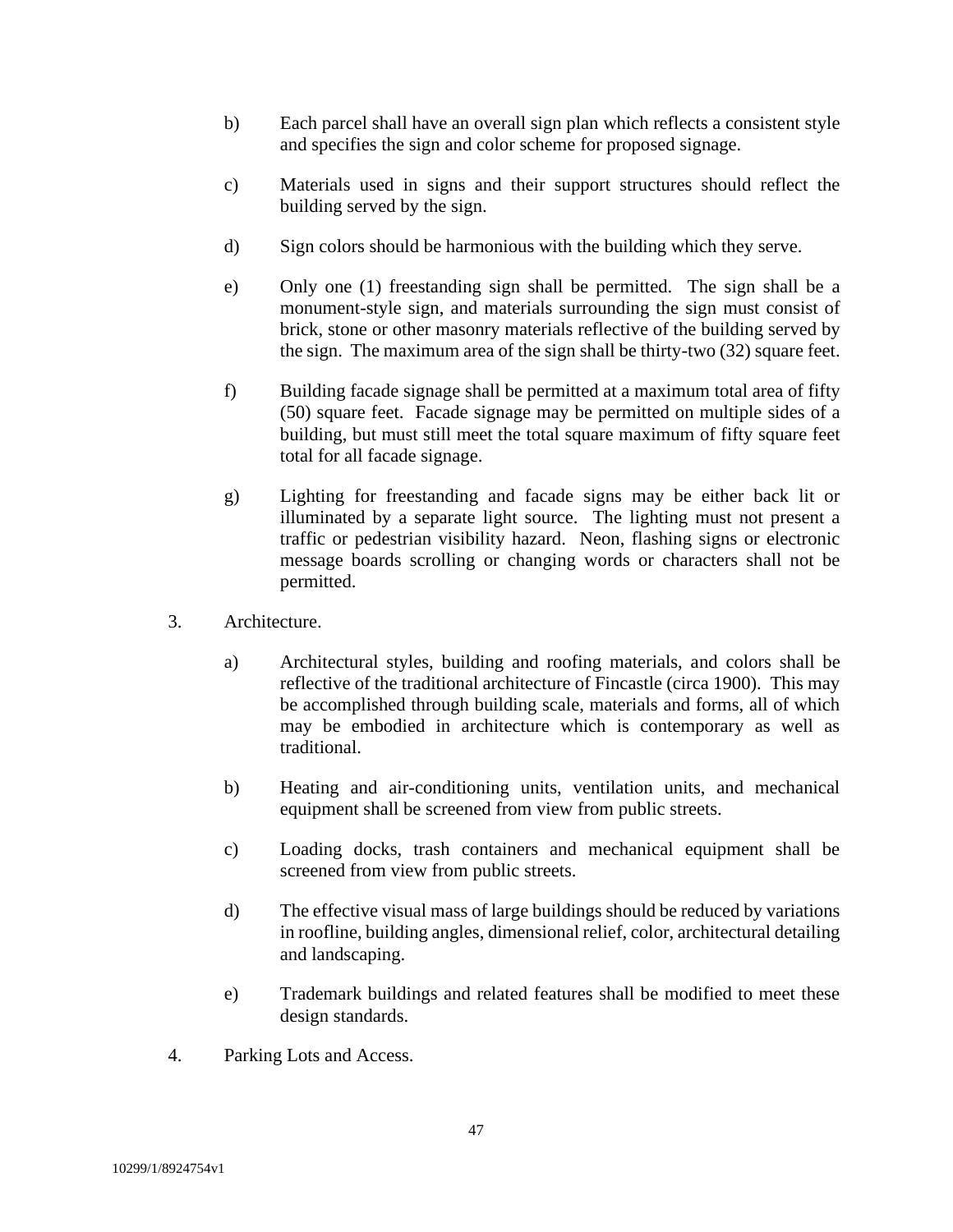- a) Parking lot layouts shall respond to the topographic characteristics of the site.
- b) The number of access points to parking lots from a street will be minimized and shall relate to other existing curb cuts whenever possible.
- c) Parking lots will be interconnected on adjacent parcels whenever possible.
- d) Small, landscaped and interconnected parking lots, rather than large, central parking lots, shall be encouraged.
- e) Parking lots shall not dominate the image of a site.
- f) Pedestrian access from the sidewalk into individual project sites, as well as within sites and between sites, shall be provided.
- 5. Lighting.
	- a) Lighting should be of uniform style for each project site.
	- b) Lighting should be contained within the site and designed to limit spillover and minimize the amount of light that is directed to the sky. Lighting shall not present a significant amount of glare to drivers, pedestrians, or users of neighboring properties.
	- c) Directional fixtures such as flood lights, spot lights and sign lights shall be installed or aimed so that they do not shine directly into the window of a neighboring residence, directed into a roadway, or skyward.
	- d) All outdoor lighting fixtures, including display lighting, shall be turned off after close-of-business, unless needed for safety and security, in which case the lighting shall be reduced to the minimum level necessary for such purpose.
	- e) Lighting fixtures shall not be mounted in excess of twenty-five (25) feet above grade.
	- f) Electrical feeds to lighting standards shall run underground, not overhead.
	- g) Lighting standards in public parking areas shall be placed outside the paved area, or behind tire stops, or on reinforced concrete pedestals at last thirty (30) inches high above the pavement, or by other acceptable protective means.
	- h) Wallpacks shall be shielded.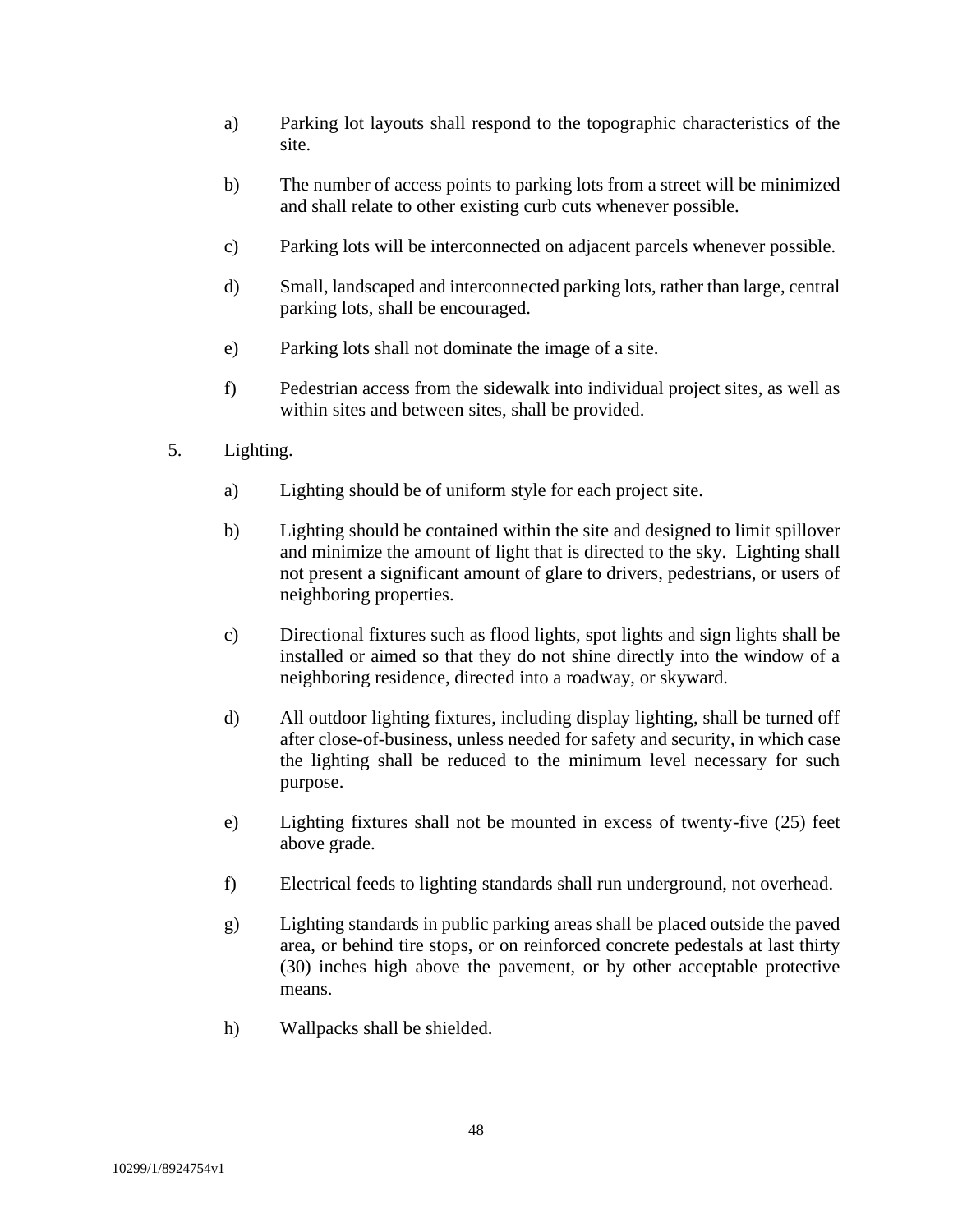- i) If the output of a lamp is greater than two thousand  $(2,000)$  lumens, it shall be fully shielded. If the output is less than two thousand (2,000) lumens, the lamp shall be aimed at no greater than 45-degree downward angle.
- l) All lights in open areas such as parking lots are required to have full cut-off fixtures.
- m) No lighting shall be permitted which shines directly into neighboring residential units or buildings on adjacent properties or on the public right-of-way.
- n) Illuminated signs shall have an indirect lighting source or shielded course. Fixtures used for architectural lighting, such as facade, feature and landscape lighting, shall be aimed or directed so as to preclude light projection beyond the immediate objects intended to be illuminated.
- o) The Zoning Administrator may require that lighting be controlled by automatic timing devices to extinguish light sources during specific periods to mitigate the adverse impacts on adjacent properties.

### H. Appeals

Appeals may be taken from any action or decision of the Town Manager/Zoning Administrator and Planning Commission by granting or refusing to grant a certificate of compatibility pursuant to the provisions of this article. Appeals shall be submitted to the Fincastle Council within 30 days of the action taken by the Planning Commission. Appeals shall be made by letter addressed to the Town Manager/Zoning Administrator noting the particular action being appealed. Any owner or other party aggrieved by the decision of the Fincastle Town Council shall have the right to appeal to the Circuit Court within 30 days of the action taken by the Fincastle Town Council.

## **ARTICLE 3**

## **SIGN REGULATIONS**

- A. No signs, emblems, logos, flags, banners, or structures used for advertising purposes of any kind or nature shall be erected on any premises or affixed to the outside of any structure, except:
	- (1) RL, RH Districts--signs pertaining to the lease, sale, or use of a lot or buildings on which they are placed, and none exceeding a total area of six (6) square feet, and providing further that on a lot occupied by a dwelling there may not be more than two (2) signs of not more than two (2) square feet, each pertaining to the use to which the same is put, or bearing a name and the designation of any authorized occupation, and being such signs as are customary on any building used for the purposes permitted in these RL, RH districts. Signs shall not be placed on or over public property except by permit from the Planning Commission.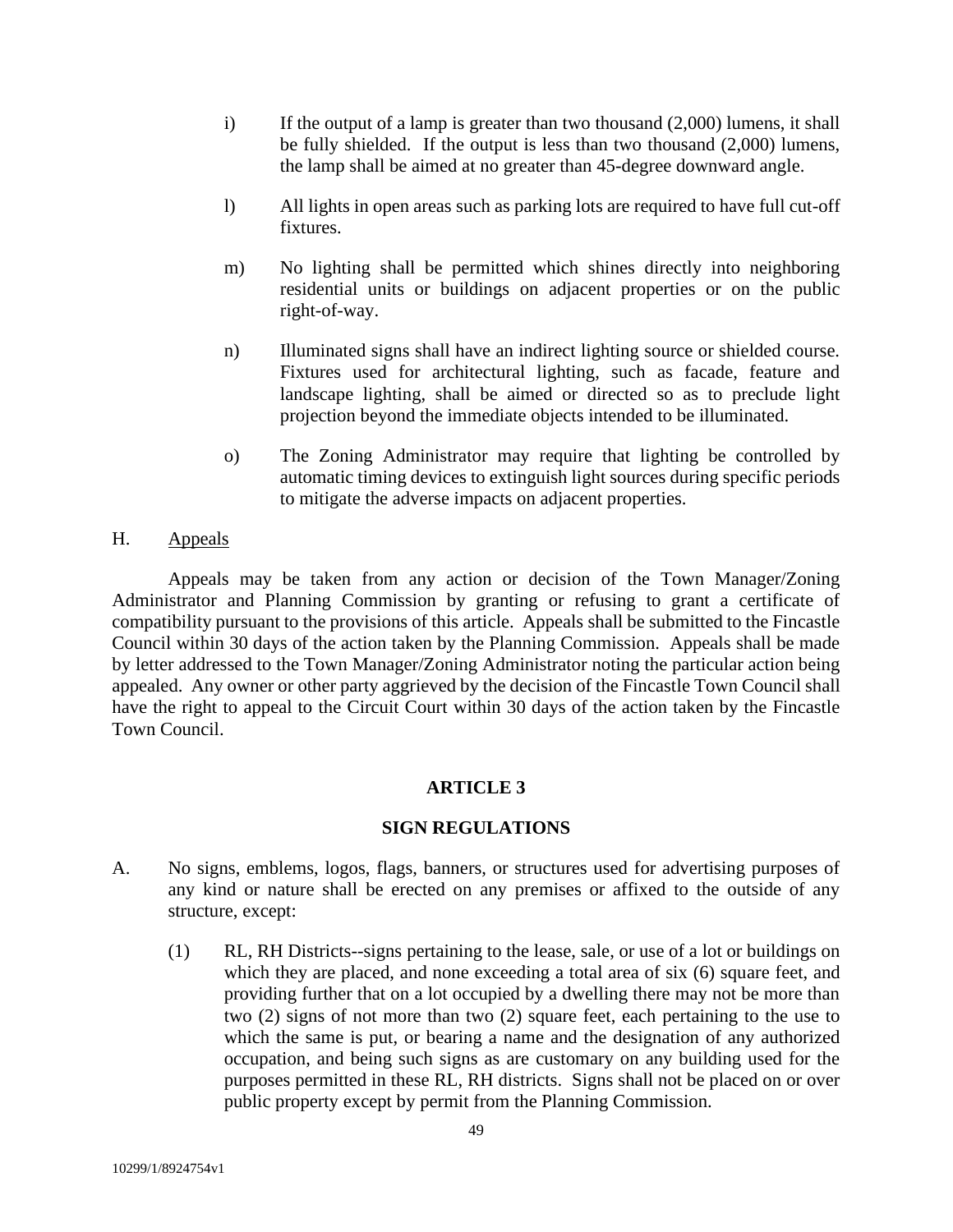- (2) C, TR Districts--not more than one sign at each place of business or lot advertising the type of business, occupation, or trade carried on at the premises or within a structure thereon, or the principal product or service sold thereat; for the purposes of this Section, two (2) similar signs, back to back, so as to face in opposite directions, shall be considered one sign.
- B. In the interests of public safety, and historic appeal, the following are not permissible:
	- (1) Any sign extending or protruding more than six (6) inches over public property.
	- (2) Blinking illuminated signs, whether attached or mobile attached.
	- (3) Any signs with moving parts.
	- (4) Signs hung from, or in any way affixed to, any other sign.
	- (5) Any noise making signs.
	- (6) Any spotlight illuminating a sign shall be controlled so as not to have the beams therefrom cast into the eyes of oncoming motorists.
	- (7) Signs having an area in excess of twenty-five (25) square feet.
- C. No sign shall be erected on any property, or affixed to the outside of any structure, without the person erecting the same first having obtained therefor a permit from the Planning Commission.
- D. Any sign legally in existence at the time of the effective date of this by-law may be continued in use despite any non-conformity with existing by-laws; if such non-conforming sign is removed or altered by act of God, vandalism or accident, it may be restored to its former condition; if such non-conforming sign needs to be changed, painted or re-lettered by reason of change of business, the same may be done; if such sign needs to be repaired to prevent its falling into disrepair so far as safety is concerned, the same may be done. Under no other circumstances may any nonconforming sign be restored, replaced or reerected.

# **ARTICLE 4**

## **NONCOMFORMANCE**

A. Continuation of Nonconformance

Any lawful building or use of a building or premises or part thereof existing at the time of adoption of this Zoning Ordinance, may be continued although such building or use does not conform to the provisions thereof, provided such use has not been discontinued for a period of two (2) years.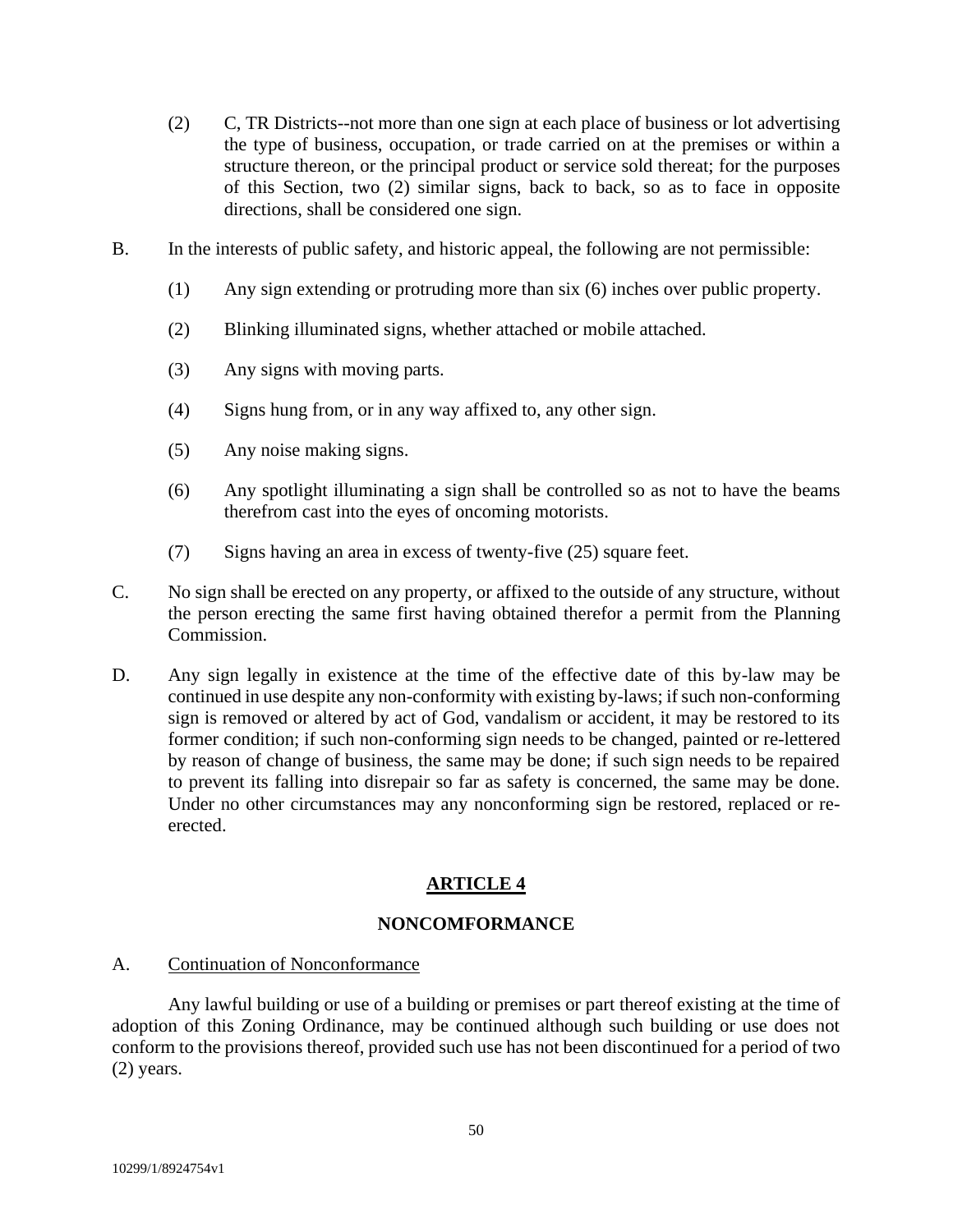#### **ARTICLE 5**

#### **ADMINISTRATION AND ENFORCEMENT**

#### **(SECTION 501)**

#### Zoning Permits

No permitted principal or accessory building, structure or use, or building, structure or use permissible by special exception shall be constructed, reconstructed, moved, added to or structurally altered or otherwise allowed without a permit therefore issued by the building official and approved by the Zoning Administrator.

A zoning permit may be required if a building permit is required. It is the responsibility of the applicant for the building permit to verify with the Zoning Administrator if a zoning permit is required or not.

Failure to obtain a zoning permit shall be a violation of this chapter and punishable under Section 505 of this Ordinance.

The Planning Commission may request a review of the zoning permit approved by the administrator, in order to determine if the contemplated use is in accordance with the district in which the construction lies. Similarly, upon request by the Zoning Administrator, the planning commission shall provide guidance regarding the appropriate zoning district for a proposed structure or parcel of land.

The Zoning Administrator shall maintain a record of all zoning permits and a copy shall be furnished, upon request, to any person.

(Amended 8/10/2017).

#### A. Application for zoning permit

An application for a zoning permit shall be made to the Zoning Administrator, who shall require and be furnished with all such plans and documents as may be required to determine whether the proposed structure and facilities will be in compliance with the provisions of this chapter. Each such application for a zoning permit shall be accompanied by the following items, or as much thereof as the Zoning Administrator deems pertinent, and such additional information as the Zoning Administrator may require as being pertinent:

- (1) A certificate from the health officer that the proposed location meets the requirements of the health department from the standpoint of water supply and sewage disposal, or where a public water or sewerage system is involved, a statement from the Town public works department that all applicable regulations and requirements have been complied with.
- (2) A grading permit, as required.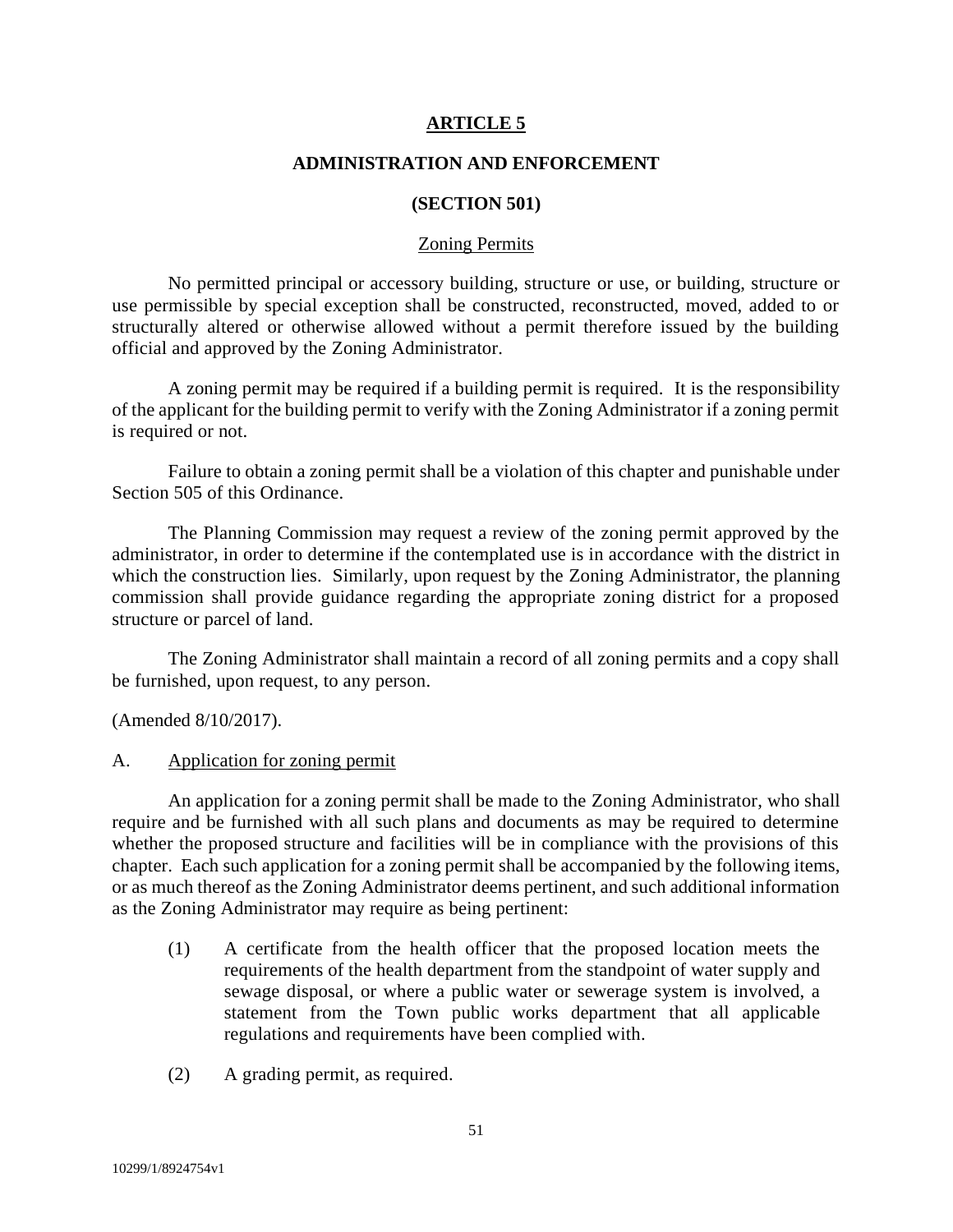- (3) The intended use.
- (4) If a dwelling, the number of families or housekeeping units.
- (5) A plot plan (required) signed by the applicant drawn to scale showing dimensions of the structure with respect to property lines and public highways; provided, no part of which is to be located less than the setback distance from any property line or right-of-way of any public highway.
- (6) Number, size, location and lighting of signs, if any.
- (7) Off-street parking and other facilities.
- (8) Proposed utilities and their location.
- (9) Drainage scheme.
- (10) Topographic map, if determined to be necessary.

(Amended 3/10/2016; 8/10/2017).

#### B. Standards for issuance

Building permits or zoning permits issued on the basis of plans and applications approved by the Zoning Administrator authorize only the use, arrangement and construction set forth in such approved plans and applications, and no other use, arrangement or construction. Use, arrangement and construction at variance with that authorized shall be deemed a violation of this chapter and punishable as provided under Section 504 of this Ordinance.

No zoning permit shall be issued where it appears that the structure to be constructed or the use contemplated would be in violation of the provisions of this chapter or any other applicable law, ordinance or regulation. The issuance of a zoning permit, however, shall not afford protection to any owner who is found to be violating this chapter or any other applicable law, ordinance or regulation. If it appears that the proposed structure and use of land or structure is in conformity with the provisions of this chapter, a zoning permit shall be issued to the applicant by the Zoning Administrator. If an intended use is found to be in compliance with this chapter, before proceeding, the applicant is required to consult the building official to ensure compliance with the Virginia Uniform Statewide Building Code.

(Amended 8/10/2017).

### C. Duration of valid zoning permit

Any zoning permit issued shall conform to the time limits set forth by the building official in the building permit.

(Amended 8/10/2017).

D. Temporary use permit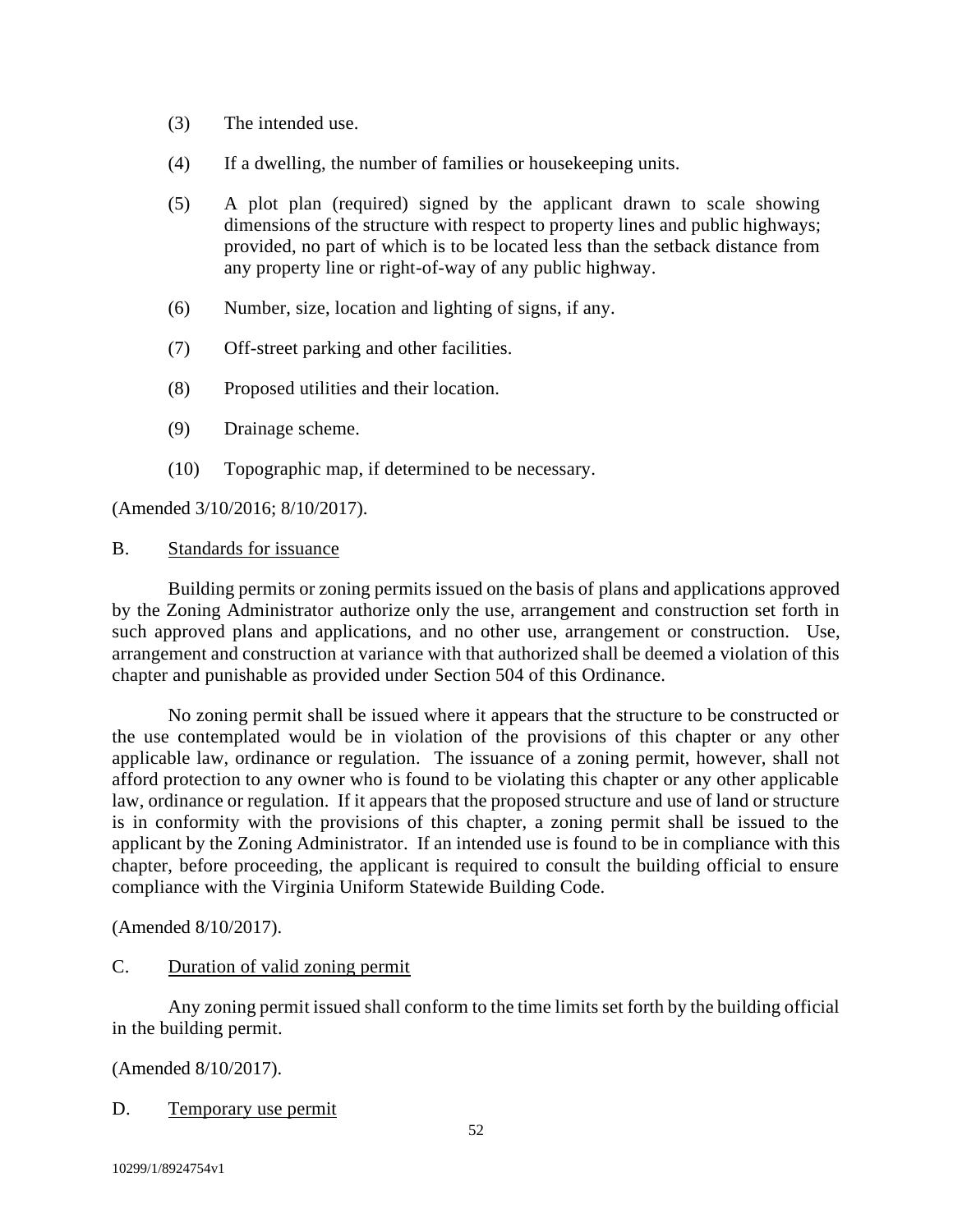A letter of temporary use permit may be issued upon application to the Zoning Administrator for a period not exceeding six (6) months during alterations or partial occupancy of a building pending its completion. Such temporary permit may include such conditions and safeguards as will protect the safety of the occupants and the public. Any violations of these conditions shall be remedied under the provisions of Section 505 of this ordinance.

(Amended 8/10/2017).

#### **(SECTION 502)**

#### Commission Permits

No street, park of other public area, or public structure, or public utility, public building or public service corporation, whether publicly or privately owned, shall be constructed, established or authorized, unless and until the general location or approximate location, character and extent thereof has been submitted to and approved by the Planning Commission as being substantially in accord with the adopted Comprehensive Plan or part thereof. In connection with any such determination the Commission may, and at the direction of the Council, shall hold a public hearing, after notice as required by §15.2-2204 of the Code of Virginia.

(Amended 8/10/2017).

#### **(SECTION 503)**

#### Board of Zoning Appeals

#### A. Jurisdiction and purpose

The Board of Zoning Appeals shall have the following powers and duties:

- (1) To hear and decide appeals from any order, requirement, decision, or determination made by an administrative officer in the administration or enforcement of this article or of any ordinance adopted pursuant thereto. The decision on such appeal shall be based on the Board's judgment of whether the administrative officer was correct. The determination of the administrative officer shall be presumed to be correct. At a hearing on an appeal, the administrative officer shall explain the basis for his determination after which the appellant has the burden of proof to rebut such presumption of correctness by a preponderance of the evidence. The Board shall consider any applicable ordinances, laws, and regulations in making its decision. For purposes of this section, determination means any order, requirement, decision or determination made by an administrative officer. Any appeal of a determination to the Board shall be in compliance with this section, notwithstanding any other provision of law, general or special.
- (2) Notwithstanding any other provision of law, general or special, to grant upon appeal or original application in specific cases a variance as defined in § 15.2-2201, provided that the burden of proof shall be on the applicant for a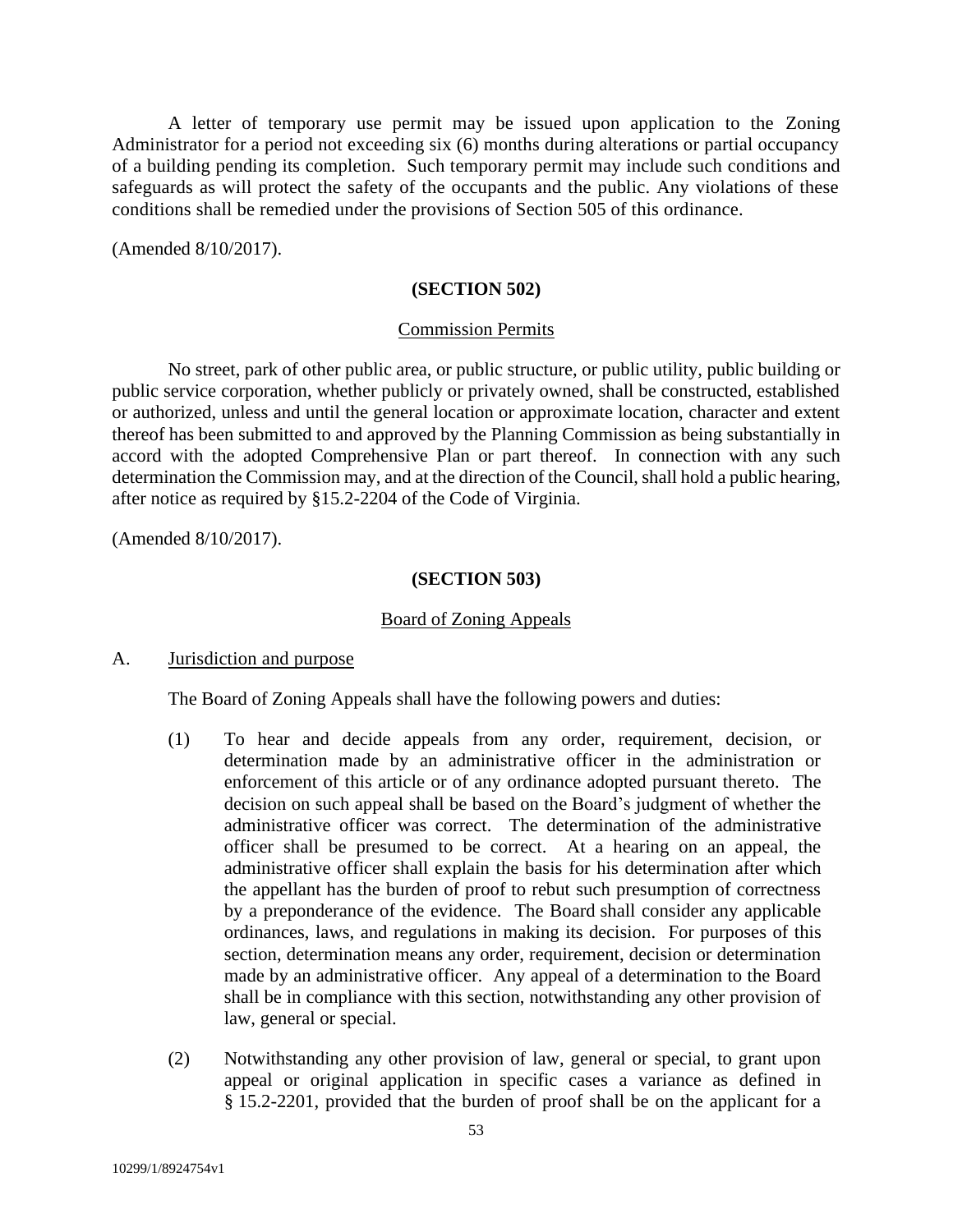variance to prove by a preponderance of the evidence that his application meets the standard for a variance as defined in § 15.2-2201 and the criteria set out in this section.

Notwithstanding any other provision of law, general or special, a variance shall be granted if the evidence shows that the strict application of the terms of the ordinance would unreasonably restrict the utilization of the property or that the granting of the variance would alleviate a hardship due to a physical condition relating to the property or improvements thereon at the time of the effective date of the ordinance, and (i) the property interest for which the variance is being requested was acquired in good faith and any hardship was not created by the applicant for the variance; (ii) the granting of the variance will not be of substantial detriment to adjacent property and nearby properties in the proximity of that geographical area; (iii) the condition or situation of the property concerned is not of so general or recurring a nature as to make reasonably practicable the formulation of a general regulation to be adopted as an amendment to the ordinance; (iv) the granting of the variance does not result in a use that is not otherwise permitted on such property or a change in the zoning classification of the property; and (v) the relief or remedy sought by the variance application is not available through a special exception process that is authorized in the ordinance pursuant to subdivision 6 of § [15.2-2309](http://law.lis.virginia.gov/vacode/15.2-2309/) or the process for modification of a zoning ordinance pursuant to subdivision A 4 of § 15.2 [2286](http://law.lis.virginia.gov/vacode/15.2-2286/) at the time of the filing of the variance application.

No variance shall be considered except after notice and hearing as required by § 15.2-2204. However, when giving any required notice to the owners, their agents or the occupants of abutting property and property immediately across the street or road from the property affected, the Board may give such notice by first-class mail rather than by registered or certified mail.

In granting a variance, the Board may impose such conditions regarding the location, character, and other features of the proposed structure or use as it may deem necessary in the public interest and may require a guarantee or bond to ensure that the conditions imposed are being and will continue to be complied with. Notwithstanding any other provision of law, general or special, the property upon which a property owner has been granted a variance shall be treated as conforming for all purposes under state law and local ordinance; however, the structure permitted by the variance may not be expanded unless the expansion is within an area of the site or part of the structure for which no variance is required under the ordinance. Where the expansion is proposed within an area of the site or part of the structure for which a variance is required, the approval of an additional variance shall be required.

(3) To hear and decide appeals from the decision of the Zoning Administrator after notice and hearing as provided by § [15.2-2204.](http://law.lis.virginia.gov/vacode/15.2-2204/) However, when giving any required notice to the owners, their agents or the occupants of abutting property and property immediately across the street or road from the property affected,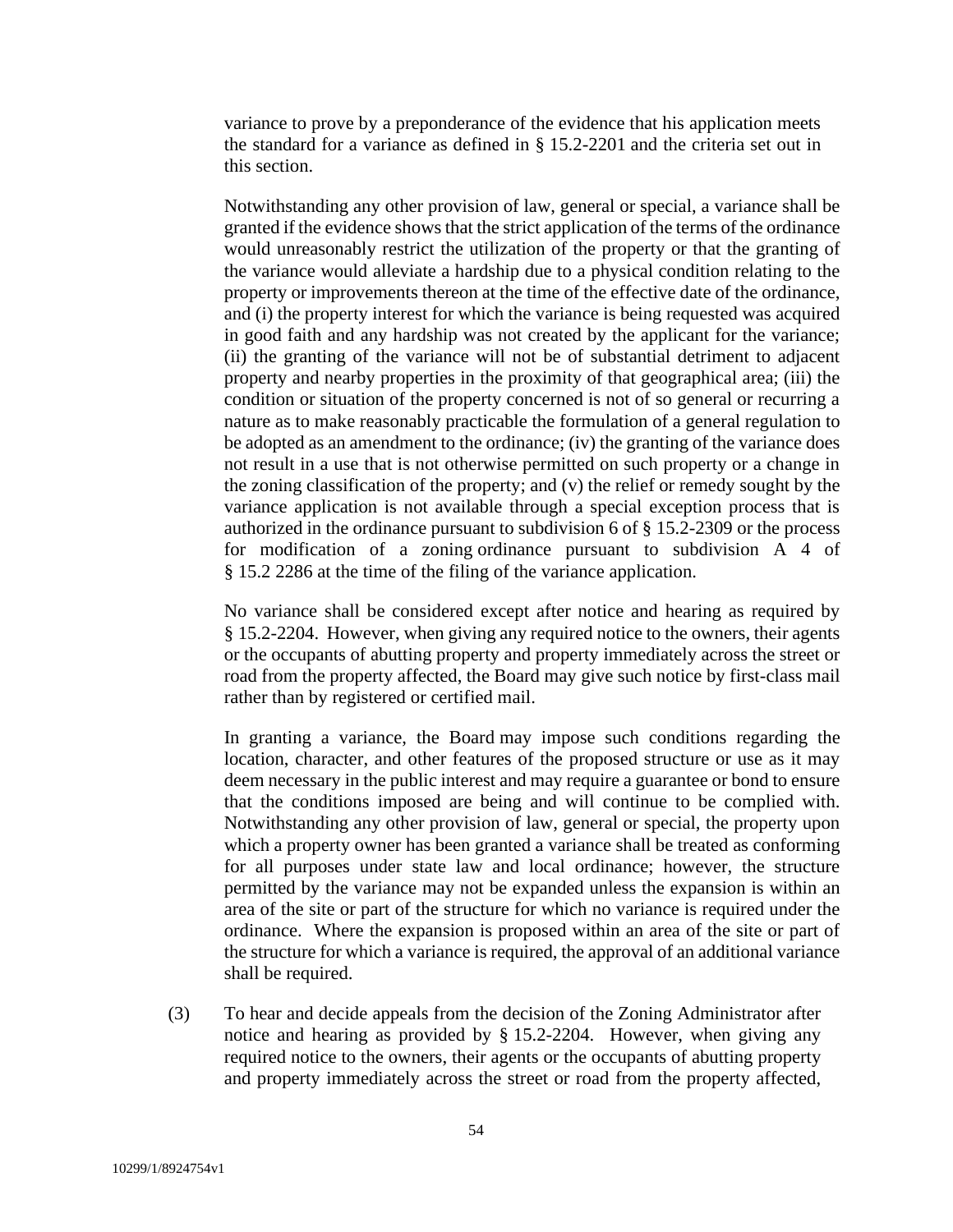the Board may give such notice by first-class mail rather than by registered or certified mail.

- (4) To hear and decide applications for interpretation of the district map where there is any uncertainty as to the location of a district boundary. After notice to the owners of the property affected by the question, and after public hearing with notice as required by § [15.2-2204,](http://law.lis.virginia.gov/vacode/15.2-2204/) the Board may interpret the map in such way as to carry out the intent and purpose of the ordinance for the particular section or district in question. However, when giving any required notice to the owners, their agents or the occupants of abutting property and property immediately across the street or road from the property affected, the Board may give such notice by first-class mail rather than by registered or certified mail. The Board shall not have the power to change substantially the locations of district boundaries as established by ordinance.
- (5) No provision of this section shall be construed as granting any Board the power to rezone property or to base Board decisions on the merits of the purpose and intent of local ordinances duly adopted by the governing body.

(Amended 8/10/2017).

## B. Authority and establishment

The Board of Zoning Appeals shall adopt such rules and regulations as it may consider necessary for the orderly conduct of its business.

(Amended 8/10/2017).

## C. Membership

The Board of Zoning Appeals shall consist of five residents of the Town appointed by the circuit court.

The term of office of members of the Board of Zoning Appeals shall be five years, except that original appointments shall be made for such terms that the term of one member shall expire each year. Members of the Board of Zoning Appeals shall hold no other public office in the Town, except that one of the appointed members may be a member of the planning commission.

Appointments to fill vacancies occurring on the Board of Zoning Appeals otherwise than by expiration of term shall, in all cases, are for the remainder of the unexpired term.

Any member of the Board of Zoning Appeals may be removed, for malfeasance, misfeasance or nonfeasance in office, or for other just cause, by the circuit court, after a hearing held after at least 15 days' notice.

Any member of the Board of Zoning Appeals shall be disqualified to act upon a matter before the board with respect to property in which the member has an interest, in accordance with § 2.2-3112 of the Code.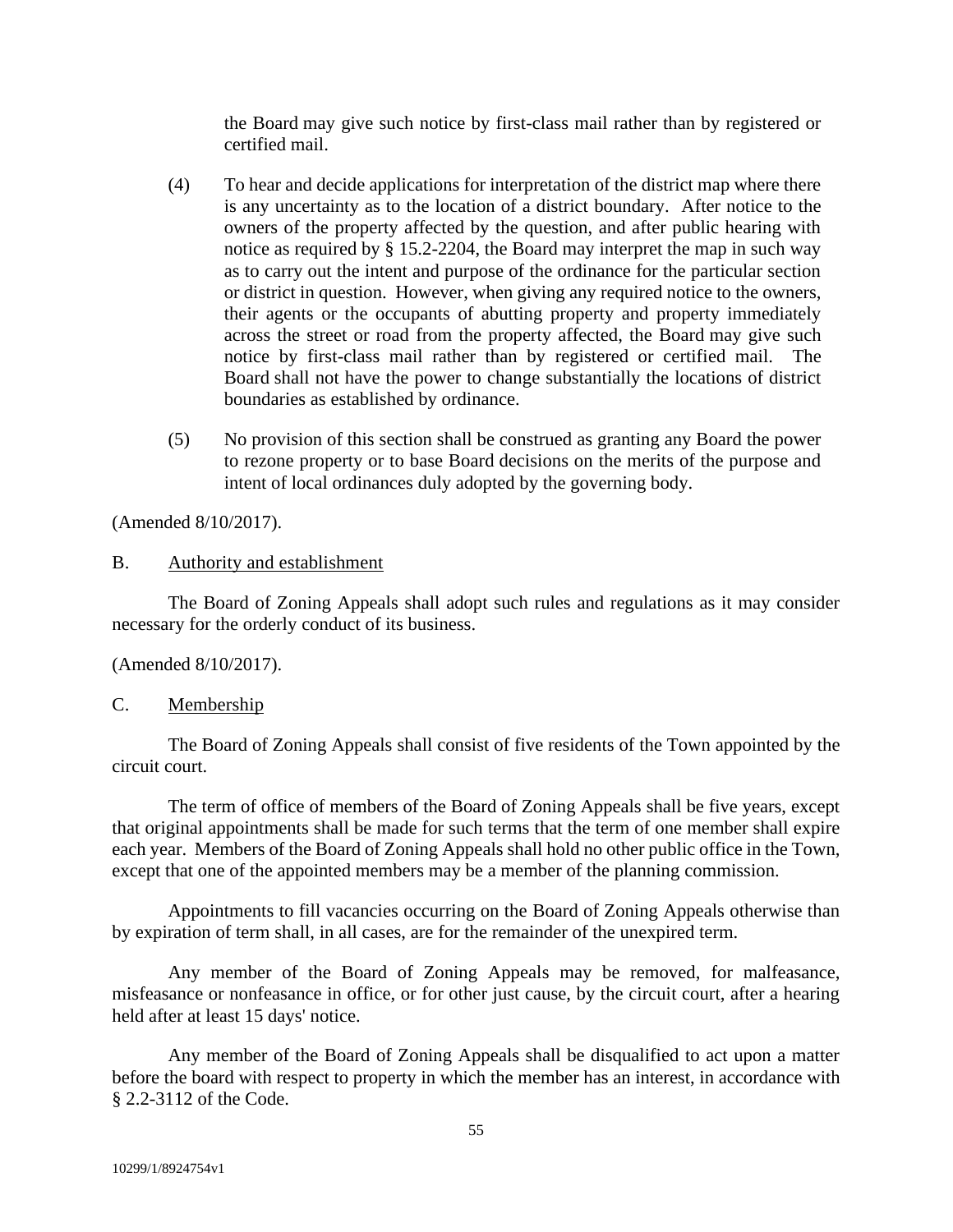## D. Officers

The Board of Zoning Appeals shall choose annually from among its members a chairman and, and in his absence, an acting chairman.

The Board of Zoning Appeals shall choose annually a secretary who is either one of its members or a qualified individual who is not a member of the board. A secretary who is not a member of the board shall not be entitled to vote on matters before the board. The secretary shall prepare minutes of meetings, keep all records and conduct official correspondence of the board.

(Amended 8/10/2017).

### E. Meetings and hearings

Meetings and hearings of the Board of Zoning Appeals shall be held at the call of the chairman or, in the event of his absence or disqualification, the acting chairman, or at the request of any two (2) members, provided notice thereof has been mailed to each member of the Board of Zoning Appeals at least seven (7) days before the time set or that a waiver of notice is obtained from each member. Three (3) members shall constitute a quorum for the transaction of any official business.

The chairman, or in the event of his absence or disqualification, the acting chairman may administer oaths and compel the attendance of witnesses at meetings of the Board of Zoning Appeals.

(Amended 8/10/2017).

### F. Records

The board shall keep minutes of its proceedings, showing the vote of each member upon each question, or if absent or failing to vote, indicating such fact. It shall keep full records of its examinations and other official actions, all of which shall be immediately filed in the office of the Zoning Administrator and shall be a public record.

(Amended 8/10/2017).

## G. Periodic reports

The board shall submit a report of its activities to the Town Council at least once each year.

(Amended 8/10/2017).

## H. Limitation

All provisions of this chapter relating to the BZA shall be strictly construed. The BZA, as a body of limited jurisdiction, shall act in full conformity with all provisions and definitions in this chapter and the Code of Virginia and in strict compliance with all limitations contained therein.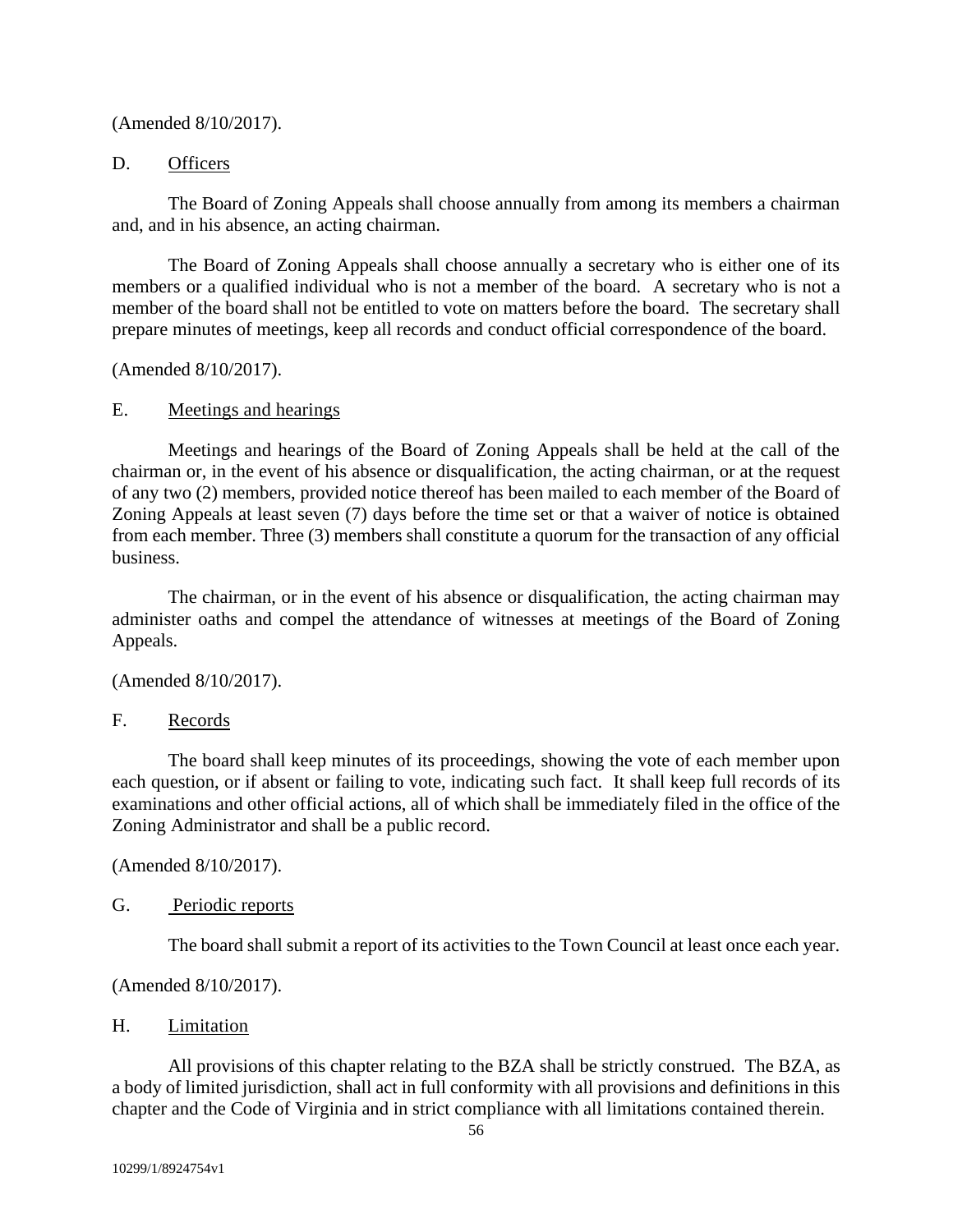## I. Procedures before the Board of Zoning Appeals

- 1. Variance procedure.
	- a) Who may apply; procedure. Any property owner, tenant, government official, department, board, or bureau may apply for a variance. Such application shall be made to the Zoning Administrator in accordance with rules adopted by the Board of Zoning Appeals, including therewith satisfactory evidence that any delinquent real estate taxes owed to the Town which have been properly assessed against the subject property have been paid. The application shall be transmitted promptly to the secretary of the Board of Zoning Appeals, who shall place the matter on the docket to be acted upon by the board.
	- b) Burden of proof. The burden of proof shall be upon the applicant for a variance to prove by a preponderance of the evidence that his application meets the standard for a variance set forth in this section.
	- c) Criteria to be considered. A variance shall be granted if the evidence shows that the strict application of the terms of this chapter would unreasonably restrict the utilization of the property or that the granting of the variance would alleviate a hardship due to a physical condition relating to the property or improvements thereon at the time of the effective date of the ordinance, and:
		- (1) The property interest for which the variance is being requested was acquired in good faith and any hardship was not created by the applicant for the variance;
		- (2) The granting of the variance would not be of substantial detriment to adjacent property and nearby properties in the proximity of that geographical area;
		- (3) The condition or situation of the property concerned is not of so general or recurring a nature as to make reasonably practicable the formulation of a general regulation to be adopted as an amendment to the ordinance;
		- (4) The granting of the variance does not result in a use that is not otherwise permitted on such property or a change in the zoning classification of the property; and
		- (5) The relief or remedy sought by the variance application is not available through a special exception permit.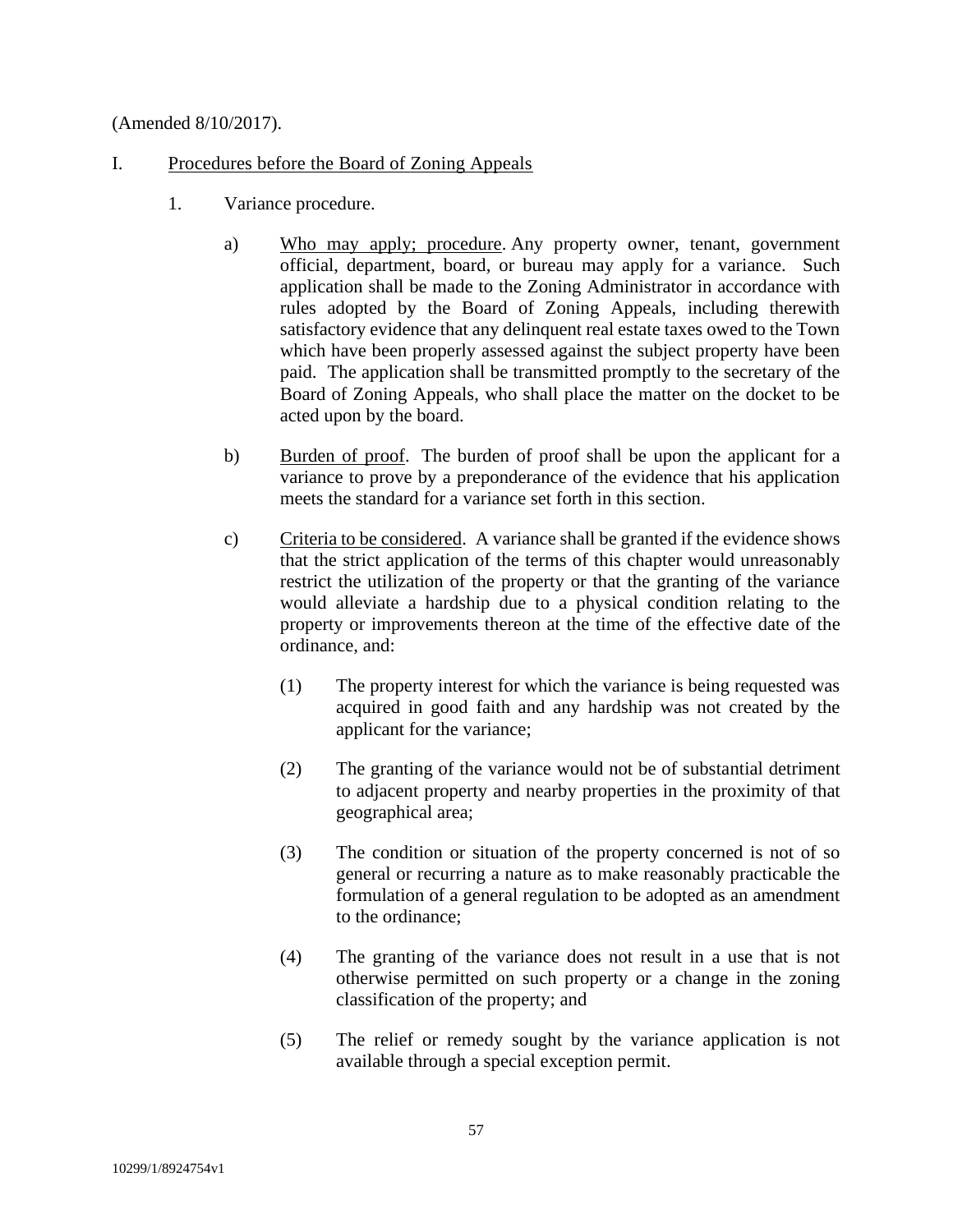- d) Conditions and restrictions. In authorizing a variance, the Board of Zoning Appeals may impose such conditions regarding the location, character and other features of the proposed structure or use as it may deem necessary in the public interest, and may require a guarantee or bond to ensure that the conditions imposed are being and will continue to be complied with.
- e) Withdrawal of application. An application or appeal to the Board of Zoning Appeals may be withdrawn by the applicant or appellant at any time prior to the deadline for cancellation of the newspaper advertisement provided for in Va. Code § 15.2-2204. After such deadline, an application or appeal may be withdrawn only with the permission of the Board of Zoning Appeals. An application or appeal which is not withdrawn pursuant to this subsection shall be either granted or denied on the merits, by the Board of Zoning Appeals, either in whole or in part.
- f) Reapplication. If any application is denied by the Board of Zoning Appeals on the merits, no application requesting the same relief with respect to all or part of the same property shall be considered by the board within 12 months after the date of such denial.

- J. Appeals of administrative officers
	- 1. Applications. Applications to the Board of Zoning Appeals may be made by any person aggrieved, or any officer, department or agency of the Town affected, by an order, requirement, decision or determination made by an administrative officer in the administration or enforcement of the provisions of this chapter.
	- 2. Appeals from administrative ruling. The Board of Zoning Appeals shall hear and decide appeals from any order, requirement, decision or determination made by an administrative officer in the administration or enforcement of this chapter. In case of an appeal from decisions by the Zoning Administrator to the Board of Zoning Appeals, procedures to be followed shall be in strict accordance with § 15.2-2310, *et seq.* of the Code of Virginia.
	- 3. When appeals may be taken. Appeals to the BZA may be taken by any person aggrieved by an officer, department, board or agency of the Town or affected by a decision of the Zoning Administrator. Appeals shall be taken within thirty (30) days after the decision has been rendered by filing with the Zoning Administrator from whom the appeal is taken and with the chair of the BZA a notice of appeal specifying the grounds of the appeal. The Zoning Administrator shall forthwith forward to the chair of the BZA all the papers constituting the record upon which the action appealed from was taken.
	- 4. When appeals to stay proceedings. A notice of appeal properly filed as herein provided shall stay all proceedings in furtherance of the action appealed from, unless the Zoning Administrator certifies to the BZA that by reason of facts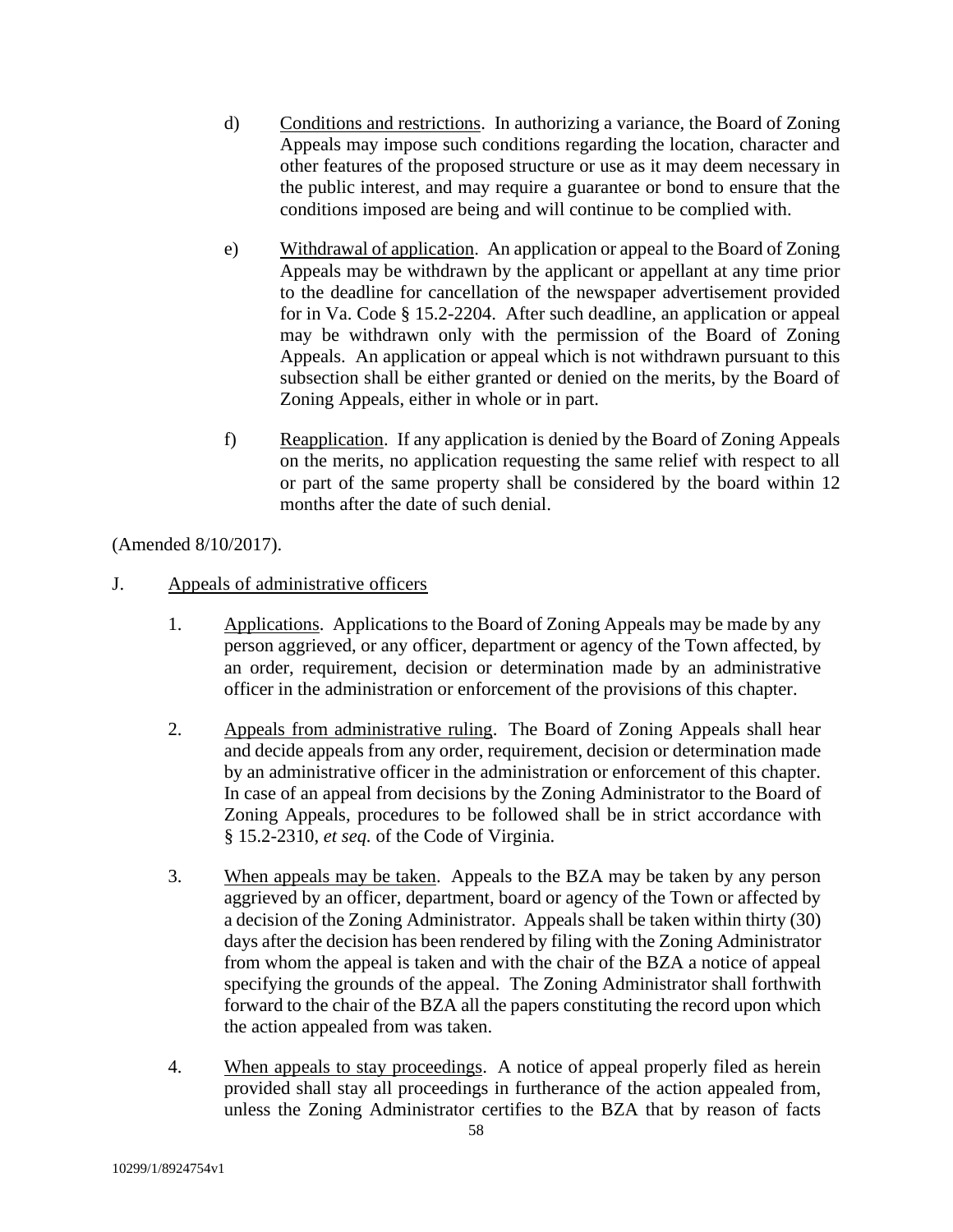stated in the certificate a stay would, in the Zoning Administrator's opinion, cause imminent peril to life or property. In such case, proceedings shall not be stayed except by a restraining order which may be granted by the BZA or by a proper court order on notice to the Zoning Administrator and for good cause shown.

- 5. Decision on appeals. Upon receipt of an application or appeal, the Board of Zoning Appeals shall fix a reasonable time for a hearing of such application or appeal in conformance with §§ 15.2-2204 and 15.2-2205 of the Code of Virginia. The Board of Zoning Appeals shall render a decision on any application submitted to it within sixty (60) days after the date of the hearing thereon.
- 6. Withdrawal of application. An application or appeal to the Board of Zoning Appeals may be withdrawn by the applicant or appellant at any time prior to the deadline for cancellation of the newspaper advertisement provided for in this article. After such deadline, an application or appeal may be withdrawn only with the permission of the Board of Zoning Appeals. An application or appeal which is not withdrawn pursuant to this subsection shall be either granted or denied on the merits, by the Board of Zoning Appeals, either in whole or in part.
- 7. Proceedings to prevent construction of a building. Where a building permit has been issued and the construction of the building for which such permit was issued is subsequently sought to be prevented, restrained, corrected or abated as a violation of the zoning ordinance, by suit filed within 15 days after the start of construction by a person who had no actual notice of the issuance of the permit, the court may hear and determine the issues raised in the litigation even though no appeal was taken from the decision of the Zoning Administrator to the Board of Zoning Appeals.

- K. *Ex parte* communications and proceedings
	- 1. The non-legal staff of the governing body may have *ex parte* communications with a member of the board prior to the hearing but may not discuss the facts or law relative to a particular case. The applicant, landowner, or his agent or attorney may have *ex parte* communications with a member of the board prior to the hearing but may not discuss the facts or law relative to a particular case. If any *ex parte* discussion of facts or law in fact occurs, the party engaging in such communication shall inform the other party as soon as practicable and advise the other party of the substance of such communication. For the purposes of this section, regardless of whether all parties participate, *ex parte* communications shall not include (i) discussions as part of a public meeting or (ii) discussions prior to a public meeting to which staff of the governing body, the applicant, landowner or his agent are all invited.
	- 2. Any materials relating to a particular case, including a staff recommendation or report furnished to a member of the board, shall be made available without cost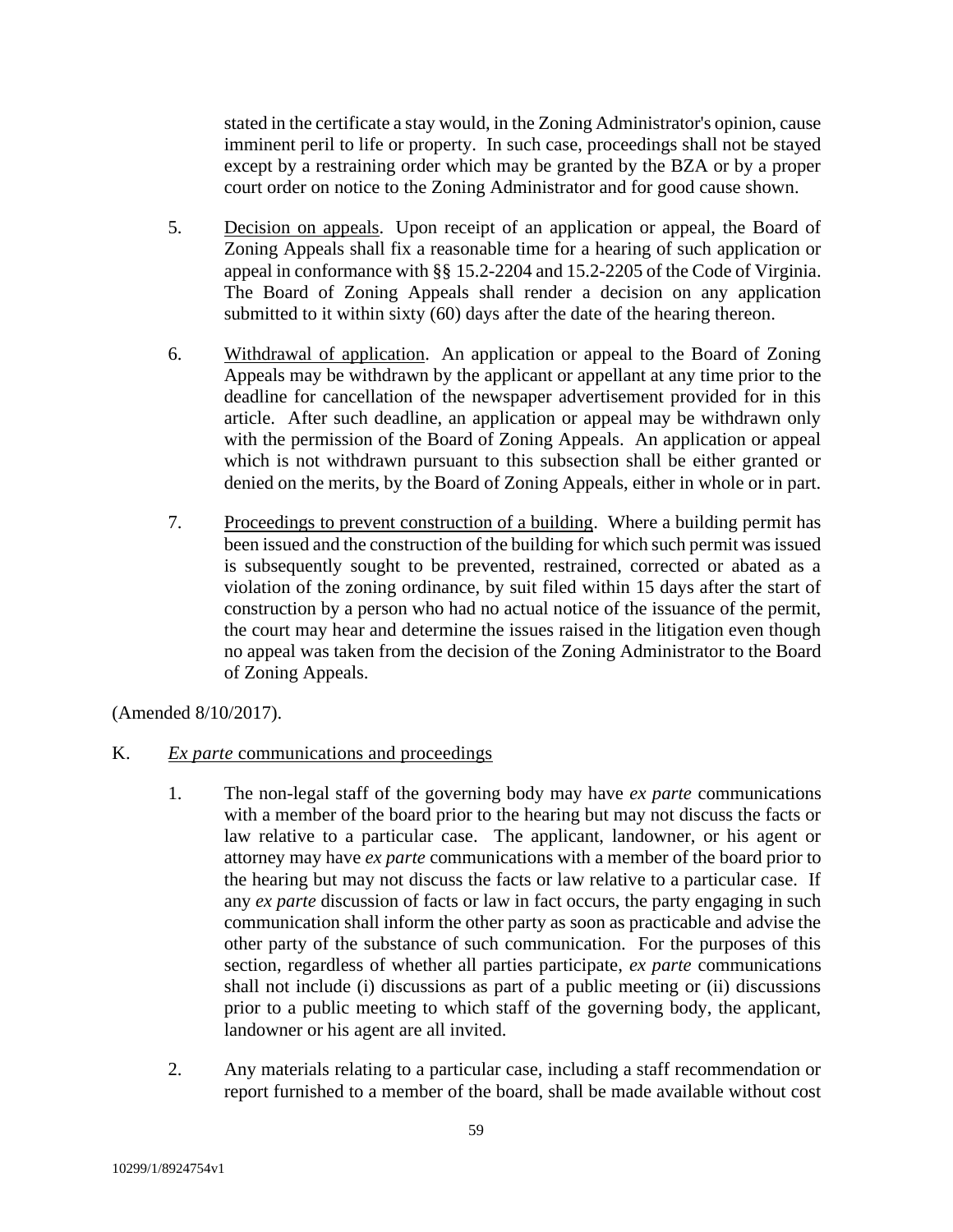to the applicant, appellant or other person aggrieved, as soon as practicable thereafter, but in no event more than three business days after providing such materials to a member of the board. If the applicant, appellant, or other person aggrieved requests additional documents or materials be provided by the locality other than those materials provided to the board, such request shall be made pursuant to the provisions of § 2.2-3704 of the Code of Virginia, as amended. Any such materials furnished to a member of the board shall also be made available for public inspection pursuant to subsection F of § 2.2-3707 of the Code of Virginia, as amended.

3. For the purposes of this section, "non-legal staff of the governing body" means any staff who is not in the office of the attorney for the locality, or for the board, or who is appointed by special law or pursuant to § 15.2-1542 of the Code of Virginia, as amended. Nothing in this section shall preclude the board from having *ex parte* communications with any attorney or the staff of any attorney where such communication is protected by the attorney-client privilege or other similar privilege or protection of confidentiality.

- L. Judicial review; writ of certiorari
	- 1. Appeal to circuit court. Any person or persons jointly or severally aggrieved by any decision of the Board of Zoning Appeals, or any aggrieved taxpayer or any officer, department, board or bureau of the locality, may file with the Clerk of the Circuit Court for Botetourt County a petition that shall be styled "In re: [date] Decision of the Board of Zoning Appeals of Town of Fincastle" specifying the grounds on which aggrieved within thirty (30) days after the final decision of the board.
	- 2. Circuit court to allow writ of certiorari. Upon the presentation of such petition, the court shall allow a writ of certiorari to review the decision of the Board of Zoning Appeals and shall prescribe therein the time within which a return thereto must be made and served upon the secretary of the Board of Zoning Appeals, or if no secretary exists, the chair of the Board of Zoning Appeals, which shall not be less than ten (10) days and may be extended by the court. The allowance of the writ shall not stay proceedings upon the decision appealed from, but the court may, on application, on notice to the board and on due cause shown, grant a restraining order.
	- 3. Parties to proceedings. Any review of a decision of the board shall not be considered an action against the board and the board shall not be a party to the proceedings; however, the board shall participate in the proceedings to the extent required by this section. The Town Council of Town of Fincastle, the landowner, and the applicant before the Board of Zoning Appeals shall be necessary parties to the proceedings in the circuit court. The court may permit intervention by any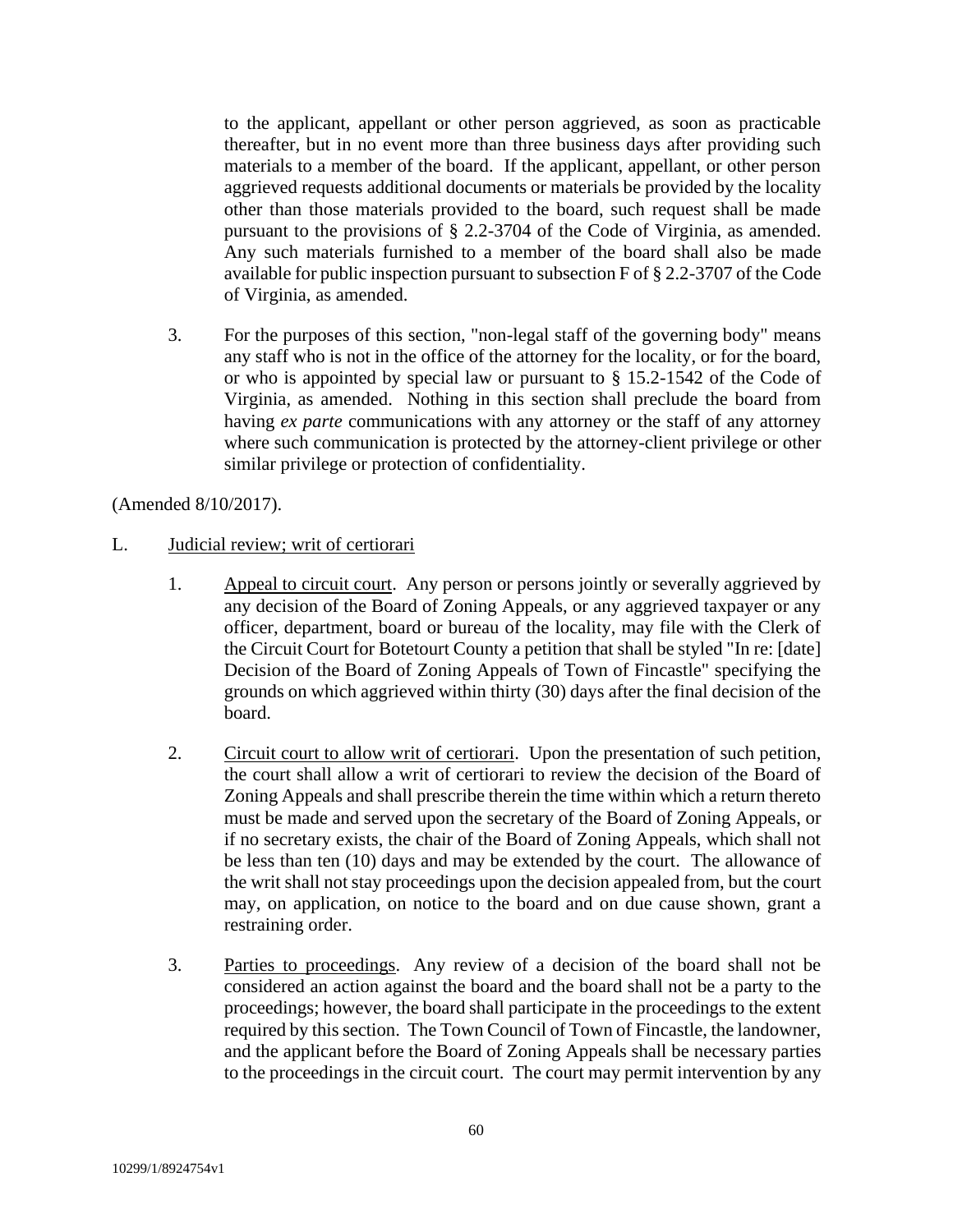other person or persons jointly or severally aggrieved by any decision of the Board of Zoning Appeals.

- 4. Return of record. The Board of Zoning Appeals shall not be required to return the original papers acted upon by it but it shall be sufficient to return certified or sworn copies thereof or of the portions thereof as may be called for by the writ of certiorari. The return shall concisely set forth such other facts as may be pertinent and material to show the grounds of the decision appealed from and shall be verified.
- 5. Review of decision on appeal of administrative order. In the case of an appeal from the Board of Zoning Appeals to the circuit court of an order, requirement, decision, or determination of a Zoning Administrator or other administrative officer in the administration or enforcement of this chapter, the findings and conclusions of the Board of Zoning Appeals on questions of fact shall be presumed to be correct. The appealing party may rebut that presumption by proving by a preponderance of the evidence, including the record before the Board of Zoning Appeals, that the Board of Zoning Appeals erred in its decision. Any party may introduce evidence in the proceedings in the court. The court shall hear any arguments on questions of law de novo.
- 6. Review of grant or denial of a variance. In case of an appeal by a person of any decision of the Board of Zoning Appeals that denied or granted an application for a variance, the decision of the Board of Zoning Appeals shall de presumed to be correct. The petitioner may rebut the presumption by proving by a preponderance of the evidence, including the record before the Board of Zoning Appeals, that the Board of Zoning Appeals erred in its decision.
- 7. Evidence to be admitted. In the case of an appeal from the Board of Zoning Appeals to the circuit court of a decision of the board, any party may introduce evidence in the proceedings in the court in accordance with the Rules of Evidence of the Supreme Court of Virginia.
- 8. Powers of the court. The court may reverse or affirm, wholly or partly, or may modify the decision brought up for review.
- 9. Costs to be allowed. Costs shall not be allowed against Town of Fincastle or its Town Council, unless it shall appear to the court that it acted in bad faith or with malice. In the event the decision of the Board of Zoning Appeals is affirmed and the court finds that the appeal was frivolous, the court may order the person or persons who requested the issuance of the writ of certiorari to pay the costs incurred in making the return of the record pursuant to the writ of certiorari. If the petition is withdrawn subsequent to the filing of the return, Town of Fincastle or its Town Council may request that the court hear the matter on the question of whether the appeal was frivolous.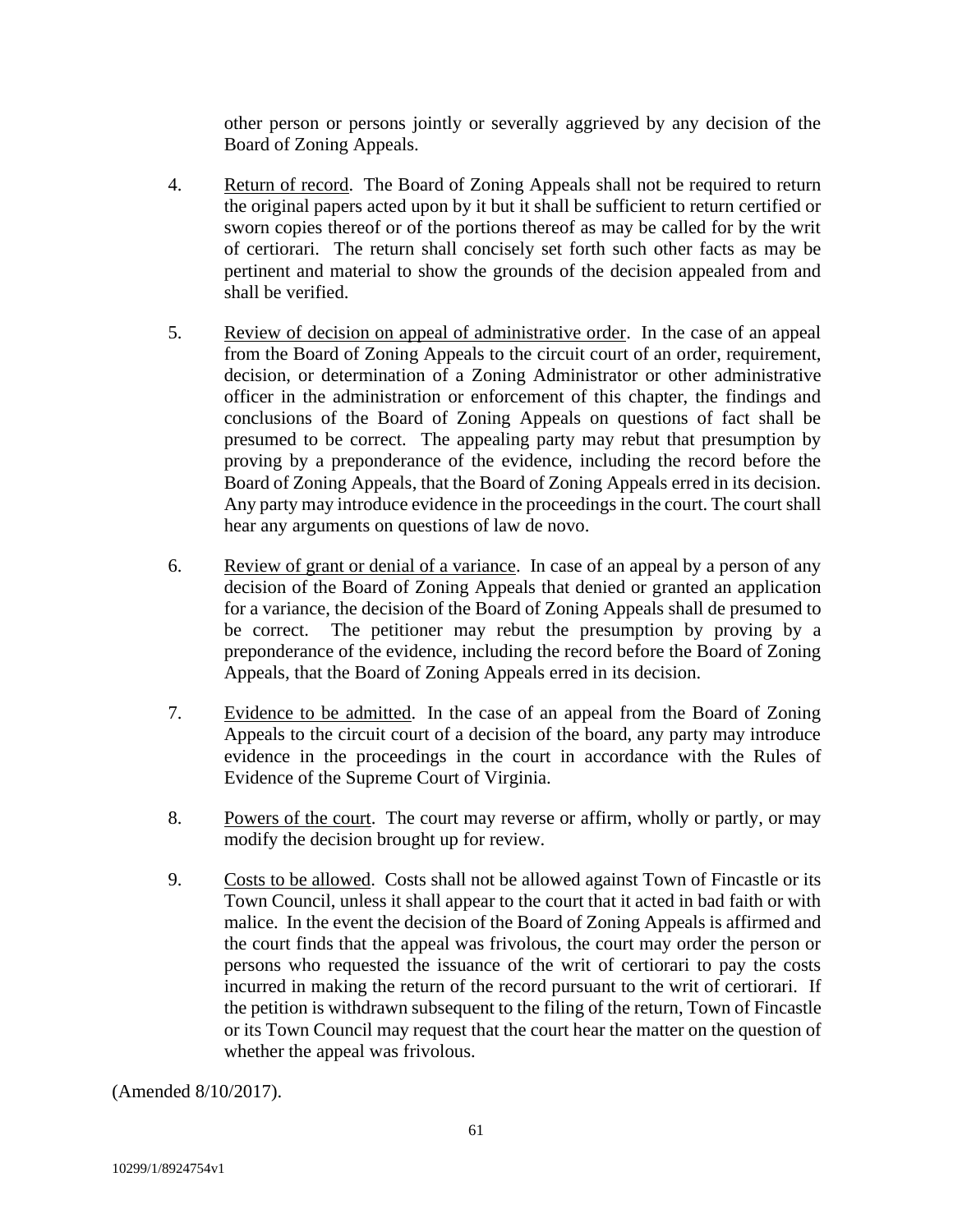## **(SECTION 504)**

## Administration

### A. Zoning Administrator

This chapter shall be administered and enforced by an officer to be known as the Zoning Administrator, who shall be appointed by the Town Council. The Zoning Administrator shall have all necessary authority, on behalf of the board, to administer and enforce this chapter, including the ordering, in writing, of the remedying of any condition found in violation of this chapter, and the bringing of legal action to ensure compliance with this chapter, including injunction, abatement or other appropriate action or proceeding. The Zoning Administrator shall be guided in all of his actions pursuant to this chapter by the purposes, intent and spirit of this chapter and the standards set forth in article I of this chapter. The Zoning Administrator shall be assisted in the enforcement of this chapter as necessary. Specifically, the duties and powers shall include:

- 1. To receive and/or review:
	- a) Applications for variances.
	- b) Notices of appeal to the BZA.
	- c) Applications for zoning permits.
	- d) Applications for special use permits as allowed in this Ordinance.
- 2. To issue zoning permits where the requirements of this chapter have been met.
- 3. To issue interpretations of this chapter upon proper application. Such interpretations shall be binding as to the applicant and as to the specific facts presented in the application for interpretation after the completion of the thirty (30) day appeal period. In administering this chapter and rendering determinations as to the uses permitted or allowed by special exception permit in the various zoning districts, the Zoning Administrator shall have the power and authority to render decisions as to whether a specific proposed use, although not listed as permitted or allowed by special exception permit, is so substantially similar in substance and effect to a permitted use or a use allowed by special exception permit, that it should be allowed as if expressly permitted or allowed by special exception permit. Such interpretations shall include notification of appeal procedures and timelines.
- 4. To conduct inspections of buildings, structures and uses of land to determine compliance with the provisions of this chapter.
- 5. To maintain accurate records of proffered conditions as required by subsection 611 of this Ordinance.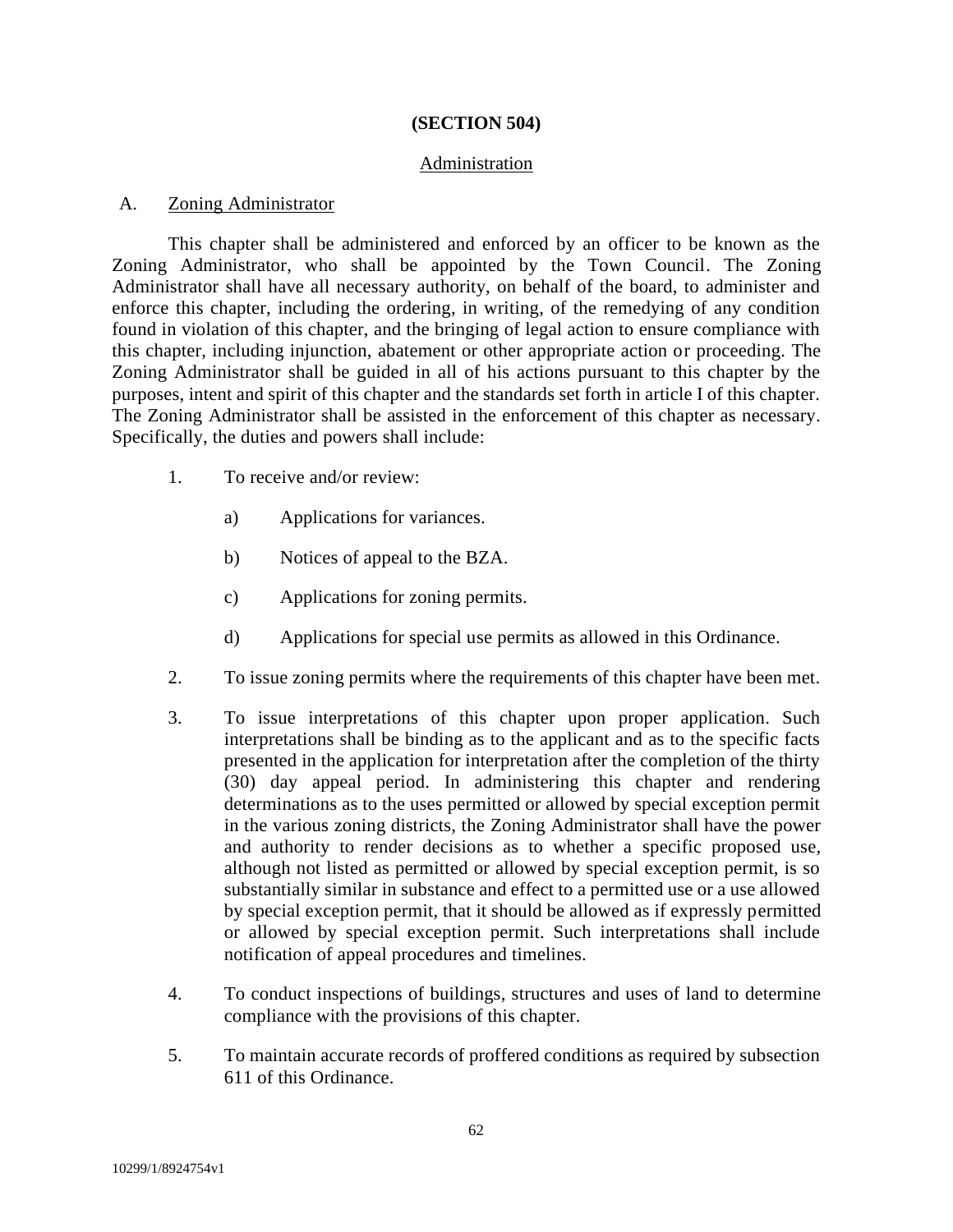- 6. To enforce the provisions of this chapter, the decisions of the BZA and conditions and proffers subject to which approvals of the BZA, planning commission and Town Council were made.
- 7. To perform such other duties and functions as may be required by this chapter and the Town Council.
- 8. To maintain and make available for public inspection and copying the official zoning map, the zoning ordinance, and the minimum submission requirements adopted by Town Council resolution.
- 9. To maintain a compilation of the interpretations and opinions of the Zoning Administrator for public review.

The Zoning Administrator shall have the authority to make conclusions of law and findings of fact, with concurrence of the attorney for the governing body, in connection with the administration, application and enforcement of the chapter in specific cases, including determinations of rights accruing under § 15.2-2307 of the Code of Virginia.

In case of any dispute over the meaning of a word, phrase or sentence, whether defined in this chapter or not, the Zoning Administrator is hereby authorized to make a definitive determination thereof, being guided in such determination by the purposes and intent of this chapter, provided, that an appeal may be taken from any such determination as provided in Section 503.

(Amended 8/10/2017).

B. Fees

Fees, as allowed by the Code of Virginia, §b 15.2-2286 (6), for administrative review and processing of zoning permits, certificates of occupancy, site plans, rezoning requests, special exceptions, amendments, public hearings, advertising, variances and nonconforming uses shall be published under a separate fee schedule and reviewed annually by the Zoning Administrator prior to approval by the Town Council.

Application fees are hereby waived for the following:

- 1. Applications for amendment, special exception permit, or commission permit sought by the following governmental agencies:
	- a) The Town of Fincastle
	- b) Botetourt County School Board.
	- c) Fire and rescue companies serving Botetourt County.
	- d) Any agency, board or division acting in the name of the Board of Supervisors of Botetourt County.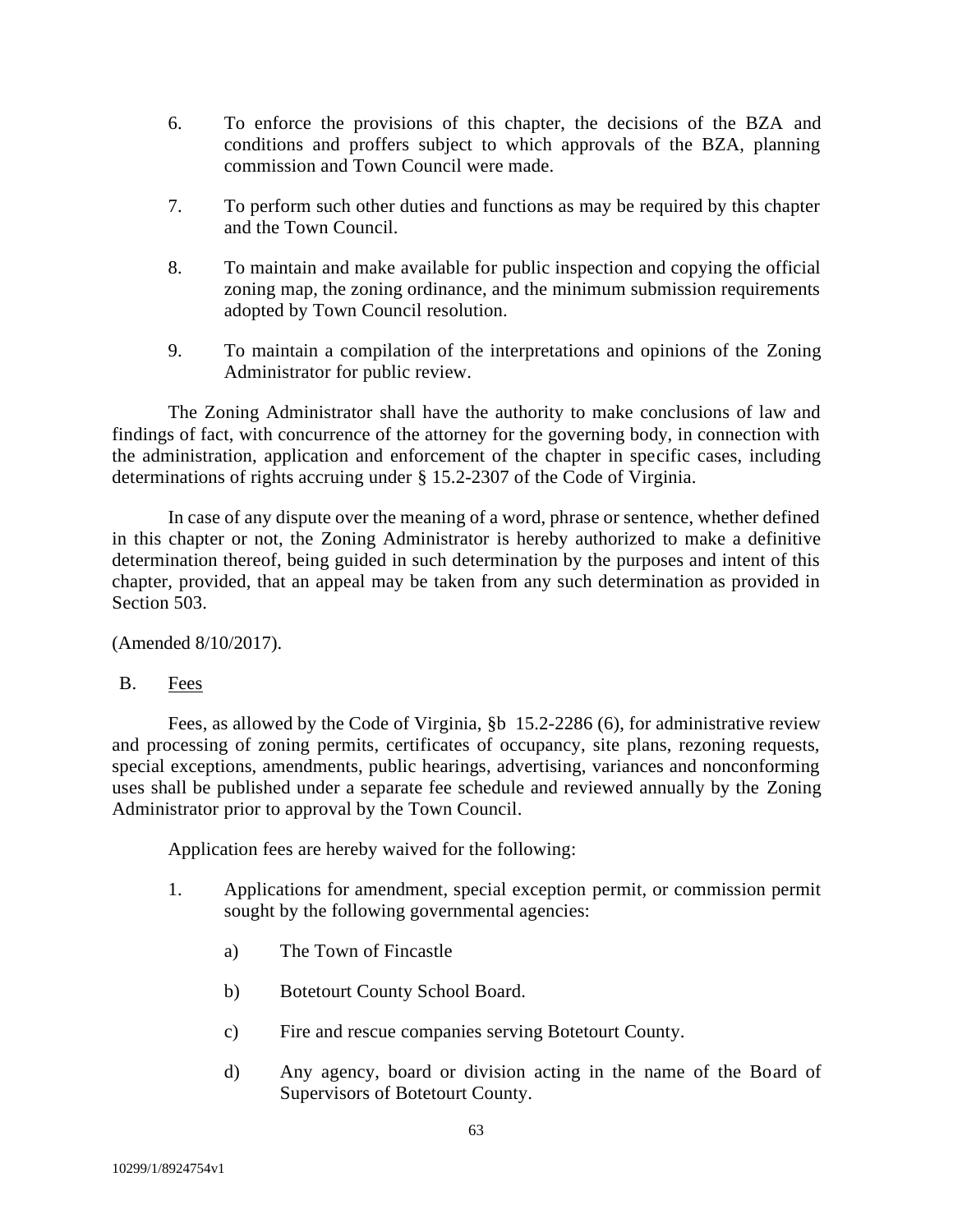## C. Submission requirements

The Town Council shall adopt by resolution regulations enumerating those materials required to be included with each application provided for in this chapter, which materials shall constitute the minimum submission requirements for such application and be consistent with the requirements of this chapter. Such submission requirements shall include a letter signed by the applicant and by the owner of the property granting the right of entry upon the property to the Zoning Administrator, law enforcement agents, and county inspectors for the purpose of inspecting, and bringing law enforcement to the property, during the term of any permit which may be issued. Such submission requirements shall also include, in the case of any application for a zoning map amendment, zoning ordinance modification, zoning concept development plan amendment, special exception permit, variance, site plan or zoning permit, the provision of satisfactory evidence from the treasurer's office that any real estate taxes due and owed to the county or Town which have been properly assessed against the property have been paid. Revisions to the list of those materials required necessitated by an amendment to this chapter shall be attached to such amendment for concurrent consideration and adoption by resolution of the Town Council. If the application is a reclassification to a non-planned unit development district, a rezoning plat shall be required.

(Amended 8/10/2017).

### D. Inactive applications

Any zoning map amendment application, zoning modification application, or concept development plan amendment application officially accepted by the Town for processing but which has had processing suspended either by request of the applicant or by having no contact or activity occur in regards to the application by the applicant for a period of twelve (12) months or any special exception permit application officially accepted by the town for processing but which has had such processing suspended either by request of the applicant or by having no contact or activity occur in regards to the application by the applicant for a period of six (6) months shall be deemed inactive. An application may remain inactive for up to three (3) years at the end of which period it will be processed to a final decision. If an applicant wishes to reactivate their application prior to the end of this three (3) year period, the applicant must notify the Town in writing of intent to proceed with the application, grant the Town an appropriate timeline extension and pay a reactivation fee as established by the Town Council.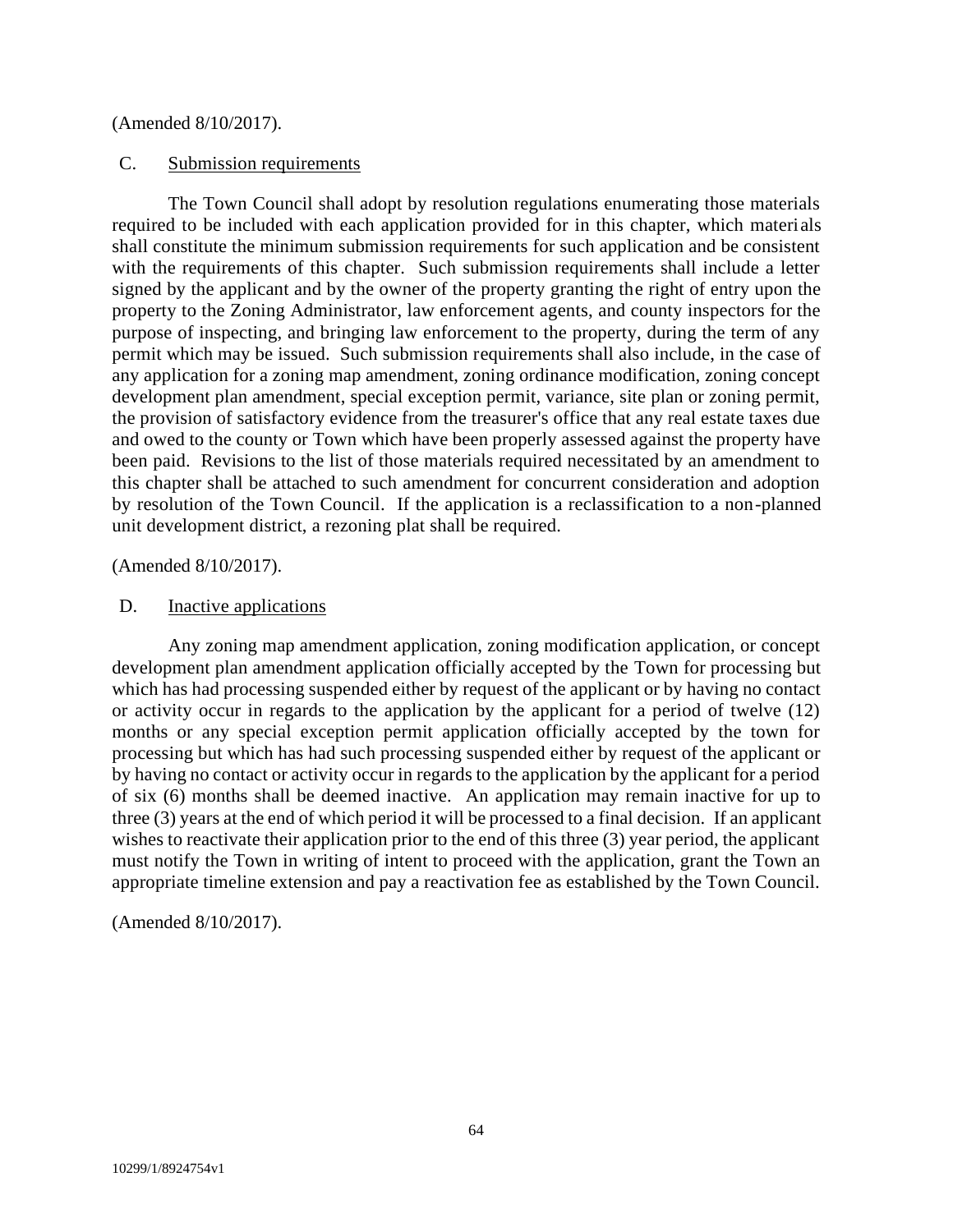### **(SECTION 505)**

#### Enforcement and Penalties

#### A. Zoning Administrator

Whenever a violation of this chapter occurs, or is alleged to have occurred, any person may file a written complaint. Such complaint shall state fully the cause and the basis thereof and shall be filed with the Zoning Administrator. The administrator shall properly record such complaint, immediately investigate and take action thereon as provided by this chapter.

Upon his becoming aware of any violation of any provision of this chapter, the Zoning Administrator shall serve notice of such violation on the person committing or permitting such violation. If such violation has not ceased within such reasonable time as the Zoning Administrator has specified in such notice, he shall institute such action as may be necessary to terminate the violation.

The Zoning Administrator shall order the discontinuance of illegal use of land, buildings or structures, removal of illegal building or structures or of illegal additions, alterations or structural changes and discontinuance of any illegal work being done, or shall take any other action authorized by this chapter to ensure compliance with, or to prevent violation of, its provisions.

Notice of a zoning violation or a written order of the Zoning Administrator shall include a statement informing the recipient that he may have a right to appeal the notice of a zoning violation or a written order within thirty (30) days, and that the decision shall be final and unappealable if not appealed within thirty (30) days.

The Zoning Administrator may initiate injunction, mandamus, abatement, or any other appropriate action, to prevent, enjoin, abate or remove such erection or use in violation of any provision of this chapter.

(Amended 8/10/2017).

#### B. Violations

The following are violations of this chapter and are declared to be unlawful:

- 1. Uses. Any use of a structure, improvement or land, established, conducted, operated or maintained in violation of any provision of this chapter, approved, site plan, building and zoning permit, or condition accepted or imposed in conjunction with any Town Council approval under this chapter, or without any required permit, certificate or other required approval under this chapter.
- 2. Structures without building permits. Any structure for which a building permit application is required that is started, established, constructed, reconstructed, enlarged or altered without a building permit.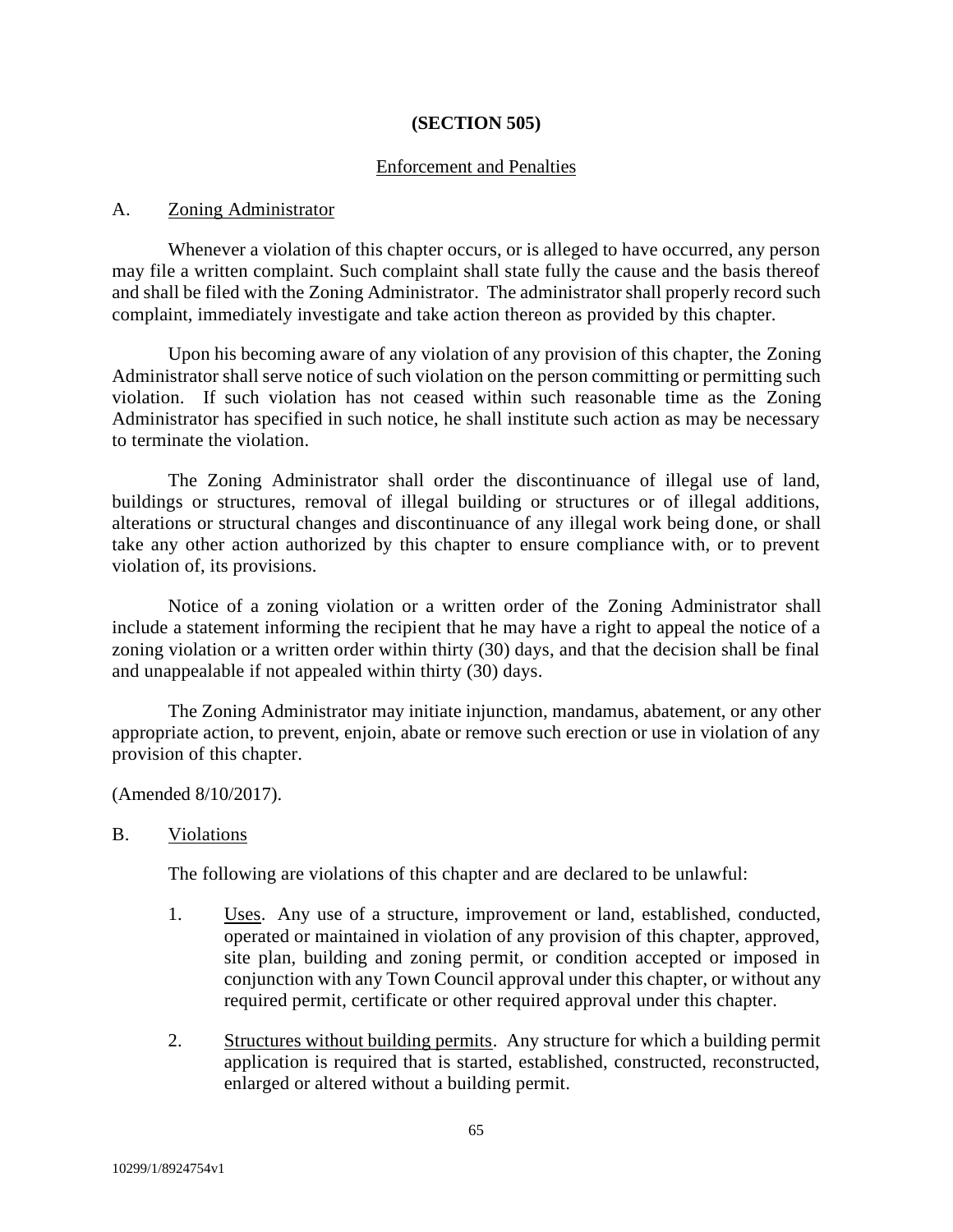- 3. Use of structure or site without certificate of occupancy. Any use of a structure or site for which a certificate of occupancy is required that is conducted, operated or maintained without a certificate of occupancy.
- 4. Requirements and standards. The failure to comply with any other requirement or standard of this chapter.

C. Penalties

The remedies provided for in this section are cumulative and not exclusive and shall be in addition to any other remedies provided by law.

- 1. Civil penalties. Any person, whether the owner, lessee, principal, agent, employee or otherwise, who violates any provision of this chapter as provided herein, or permits either by granting permission to another to engage in the violating act or by not prohibiting the violating act after being informed by the Zoning Administrator that the act violates this chapter as provided herein, shall be subject to the following:
	- a) Procedure. Proceedings seeking civil penalties for all violations of this chapter under this section shall commence either by filing a civil summons in the general district court or by the Zoning Administrator or his deputy issuing a ticket.
	- b) Minimum elements of a civil summons or ticket. A civil summons or ticket shall contain, at a minimum, the following information: (i) the name and address of the person charged; (ii) the nature of the violation and the section of this chapter allegedly violated; (iii) the location and date that the violation occurred or was observed; (iv) the amount of the civil penalty being imposed for the violation; (v) the manner, location and time in which the civil penalty may be paid to the Town ; (vi) the right of the recipient of the summons to elect to stand trial and that a signature to an admission of liability will have the same force and effect as a judgment of a court; and either the date scheduled for trial, or the date for scheduling of such trial by the court.
	- c) Amount of civil penalty. Any violation of this chapter shall be subject to a civil penalty of two hundred dollars (\$200.00) for the initial summons, and a civil penalty of five hundred dollars (\$500.00) for each additional summons arising from the same set of operative facts.
	- d) Maximum aggregate civil penalty. The total civil penalties from a series of violations arising from the same set of operative facts shall not exceed five thousand dollars (\$5,000.00). After the civil penalties reach the five thousand dollar (\$5,000.00) limit, the violation may be prosecuted as a criminal misdemeanor under this section.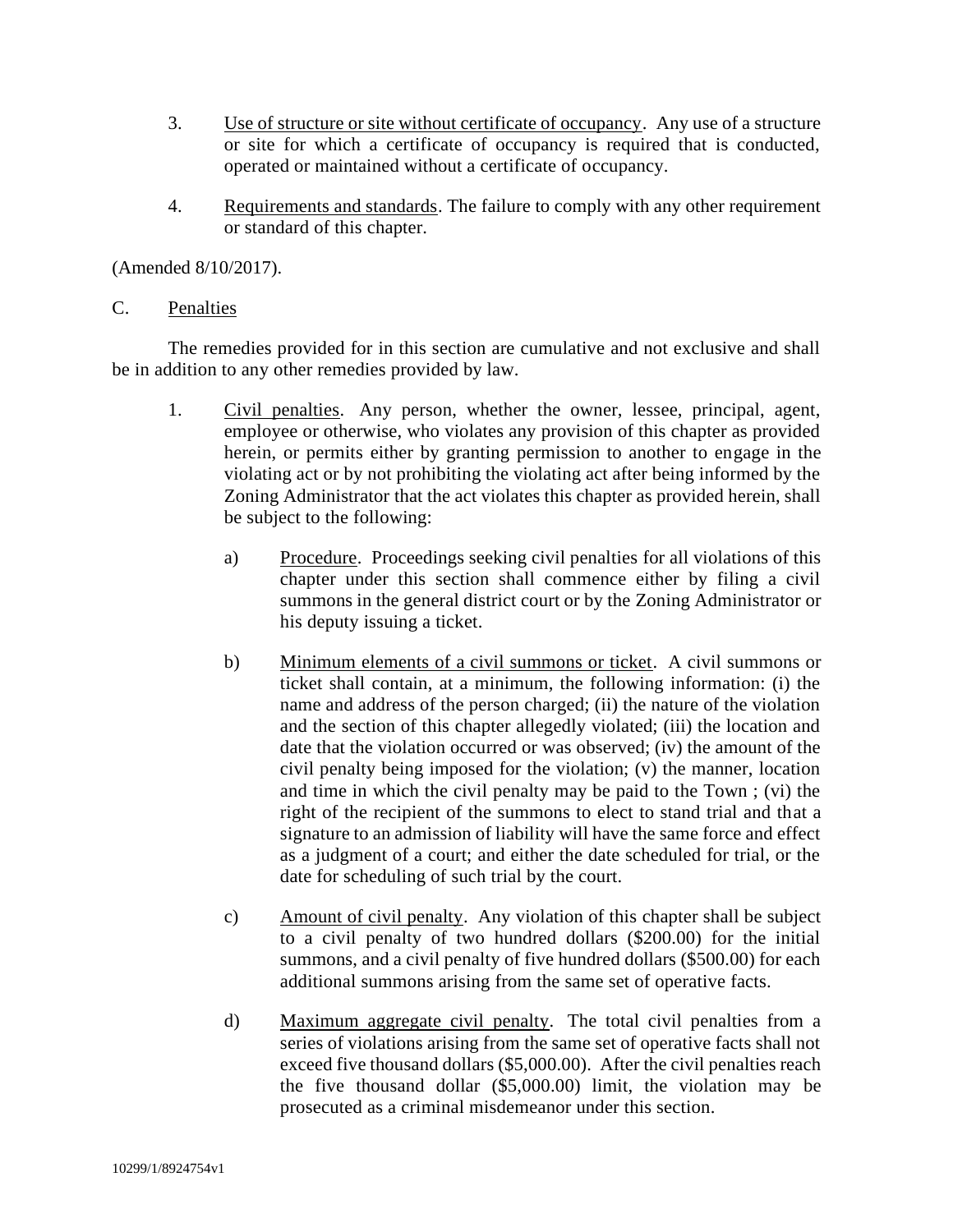- e) Each day a separate offense; single offense in ten (10) day period; stay. Each day during which a violation is found to exist shall be a separate offense. However, the same scheduled violation arising from the same operative set of facts may be charged not more than once in a ten (10) day period.
- f) Option to prepay civil penalty and waive trial. Any person summoned or ticketed for a violation of this chapter may elect to pay the civil penalty by making an appearance in person or in writing by mail to the department of finance prior to the date fixed for trial in court. A person so appearing may enter a waiver of trial, admit liability, and pay the civil penalty established for the offense charged. A signature to an admission of liability shall have the same force and effect as a judgment of court. However, an admission shall not be deemed a criminal conviction for any purpose. If a person charged with a violation does not elect to enter a waiver of trial and admit liability, the violation shall be tried in the general district court in the same manner and with the same right of appeal as provided by law. A finding of liability shall not be deemed a criminal conviction for any purpose.
- g) Civil penalties are in lieu of criminal penalties. A violation enforced under this section (1), shall be in lieu of any criminal penalty except as provided herein, except for any violation resulting in injury to any person, such a designation shall preclude the prosecution of the particular violation as a criminal misdemeanor, but shall not preclude any other remedy available under this chapter.
- h) Violations excluded. This section shall not be construed to allow the imposition of civil penalties: (i) for activities related to land development where, for the purposes of this section, the term "land development" means a human-made change to, or construction on, the land surface including, but not limited to, land disturbing activity or the construction of buildings, structures or improvements under an approved site plan or subdivision plat, but does not mean the land development project's compliance with this chapter; or (ii) for the violation of any provision of this chapter relating to the posting of signs on public property or public rights-of-way.
- i) Assessment of civil penalties during appeal period. No civil penalties shall be assessed by a court having jurisdiction during the pendency of the thirty (30) day appeal period provided herein.
- 2) Criminal Penalties. Any person, whether the owner, lessee, principal, agent, employee or otherwise, who violates any provision of this chapter that results in injury to any person, or to whom the five thousand dollar (\$5,000.00) maximum aggregate civil penalty has been reached and who continues to violate any provision of this chapter, or permits either by granting permission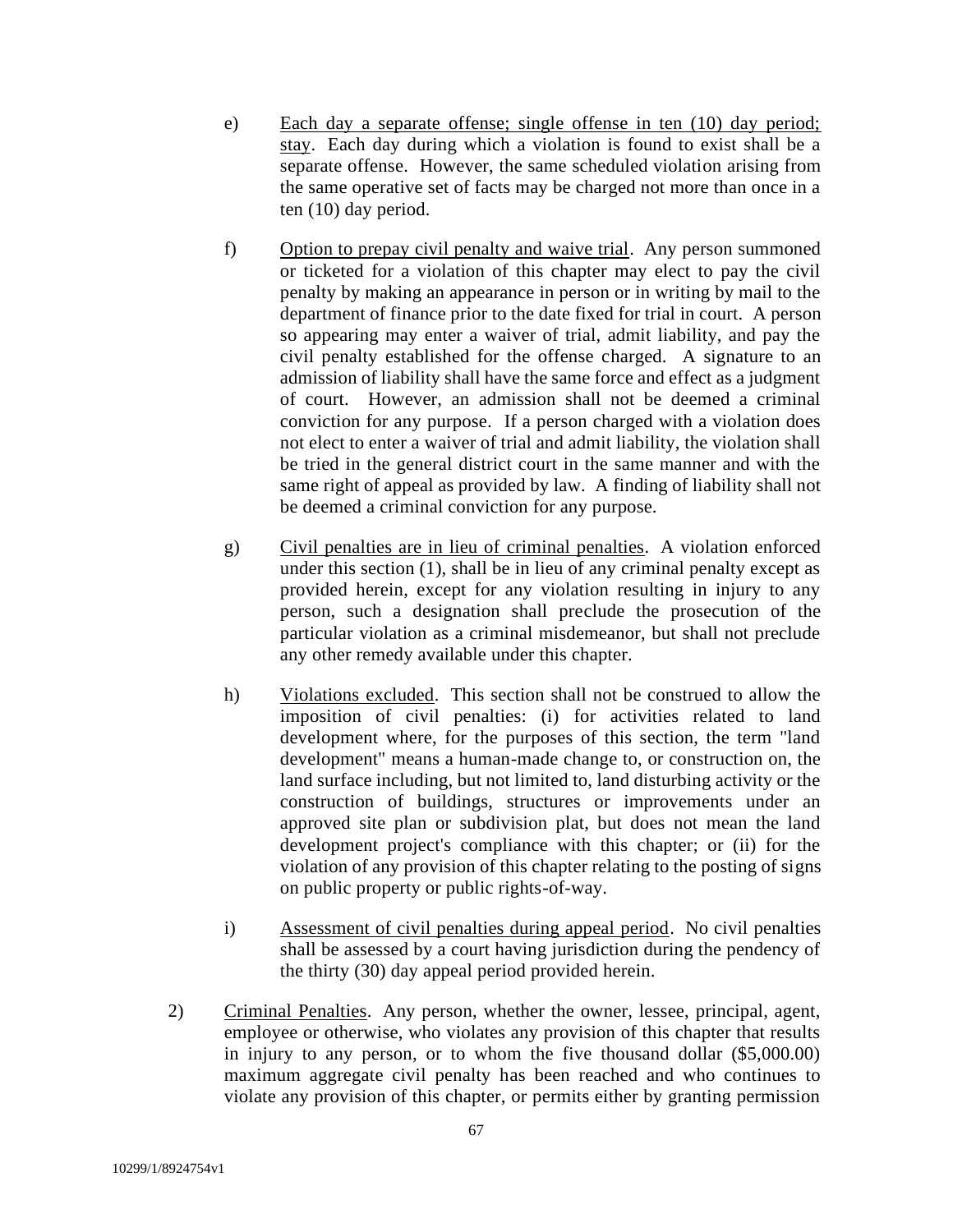to another to engage in the violating act or by not prohibiting the violating act after being informed by the Zoning Administrator that the act continues to violate this chapter, shall be subject to the following:

- a) The person shall have committed a misdemeanor offense punishable by a fine of not less than ten dollars (\$10.00) nor more than one thousand dollars (\$1,000.00).
- b) If the violation is uncorrected at the time of conviction, the court shall order the person convicted to abate or remedy the violation in compliance with this chapter, within a time period established by the court. Failure to remove or abate such violation within the time period established by the court shall constitute a separate misdemeanor offense punishable by a fine of not less than ten dollars (\$10.00) nor more than one thousand dollars (\$1,000.00), and any such failure during any succeeding ten (10) day period shall constitute a separate misdemeanor offense for each ten (10) day period, punishable by a fine of not less than one hundred dollars (\$100.00) nor more than one thousand five hundred dollars (\$1,500.00).

(Amended 8/10/2017).

### D. Revocation of Administrative Permits

This section shall apply to any situation where the applicant has supplied materially misleading information relating to the approval of a permit issued by the Zoning Administrator or the change of a use that increases in intensity or invalidates the requirements of the permit.

If the Zoning Administrator determines that there are reasonable grounds for revocation of a zoning permit, home occupation permit, mobile home permit or a short-term rental permit, or approval, the Zoning Administrator shall notify the permit holder in writing. Such notice shall inform the permit holder of the alleged grounds for the revocation and shall include specific reasons or finding of fact that support the revocation. Revocation of a permit by the Zoning Administrator may be appealable to the Board of Zoning Appeals.

A decision to revoke aforementioned permit shall become final thirty (30) calendar days after the date the decision is rendered, unless appealed. After such effective date of revocation, any activities continuing pursuant to such permit shall be deemed to be in violation of this chapter and subject to the penalties detailed herein.

The right to revoke a development permit, as provided in this section, shall be cumulative to any other remedy allowed by law.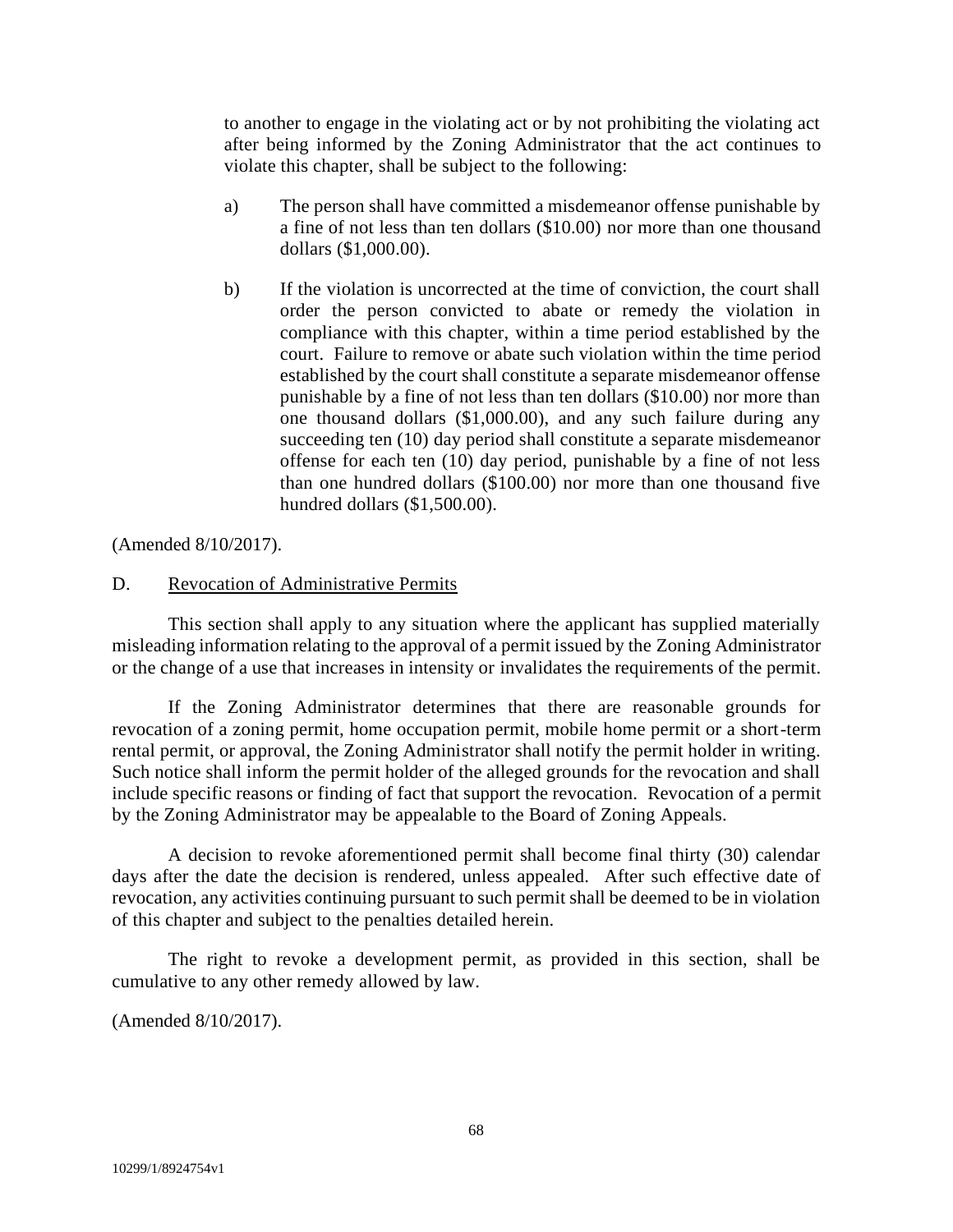### **ARTICLE 6**

#### **AMENDMENTS**

Whenever the public necessity, convenience, general welfare, or good zoning practice requires, the Council may amend, supplement, or change the regulations in this Zoning Ordinance, or the zoning boundaries or classification of property on the zoning map, in conformity with the Comprehensive Plan and the Provisions of Title 15.1, Article 8, Chapter 11 of the Code of Virginia (1950), as amended, and the provisions and purposes of this Article.

#### **(SECTION 601)**

#### Initiation of Amendments

The Council may amend this Ordinance by amending the text thereof, including the text of the schedules contained in Article 2, or by changing any district boundary shown on the adopted zoning map, provided that proceedings for any amendment shall be initiated only in the following manner:

A. Property Owner Petition

By filing with the Council of a petition of any owner or owners of land proposed to be rezoned, which petition shall be addressed to the Council and shall be on a standard form and accompanied by a reasonable fee to be determined in accordance with a fee schedule separately adopted by the Council.

#### B. Council Resolution

By the adoption by the Council of a resolution of intention to amend, which resolution, upon adoption, shall be referred to the Planning Commission for consideration pursuant to § 15.1-493 of the Code of Virginia (1950), as amended.

#### C. Planning Commission Resolution

By the adoption by the Planning Commission of a resolution of intention to propose an amendment.

#### **(SECTION 602)**

#### Use Plan Required

If the initiation of an amendment to this Ordinance is by property owner petition, then such property owner shall submit to the Planning Commission, at least forty-five (45) working days prior to the public hearing of the Planning Commission, a plan, including narrative statements and map, of proposed development and use for the property and adjacent properties (if appropriate). The use plan shall be at such scale, and in such form, and contain such information as determined by the Planning Commission to be necessary to serve as sufficient information for an evaluation as specified in Section 609.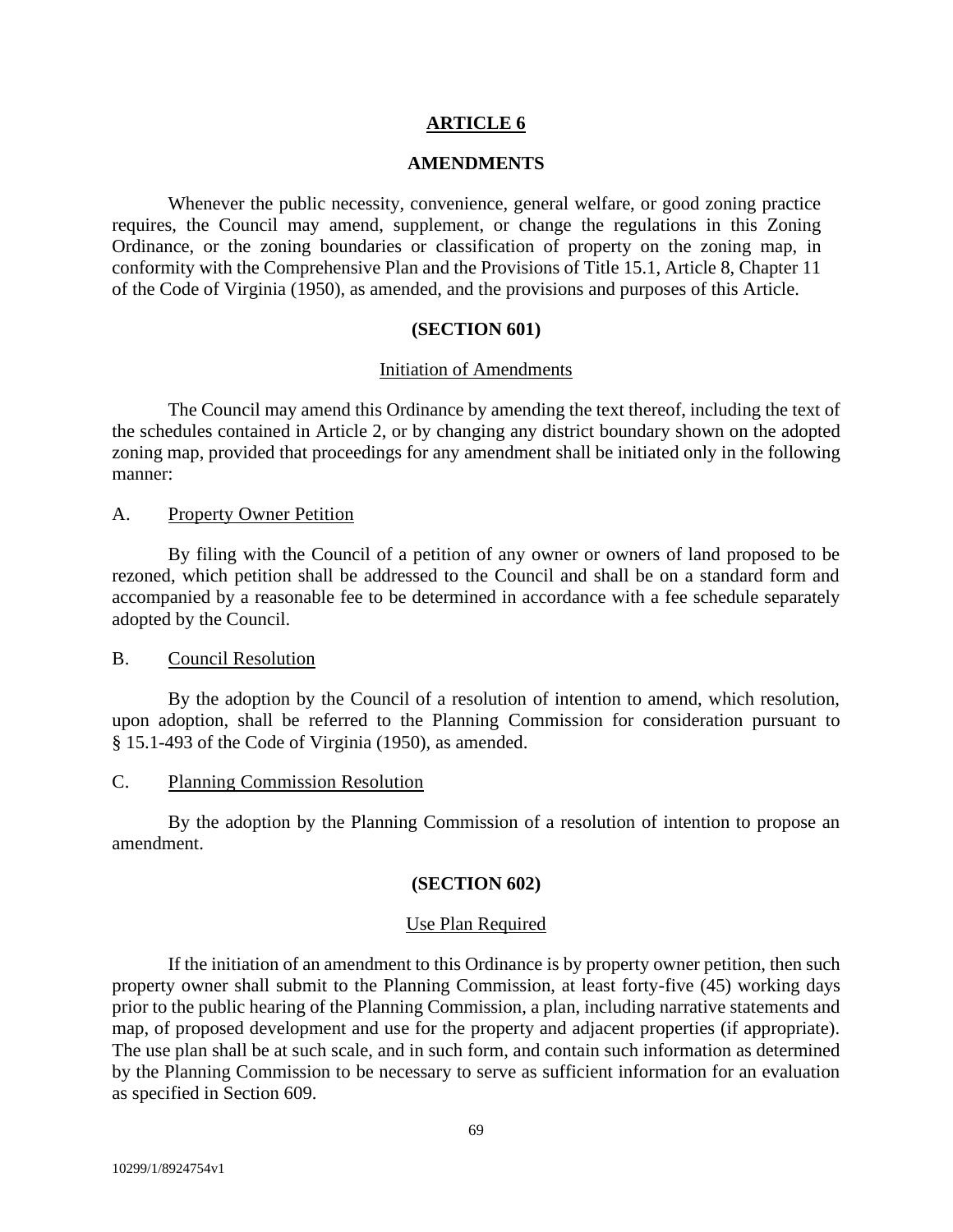## **(SECTION 603)**

## Public Hearing--Notice

Notice required for public hearings. Each public hearing involving planning and zoning matters before the Planning Commission, the Town Council and the Board of Zoning Appeals, requires notice as set forth in § 15.2-2204 of the Code of Virginia and below.

(Amended 8/10/2017).

## A. Written Notice

- 1. Contents of written notice. All required written notices shall contain:
	- a) The time, date and place of hearing;
	- b) A brief description of the matter being heard;
	- c) Identification of the land subject of the application including the tax map number of the property and complete street address of the property.
- 2. Second notice remailed if hearing continued. If a public hearing is continued, then the second notice required in such case shall be remailed.
- 3. Notice by the Town. Notwithstanding any other provisions of this section, whenever the notices required under this section are sent on behalf of an agency, department or division of the Town, such notice shall be sent by the Zoning Administrator and may be sent by first class mail; however, the Zoning Administrator shall make affidavit that such mailings have been made and file such affidavit with the papers in the case.
- 4. Certification. At least five (5) calendar days prior to the hearing, an affidavit, prepared by the person or persons, or their representative providing notice, shall be filed with the Zoning Administrator certifying that first and second notices have been sent and such affidavit shall include a list of names of those to whom notice was sent. A counterpart of such affidavit shall be presented at the beginning of the public hearing on the application.
- 5. Failure to receive notice. Failure to receive any notice of a hearing required by this section, in and of itself, shall not invalidate any action taken at or subsequent to the hearing.
- 6. Condominium ownership. In the case of a condominium, written notice may be sent to the unit owner's association instead of to each individual unit owner.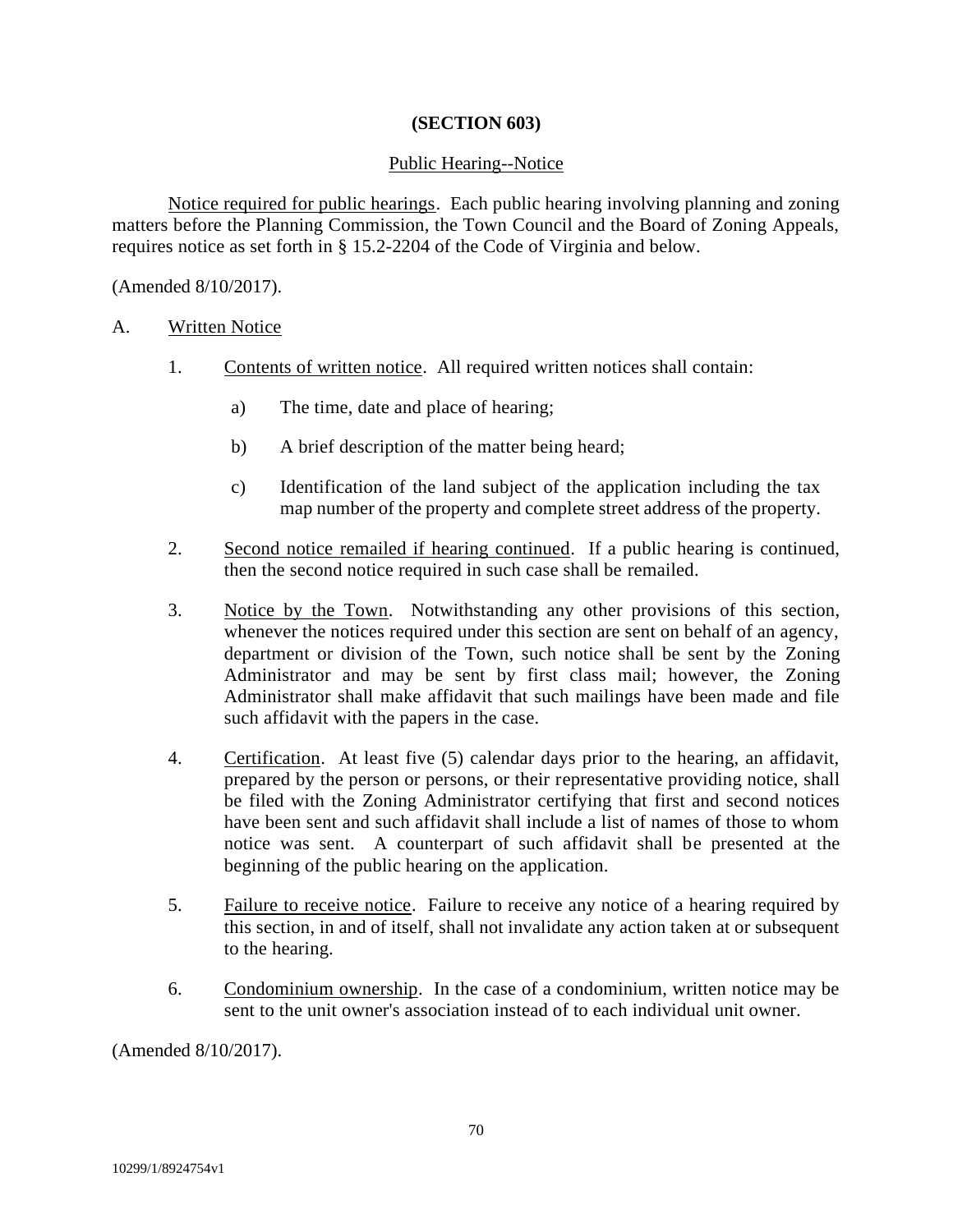## B. Newspaper Notice

The Town shall give newspaper notice prior to each public hearing in accord with § 15.2-2204 of the State Code.

Contents of newspaper notice. The notice shall contain:

- 1. The time, date and place of the hearing;
- 2. A brief description of the matter being heard;
- 3. Identification of the land that is the subject of the application including the tax map number and complete address of the property; and
- 4. In the case of a zoning map amendment, including an amendment to an approved concept development plan, or a modification of ordinance regulations, the general usage and density range of the proposed zoning amendment, and the general usage and density range, if any, set forth in the comprehensive plan shall be included within the notice.

(Amended 8/10/2017).

C. Notice requirements for particular hearings

The following particular hearings require the following form of notice:

- 1. Appeals to Town Council. Public hearings on appeals to the Town Council require that the Town provide newspaper notice of the hearing.
- 2. Appeals to Board of Zoning Appeals. Public hearings on appeals to the BZA require that the Town provide newspaper notice of the hearing.

(Amended 8/10/2017).

- D. Additional Notice Required
	- 1. Tabling indefinitely. If a public hearing is not heard at the time for which it was advertised but is tabled indefinitely without the opening of the public hearing, all notice required by this section shall be given of the deferred public hearing.
	- 2. Tabling to a date and time certain. If a public hearing is not heard at the time for which it was advertised, but is tabled to a date, time, and place certain without the opening of the public hearing, no further notice shall be required, but may be given at the discretion of the Town Council.
	- 3. Recessed public hearings. If a public hearing is begun but not completed, thereby requiring the meeting to be recessed, no additional notice is required as long as the public hearing is recessed to a date, time, and place certain, but further notice

71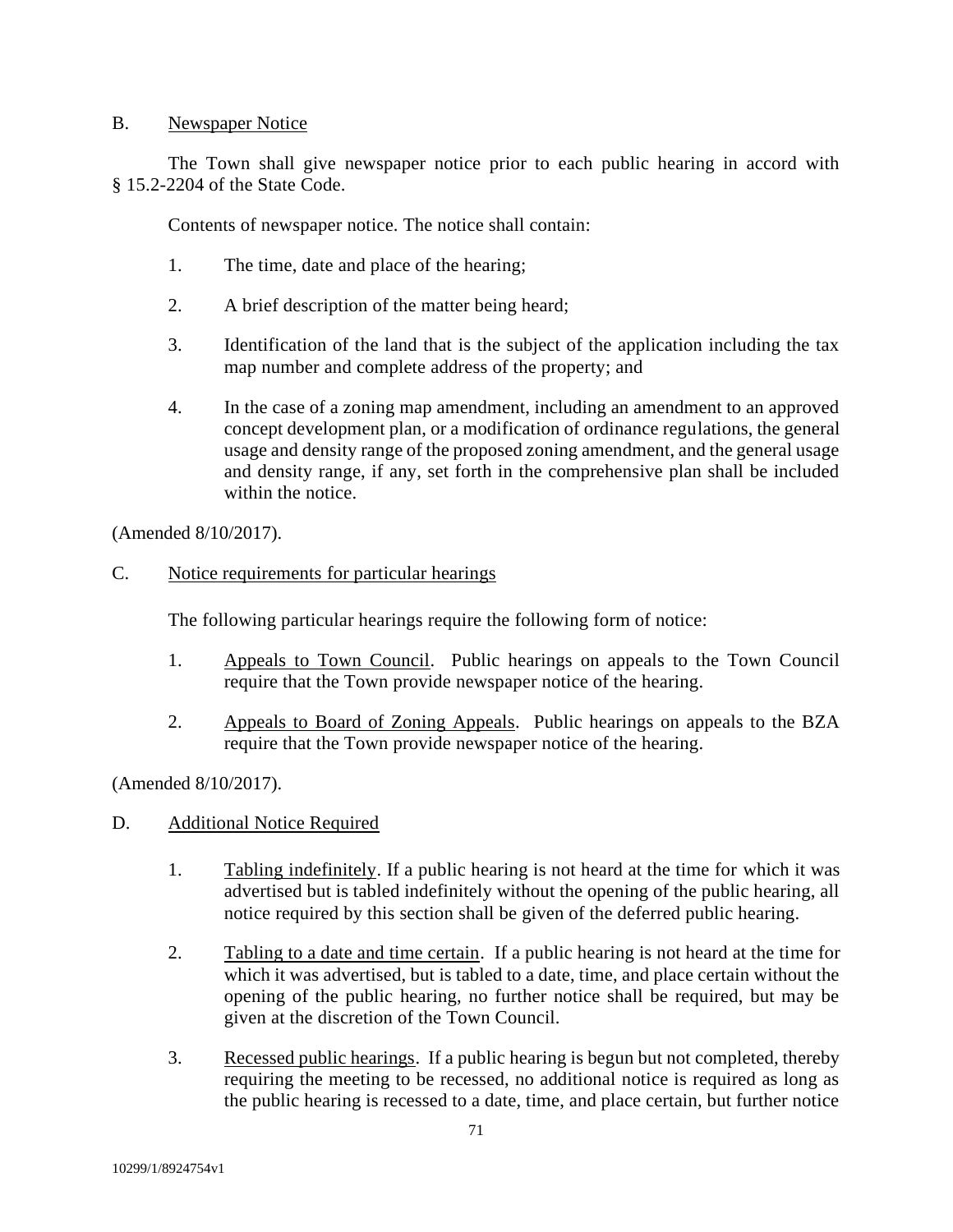may be given at the discretion of the planning commission or Town Council, whichever body has recessed the public hearing.

(Amended 8/10/2017).

#### E. Speakers at Public Hearings

All witnesses and speakers presenting facts and evidence at any public hearing shall provide their name, address and affiliation, if any, for the record.

(Amended 8/10/2017).

#### **(SECTION 604)**

#### Report by Planning Commission to Council After Hearing

After the conclusion of the hearing provided for in this Article, unless the proceedings are terminated as provided herein, the Planning Commission shall report to the Council its recommendation with respect to the proposed amendment. Failure of the Planning Commission to report to the Council within ninety (90) days after the first meeting of the Commission following the date the proposed amendment has been referred to the Commission shall be deemed approval by the Commission. In acting favorably with respect to a proposed amendment initiated by the petition of a property owner or owners, the Planning Commission need not confine its recommendation to the proposed amendment as set forth in the petition, but may reduce or enlarge the extent of land that it recommends to be rezoned or may recommend that land be rezoned to a different zoning classification than that petitioned for, if the Commission is of the opinion that such revision is in accord with public necessity, convenience, general welfare and good zoning practice and is in furtherance of the purposes of this Ordinance and Article; provided that before recommending an enlargement of the extent of land or a rezoning to a less restricted classification than was set forth in the petition, the Commission shall hold a further hearing on the matter, pursuant to requirements of § 15.1-493 of the Code of Virginia (1950), as amended. No amendment to the zoning map shall be approved for a change in zoning classification different from that applied for and contained in the public notice of hearing or for any land not included therein without referring said change to the Planning Commission for its review and recommendations and proceedings pursuant to this Section.

#### **(SECTION 605)**

#### Limitation of Filing New Petition After Original Denial

Upon the denial by the Council of any petition filed pursuant to Section 601 above, no new petition concerning any or all of the same property shall be filed within four (4) months of the date of the denial.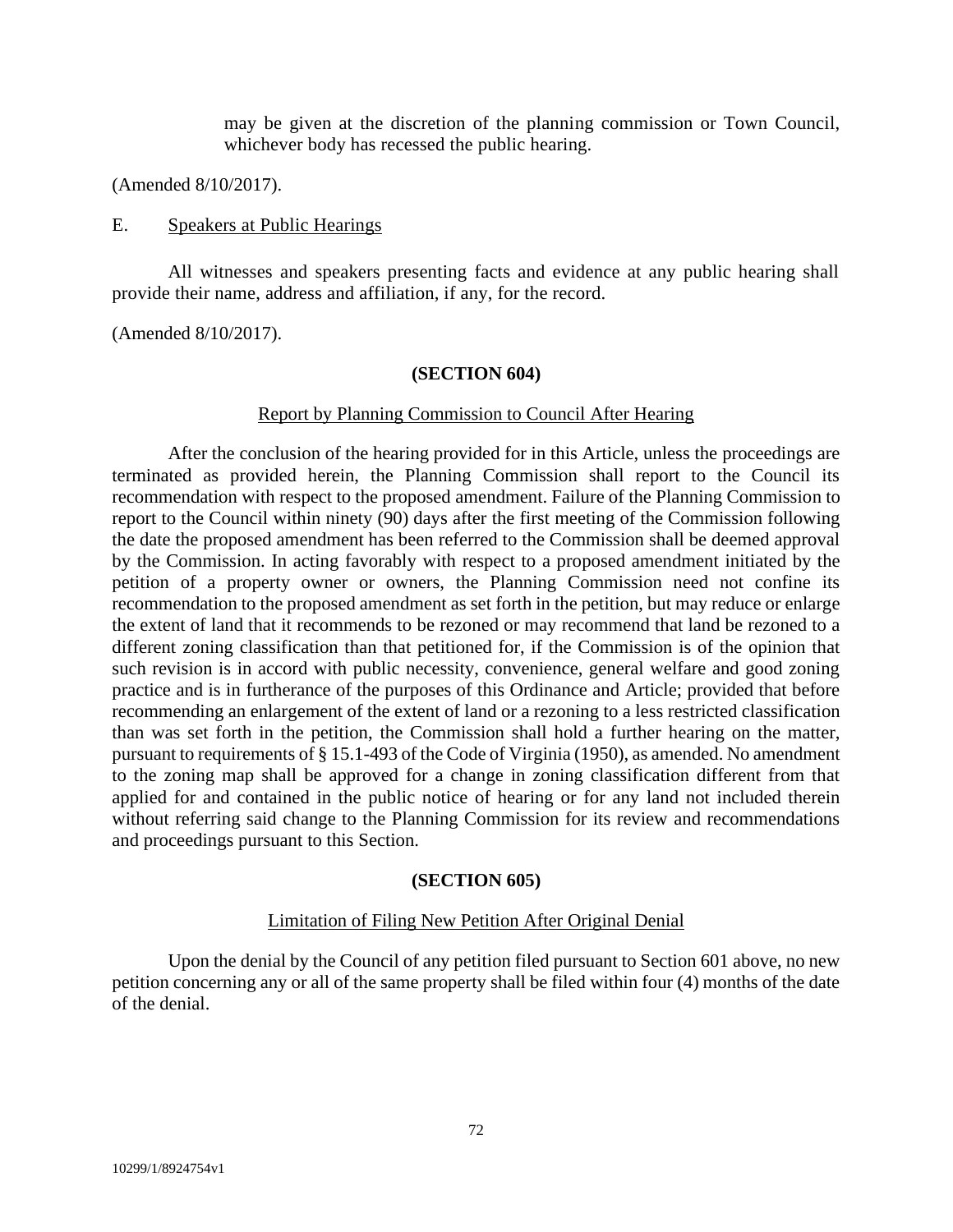# **(SECTION 606)**

# Withdrawal of Petitions

Any petition filed pursuant to Section 601 above, may be withdrawn upon written request by the applicant any time prior to the submission of any public hearing notice for advertisement; provided that if the request for withdrawal is made after publication of the notice of hearing, such withdrawal shall be only with the consent of either the Planning Commission or the Council, whichever body had advertised the hearing, and no new petition concerning any or all of the same property shall be filed within four (4) months of the date of action, unless the respective body approving withdrawal specifies that the time limitation shall not apply.

# **(SECTION 607)**

Public Hearing by Council; Notice to Landowners in Certain Cases; Joint Public Hearings

A. In addition to the public hearing required by the Planning Commission under Section 603, Council shall hold at least one public hearing on any amendment to this ordinance before approving and adopting such amendment. Such public hearing shall be held as provided in § 15.1-493 of the Code of Virginia (1950), as amended, pursuant to such public notice as may be required by § 15.1-431 of said Code.

(Amended 11/9/1981).

B. In lieu of separate public hearings by the Planning Commission and council, the Planning Commission and Council may hold a joint public hearing as provided in § 15.1-431 of the Code of Virginia (1950), as amended, after giving the notice required by § 15.1-431 of said Code.

(Amended 11/9/1981).

C. When a proposed amendment of this ordinance involves changes in the zoning classification of twenty-five or less parcels of land, then, in addition to the advertising required under § 15.1-431 of the Code of Virginia (1950), as amended, written notice by registered or certified mail shall be given by the Planning Commission at least fourteen (14) days before any hearing required under this article to the owner or owners, their agent or the occupant of each parcel involved, and to the owners, their agent or the occupant of all abutting property and property immediately across the street or road from the property affected. Notice shall also be given to the owners, their agent or the occupant of all abutting property and property immediately across the street from the property affected which lies in an adjoining county or municipality of the state. Such notices shall be given in accordance with and conform to the provisions of § 15.1-431 of the Code of Virginia (1950), as amended.

(Amended 11/9/1981).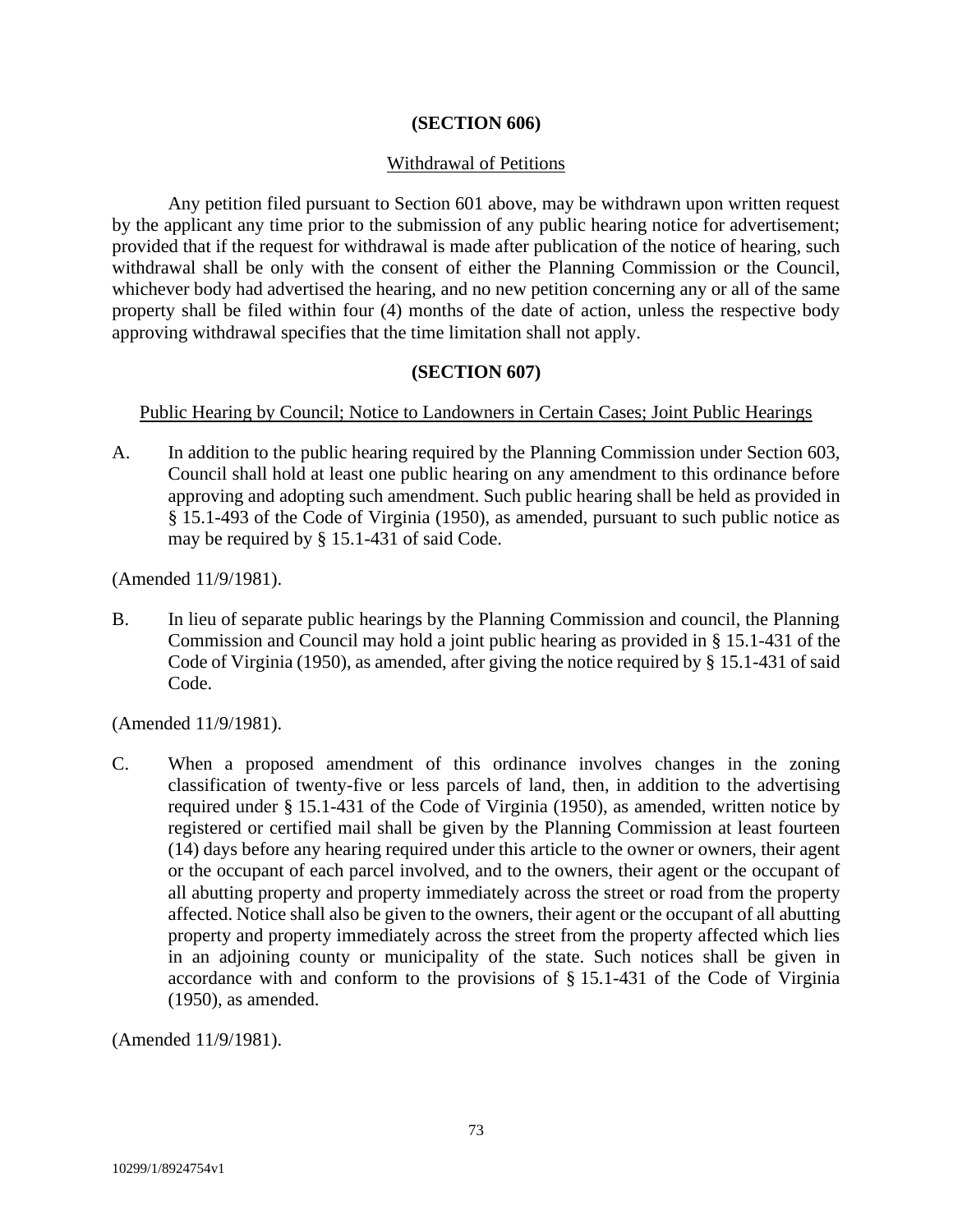### **(SECTION 608)**

#### Additional Procedures

The Clerk may authorize the preparation of required legal notices of the Council public hearing after he has received the Planning Commission report required in Section 604 and containing the signature of the secretary to the Planning Commission. At least seven (7) working days prior to the Council public hearing, the applicant shall submit to the Town Attorney the proposed Final Order which shall require the signature of the County Attorney verifying the accuracy of form and substance.

### **(SECTION 609)**

#### Matters to be Considered in Reviewing Proposed Amendments

Proposed amendments shall be reviewed with reasonable consideration for the existing use and character of the property, the suitability of the property for various uses, the trends of growth or change, the current and future requirements of the Town as to land for various purposes as determined by population and economic studies and other studies, the transportation requirements of the community, and the County, and the requirements for schools, parks, playgrounds, recreation areas, and other public services; for the conservation of natural resources; and the preservation of flood plains and for the conservation of properties and their value and the encouragement of the most appropriate use of land throughout the Town. These considerations shall include, but shall not be limited to, timing of development, relation of development to major roads, relation of development to utilities and public facilities, and the net public costs of the development.

#### A. Timing of Development

The Council, in promoting the general welfare and good zoning practice and the purposes of this Article and Ordinance, as part of an amending action, may specify a date certain for the future consideration of possible changes to the zoning classification of the particular parcel of land which is a subject of an amending action. Said future consideration shall be for the purpose of determining whether subdivision or site development plans have been submitted, whether development has in fact begun on the affected parcel, and whether there have been changes in the matters considered by the Council under this Section or any other Section, which may necessitate changes in the zoning classification. In no case shall the date set be less than six (6) months from the date of the original amending action.

#### B. Conditions

In the processing of requests for amendments to this Zoning Ordinance, the Planning Commission may recommend, and the Council may impose, such special conditions as it may deem desirable when it finds the following conditions to prevail:

> • The rezoning condition does not restrict the use of the property any more than does the Ordinance for the classification to which the property is rezoned.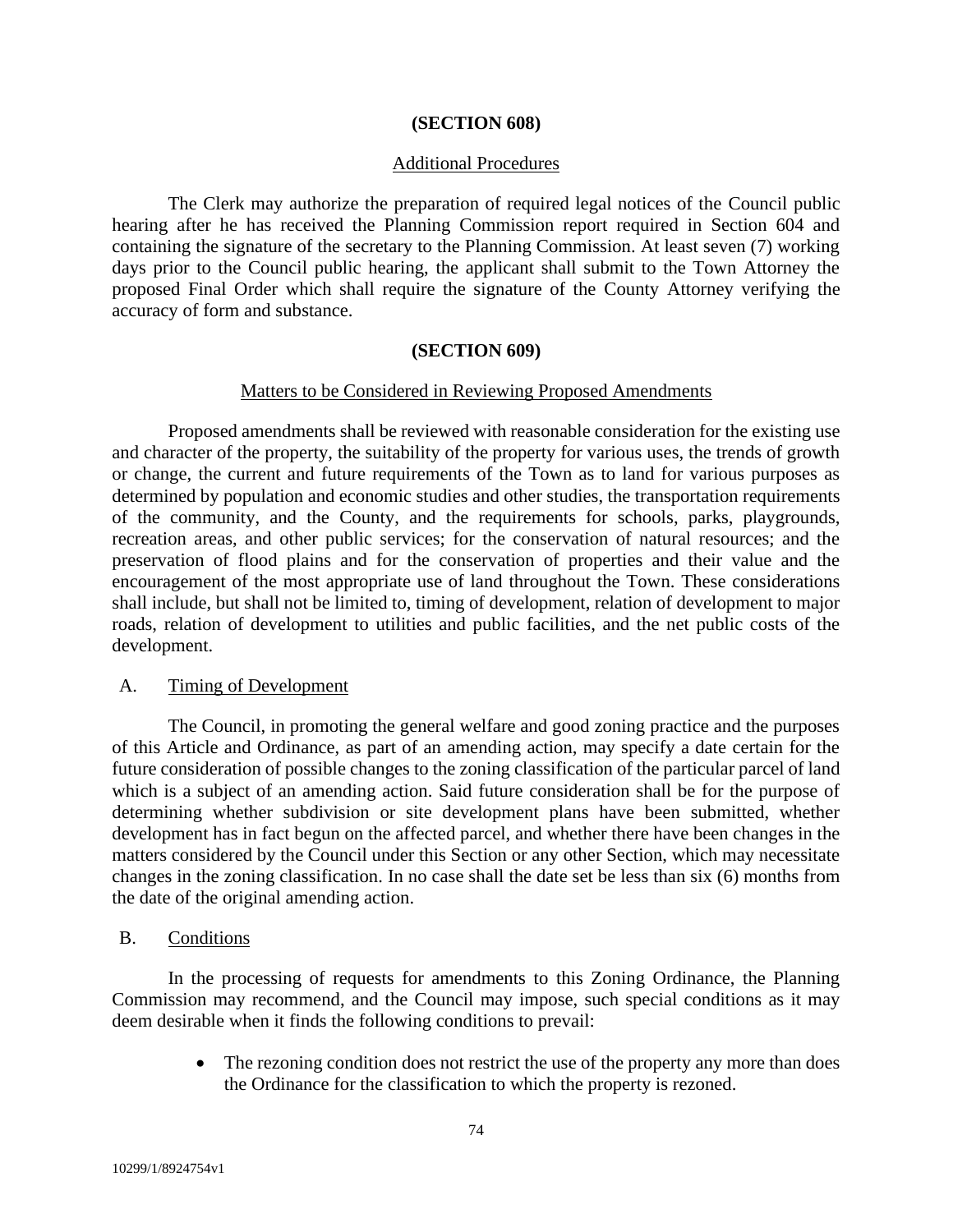- The conditions imposed are for the protection of other properties in the area.
- The rezoning action is not arbitrary, but is with due regard to public health, safety, welfare, and is in accordance with the Comprehensive Plan for the Town of Fincastle.

# **(SECTION 610)**

### Change in Comprehensive Plan – Adopted

At such time as the Comprehensive Plan may be amended and officially adopted, either as part of the five (5) year review period or during interim periods, the Planning Commission shall prepare recommendations for corresponding amendments to the Zoning Ordinance, if such amendments are made necessary by the character of amendments or changes in the Comprehensive Plan.

# **(SECTION 611)**

# Conditional Zoning

In order to provide for the orderly development of land in special situations where existing zoning district regulations are inadequate to protect the community, rezonings or amendments to the zoning map may be allowed subject to conditions voluntarily proffered by the zoning applicant that are not generally applicable to land similarly zoned.

- A. The governing body may approve reasonable conditions in addition to existing zoning district regulations as part of a rezoning or amendment of the zoning map, provided that the conditions meet the following criteria:
	- 1. The rezoning itself must give rise to the need for conditions;
	- 2. All conditions shall have a reasonable relation to the rezoning;
	- 3. No condition shall include a cash contribution to the Town;
	- 4. No condition shall include a mandatory dedication of real or personal property for open space, parks, schools, fire stations or other public facilities except those provided for by law;
	- 5. No condition shall include payment for, or construction of, offsite improvements except those otherwise provided for by law;
	- 6. All conditions shall relate to the physical development of or physical operation of the property;
	- 7. All conditions shall be in conformity with the Town's comprehensive plan; and
	- 8. No condition shall be used for the purpose of discrimination in housing.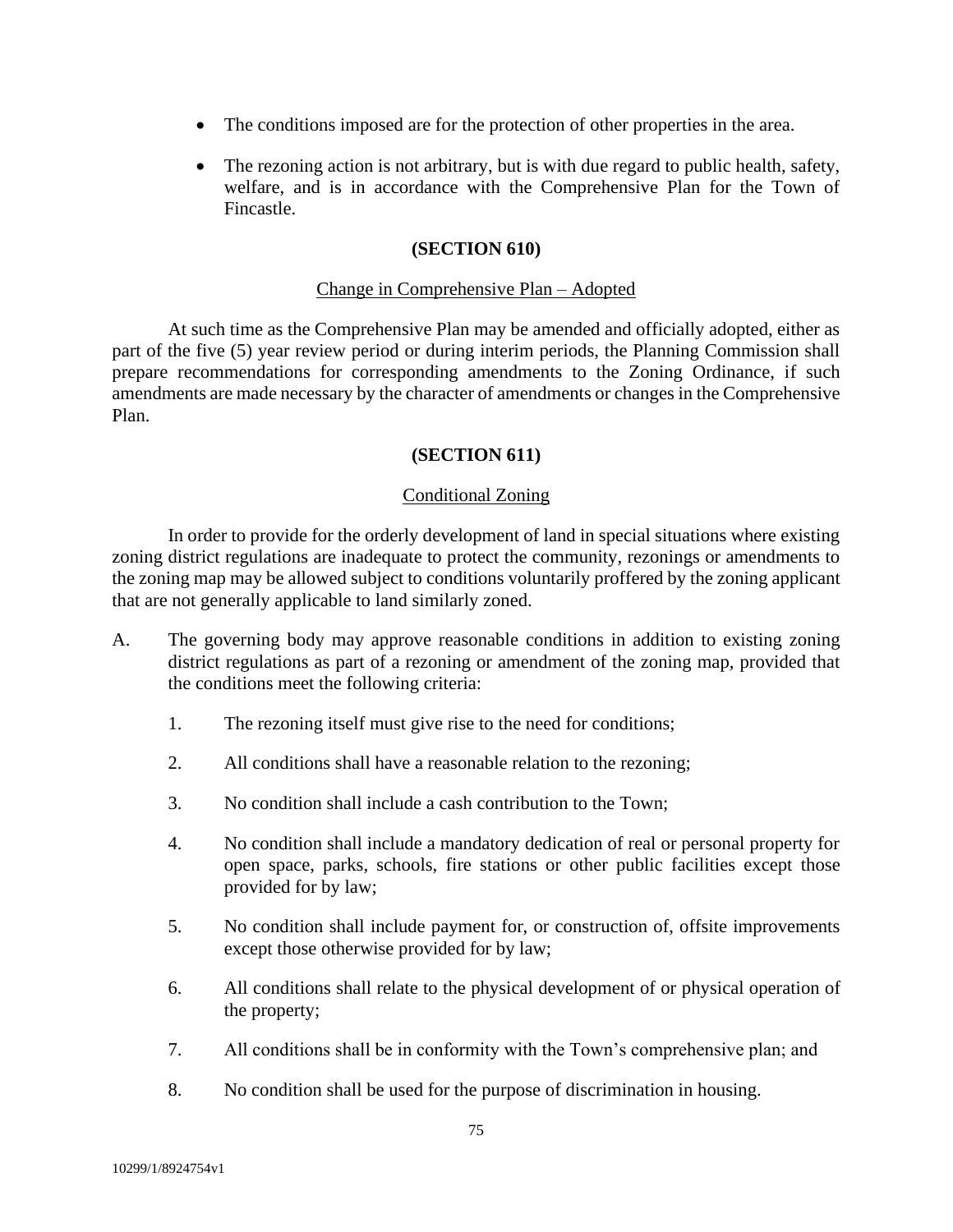- B. The owner or owners of the property which is the subject of a conditional rezoning request shall voluntarily proffer in writing such conditions as he deems appropriate at the time of filing an application to rezone the property or by such later date as the Planning Commission shall establish in its rules and regulations, but in any event, before the Commission makes its recommendation to the governing body.
- C. The governing body may consider additional proffers, deletions, and/or amendments to all such conditions provided same have been voluntarily proffered in writing by the owner of the property which is the subject of the rezoning request prior to the public hearing before the governing body.
- D. Should additional conditions be proffered by the applicant at the time of the public hearing before the governing body, which conditions were not addressed at the public hearing before the Planning Commission, or if the proffered conditions are modified beyond the scope of any conditions considered at the public hearing before the Planning Commission, the application shall be the subject of a second public hearing before the Planning Commission and governing body.
- E. If the amendment to the zoning map is adopted subject to the conditions proffered by the applicant as set forth above, then the property in question shall be appropriately annotated on the zoning map and all other land records referencing the conditions as adopted.
- F. Such conditions shall become a part of the zoning regulations applicable to the property in question, unless subsequently changed by an amendment to the zoning map, and such conditions shall be in addition to the specific regulations set forth in this ordinance for the zoning district in question.
- G. Upon approval, any site plan, subdivision plat, or development plan thereafter submitted for the development of the property in question shall be in substantial conformity with all proffered statements, plans, profiles, elevations, or other demonstrative materials, and no development shall be approved by any Town official in the absence of said substantial conformity.
- H. For the purposes of this Section, substantial conformity shall mean that conformity which leaves a reasonable margin for adjustment due to final engineering data but conforms with the general nature of the development, the specific uses, and the general layout depicted by the plans, profiles, elevations, and other demonstrative materials presented by the applicant.
- I. Once conditions have been approved, and there is cause for an amendment which would not be in substantial conformity with the proffered conditions, then an application shall be filed for an amendment. Such amendment shall be the subject of public hearing in accordance with the provisions of this ordinance.
- J. Proffered conditions shall be interpreted to include written statements, development plans, profiles, elevations, photographs or models, and/or other demonstrative materials.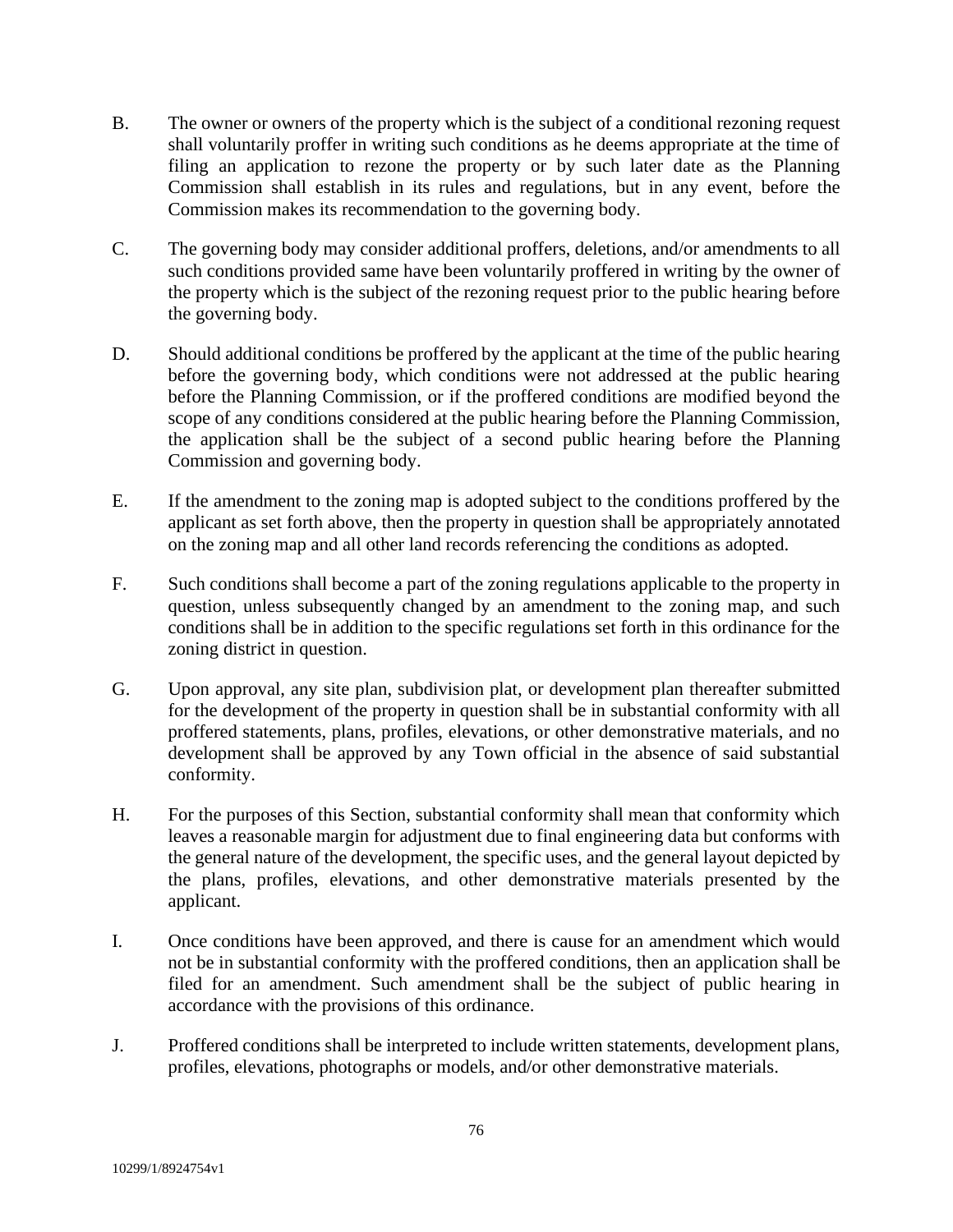K. All such materials shall be annotated with the following statement signed by the owner or owners of subject property:

> "I (we) hereby certify that the development of the subject property of this application shall be in strict accordance with the conditions set forth in this submission."

- L. The zoning map shall show by an appropriate symbol the existence of conditions attaching to the zoning on the map.
- M. The Zoning Administrator shall maintain a conditional zoning index, which shall be available in his office for public inspection during regular office hours. The index shall provide ready access to the ordinance creating such conditions, in addition to the regulations provided for in a particular zoning district.

(Amended 1/14/2015).

# **(SECTION 612)**

### Special Use Permits – Applicability and Purpose

Where permitted by this ordinance, Special Use Permits (SUP) may be authorized by the governing body. Applications for Special Use Permits shall be referred to the Planning Commission for its recommendation.

- A. The applicant, who shall be a record owner, or contract owner with written approval of the owner, of land involved (if a contract owner, copy of said contract shall be filed with and made a part of the application), shall make application for the use permit to the Zoning Administrator on the form provided for that purpose, giving all information required by such form, including such other information which the Zoning Administrator may deem necessary for an intelligent consideration of the project for which a permit is desired.
- B. The application shall be accompanied by such information which the Zoning Administrator may reasonably deem necessary.
- C. No application for such Special Use Permit (SUP) may be heard except after notice and hearing as provided for in § 15.2-2204 of the 1950 Code of Virginia, as amended.
- D. The Town Council may grant or deny the application, either in part or in full, and may impose such modifications, regulations, or restrictions, including a limitation of time for which the permit shall be valid, which the Council in its discretion may determine necessary or requisite in order that the general objectives and purposes of this ordinance shall be complied with.
- E. In the Council's consideration to grant, deny, or grant conditionally a Special Use Permit (SUP), the Council shall consider the following guidelines and standards: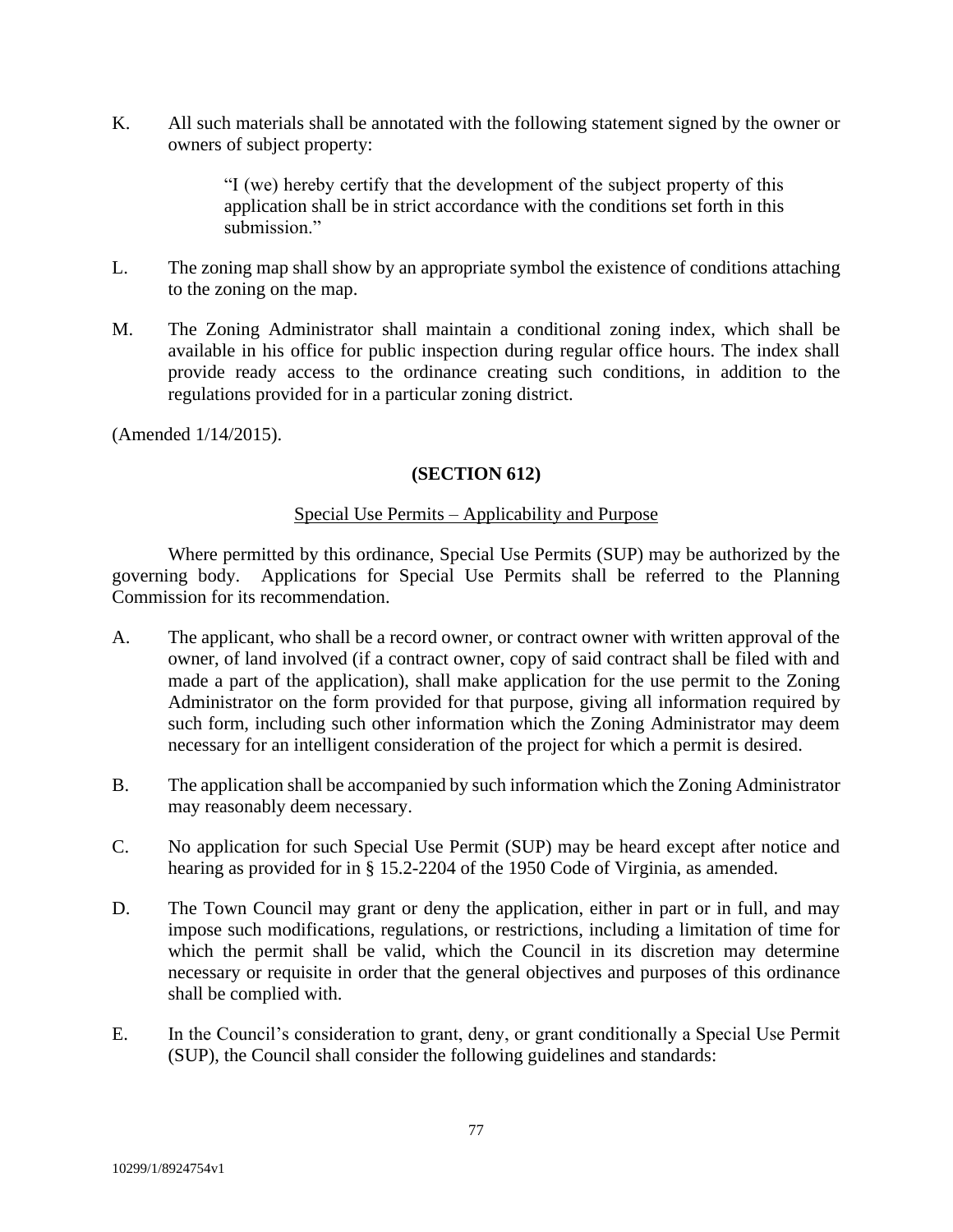- 1. The use shall not tend to change the character and established patter of development of the area or community in which it proposed to locate;
- 2. The use shall be in harmony with the uses permitted by right in the zoning district and shall not affect adversely the use of the neighboring property.
- 3.a) Special Use Permits for short-term rentals shall state the maximum number of overnight tenants and the maximum number of social guests that will be authorized to occupy the premises under a short-term lease. The number of tenants and the number of guests shall be determined as appropriate for the premises and the neighborhood. Upon one week's notice, the Town Manager, his designee or the Mayor are severally authorized at their discretion to approve short-term leases for specific numbers of tenants or social guests in excess of the permitted numbers for special occasions as stated in the lease.
- 3.b) A Special Use Permit for short-term rentals shall expire after twenty four (24) months unless renewed as provided below. The Town Manager or his designee or the Mayor may, in their sole discretion approve an application for renewal of a Special Use Permit for short-term rental for an additional twenty four (24) month term; provided that there is no record of any violation of the original permit, and provided that no Town resident has consistently complained of excessive noise or any other nuisance or public annoyance conducted on the property. If all the foregoing conditions are not met, then the Special Use Permit shall expire after twenty four (24) months. The owner may apply for a new permit, with a supplemental application fee of \$50.

# (Amended 3/10/2016).

- F. Upon granting of a Special Use Permit (SUP), one copy of the permit application upon which has been indicated the changes or restrictions, if any, required by the Town Council, and which has been certified by the Zoning Administrator, shall be returned to the applicant, who may thereafter conduct the operation for which the permit has been granted only in such manner, and for such a time as the permit and the certified drawing shall specify. A Special Use Permit shall be valid for only the specified use it covers in the specific location designated.
- G. Each application for a Special Use Permit (SUP) shall be accompanied by a fee of one hundred fifty dollars (\$150.00), payable to the Town of Fincastle for deposit in the General Fund. This fee is exclusive of the costs for public notification and adjoining property owner mailings as required by § 15.2-2204 of State Code and Section 607 of the Zoning Ordinance.
- H. It shall be the duty of the Zoning Administrator to see that the decisions of the Town Council are complied with.
- 78 I. In enforcing the requirements of the Special Use Permit, the Zoning Administrator shall notify, by registered mail, any person responsible for an alleged violation, stating the reason why it is believed that a violation exists. The person responsible shall be allowed a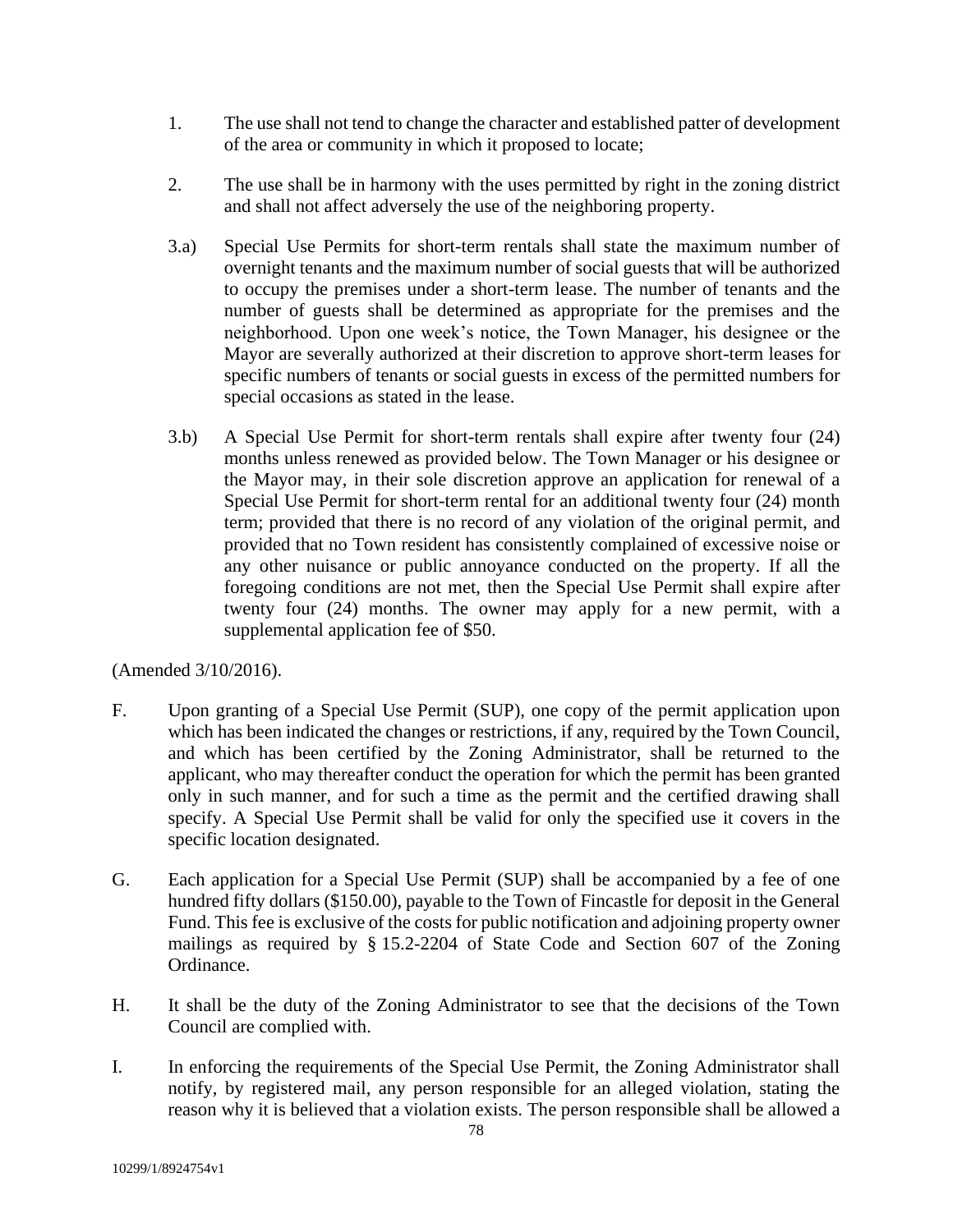period of thirty (30) days to correct the violations or to respond to the Zoning Administrator, seeking relief. Should the person responsible seek relief, or should the Zoning Administrator receive no response, or if the person does not correct the violations(s) within thirty (30) days of receipt of the registered letter, the Planning Commission shall make a recommendation to the Town Council which shall be considered by the Town Council at their next regularly scheduled meeting. At the time of the meeting, the Council shall consider modifying the Special Use Permit requested to do so by the person responsible, granting an additional period of time in which to comply, or directing the Zoning Administrator to initiate legal action.

- J. A Special Use Permit become void if the permit is not utilized within twelve (12) months after approval, or in the event the use has been discontinued for a consecutive twelve (12) month period.
- K. Special uses which are approved by the Town Council shall run with the land, except that:
	- 1. Activities or uses approved by a Special Use Permit which are discontinued for a period of more than two (2) consecutive years shall not be reestablished on the same property unless a new Special Use Permit is issued in accord with this ordinance.
	- 2. A Special Use Permit shall be void, if at the time of the commencement of the authorized use, activity, or structure, the site for which the permit has been granted contains other uses or activities not in place at the time of the issuance of the Special Use Permit.
- L. If any Special Use Permit applicant is withdrawn at the request of the applicant subsequent to the Planning Commission's recommendation on the permit, or if the Town Council denies any application submitted for its review, the Town shall not consider any application for the same special use, on the same property, within one year of the permit withdrawal or the Council's action.

(Amended 1/14/2016; 3/10/2016).

# **ARTICLE 7**

# **VALIDITY**

If any section, subsection, sentence, clause, phrase or work of this Ordinance is, for any reason, held by a court of competent jurisdiction to be invalid, such decision shall not affect the validity of the remaining portions of the Ordinance.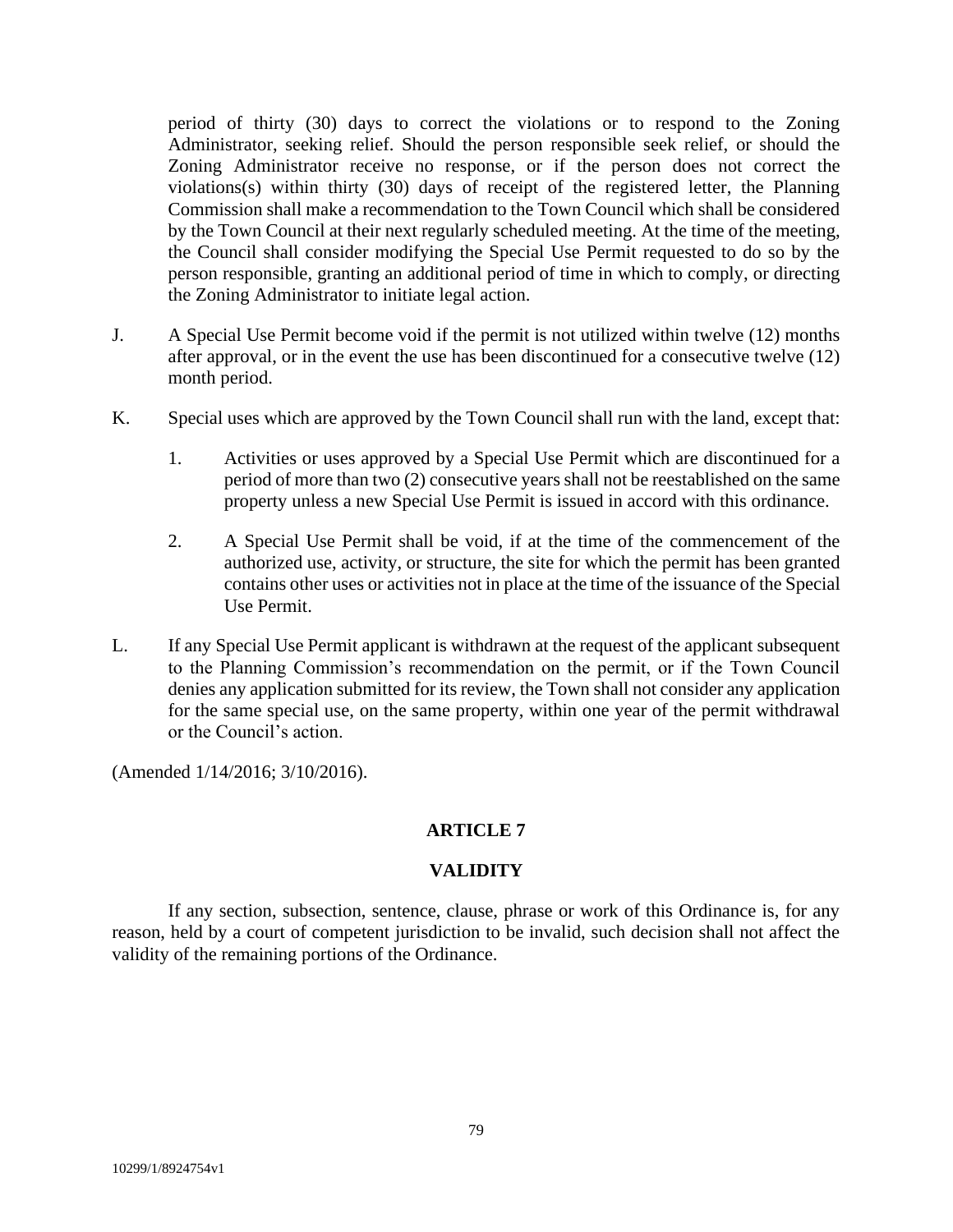### **ARTICLE 8**

### **EFFECTIVE DATE, REPEAL OF CONFLICTING ORDINANCES**

This Zoning Ordinance of Fincastle, Virginia, shall be effective at and after 12:01 a.m., the 13<sup>th</sup> day of September, 1977 and at the same time all ordinances or portions of ordinances in conflict with this Ordinance are hereby repealed to the extent of their conflict.

# **NUISANCE ABATEMENT -- TOWN OF FINCASTLE**

- 1. It shall be unlawful for the owner of any property within the Town of Fincastle to permit the accumulation thereon of any trash, garbage, refuse, litter, debris, materials or inoperable machinery, machinery parts, equipment, appliances, motor vehicle tires (four tires or more), or any other substances which might restrict the ingress or egress from any exit door of a structure, attract or harbor varmints (snakes, skunks, rats), and/or mosquitoes, and might endanger the health or safety of other residents of the Town.
- 2. It shall be unlawful for the owner of any property within the Town of Fincastle to permit the growth of any grass, weeks, or other foreign growth to a height of 12 inches or more visible from any street.
- 3. The Town Manager, or his authorized agent, shall give the owner of any property violating this section a written notice directing the owner to remove from such property the offensive condition within twenty-one (21) days from the date of the notice. Failure to comply with such notice shall constitute a class 4 misdemeanor.
- 4. If the owner of any property fails to comply with a notice given pursuant to subsection (3) above, the Town Manager or his authorized agent may have the trash, garbage, refuse, litter, inoperable machinery, equipment and appliances, motor vehicle tires, or machinery parts, debris or other dangerous, harmful substances removed, or the grass, weeds or foreign growth cut by agents or employees of the Town. The cost of removal or cutting shall be chargeable to and paid by the owners of the property and may be collected by the locality as taxes are collected.
- 5. Every charge authorized by this section with which the owner of any such property shall have been assessed and which remains unpaid shall constitute a lien against such property ranking on a parity with liens for unpaid local taxes and enforceable in the same manner as provided in articles 3 (§ 58.1-3965, *et seq.*) and 4 (§ 58.3965, *et seq.*), of chapter 39 of title 58.1 of the Code of Virginia (1950), as amended. The Town may waive any such liens in order to facilitate the sale of the property. Such liens may be waived only as to a purchaser who is unrelated by blood or marriage to the owner and who has no business association with the owner. All such liens shall remain a personal obligation of the owner at the time liens were imposed.
- 6. Nothing in this section shall be construed to apply towards a legitimate personal or commercial farming or other type of agricultural operation. Additionally, any parcel